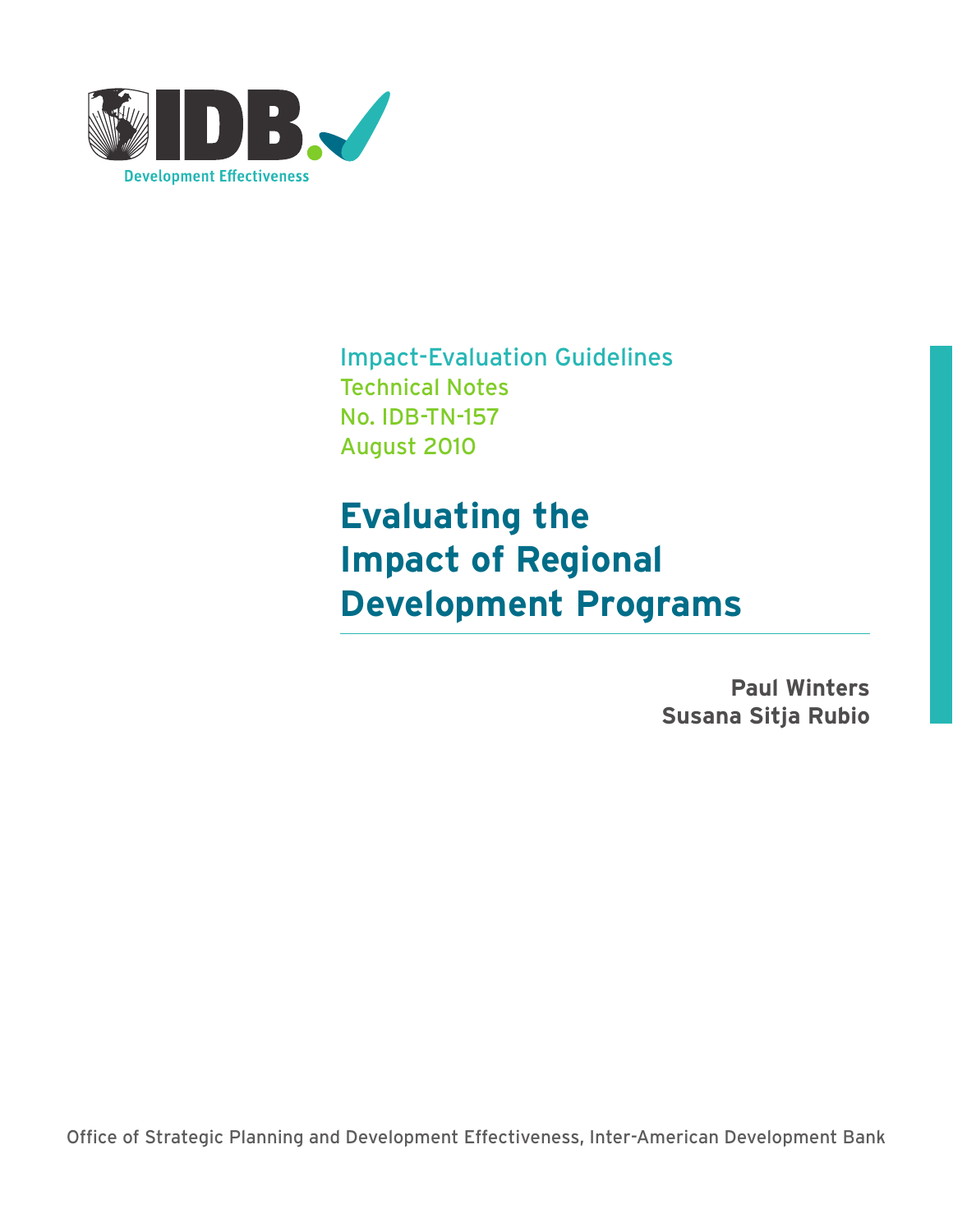# Evaluating the Impact of Regional Development Programs

### Impact-Evaluation Guidelines

Paul Winters Susana Sitja Rubio

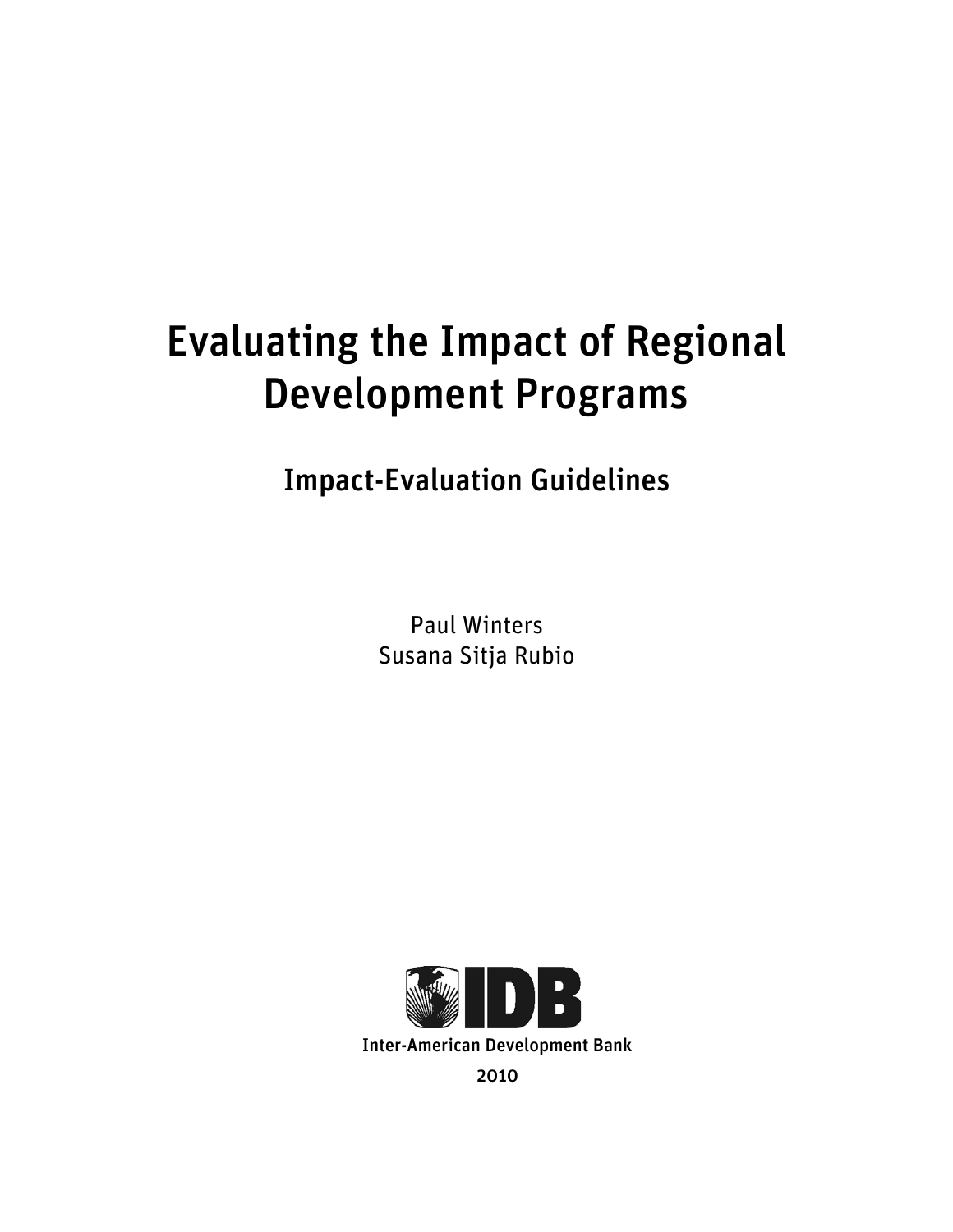© Inter-American Development Bank, 2010 www.iadb.org

The Inter-American Development Bank Technical Notes encompass a wide range of best practices, project evaluations, lessons learned, case studies, methodological notes, and other documents of a technical nature. The information and opinions presented in these publications are entirely those of the author(s), and no endorsement by the Inter-American Development Bank, its Board of Executive Directors, or the countries they represent is expressed or implied.

This paper may be freely reproduced provided credit is given to the Inter-American Development Bank.

Paul Winters. Email: winters@american.edu

Susana Sitja Rubio. Email: susanasi@iadb.org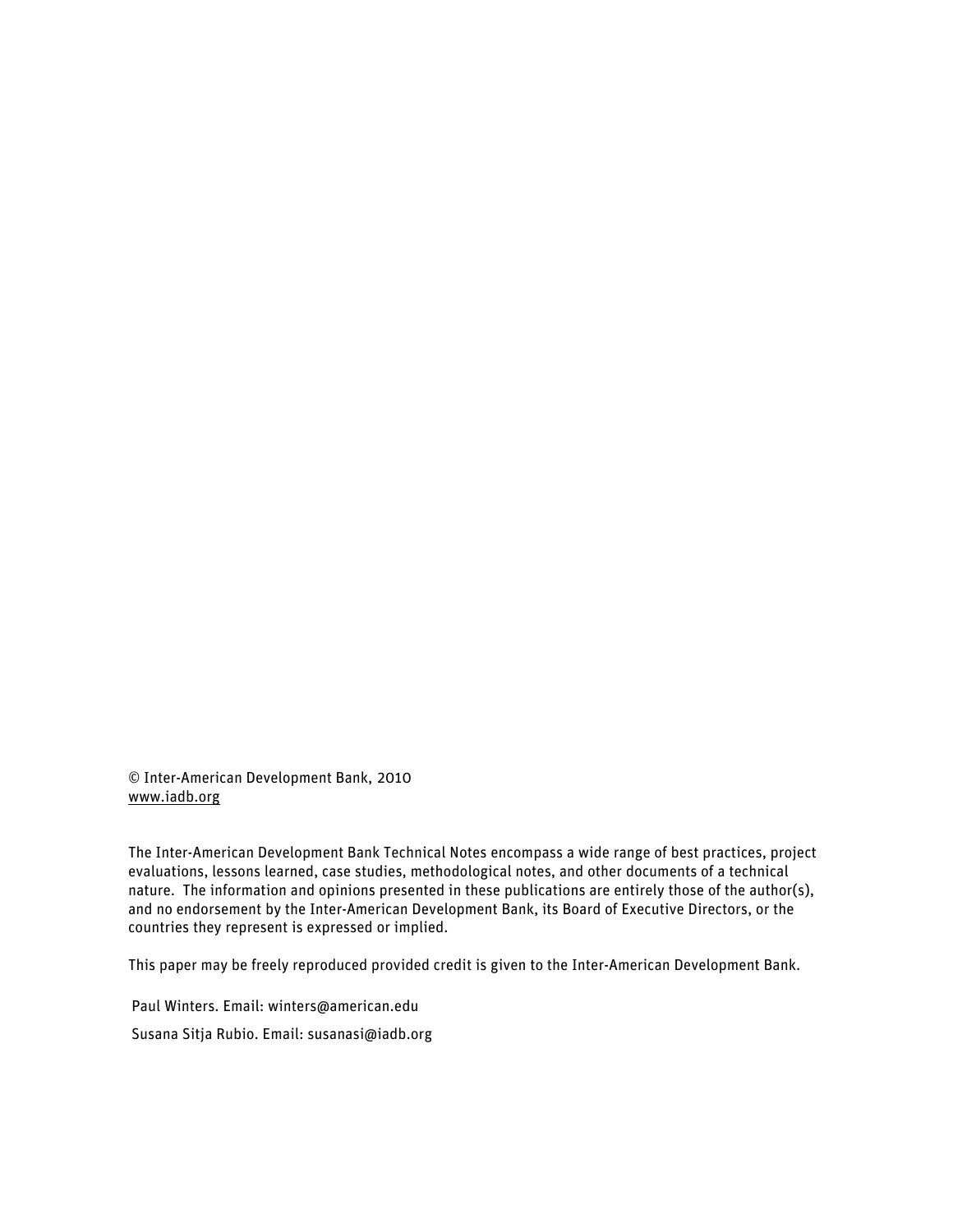#### **Evaluating the Impact of Regional Development Programs**

#### **Abstract**

Paul Winters<sup>[∗](#page-3-0)</sup> and Susana Sitja Rubio<sup>\*\*</sup>

The purpose of this guideline is to discuss the objectives and approaches of regional (subnational) development programs in order to provide guidance on issues related to evaluating the impact of these programs. Regional development programs are designed to improve the income-generating capacity of, and reduce poverty in, a focus region within a country. The primary and unique characteristics of these programs lie in promoting a broad range of productive activities in a predefined region. To do this, regional development programs often need to address the institutional structure under which decisions are made as well as how economic resources should flow from the center to the local level. As such, the programs involve both productive and institutional transformation. Evaluating the impact of regional development programs is complicated by the need to assess both the impact of productive investment as well as the institutional transformation. As with all impact evaluations, evaluating regional development programs is thus much more likely to be successful if planned along with the design of the program. This guideline provides a summary of the options for setting up evaluations of regional development programs, while carefully considering the need to go beyond evaluating the impact on beneficiaries alone.

#### **JEL Classification:** C81, O12, O18, O22, R11, R58

**Keywords:** regional development, impact evaluation, development effectiveness, rural livelihoods, decentralization.

<span id="page-3-0"></span><sup>∗</sup> Paul Winters, Associate Professor. Department of Economic, American University, Washington, DC. E-mail: [winters@american.edu](mailto:winters@american.edu)

<span id="page-3-1"></span><sup>∗∗</sup> Susana Sitja Rubio, Sector Lead Specialist. Strategy Development Division, Inter-American Development Bank Washington, DC. E-mail: [susanasi@iadb.org](mailto:susanasi@iadb.org)

The authors are grateful to Isabelle Mulin who obtained and synthesized the background material on Panama and other regional development projects supported by the IDB. We are also grateful to Carola Alvarez and John Horton for providing helpful comments on earlier versions of this guideline.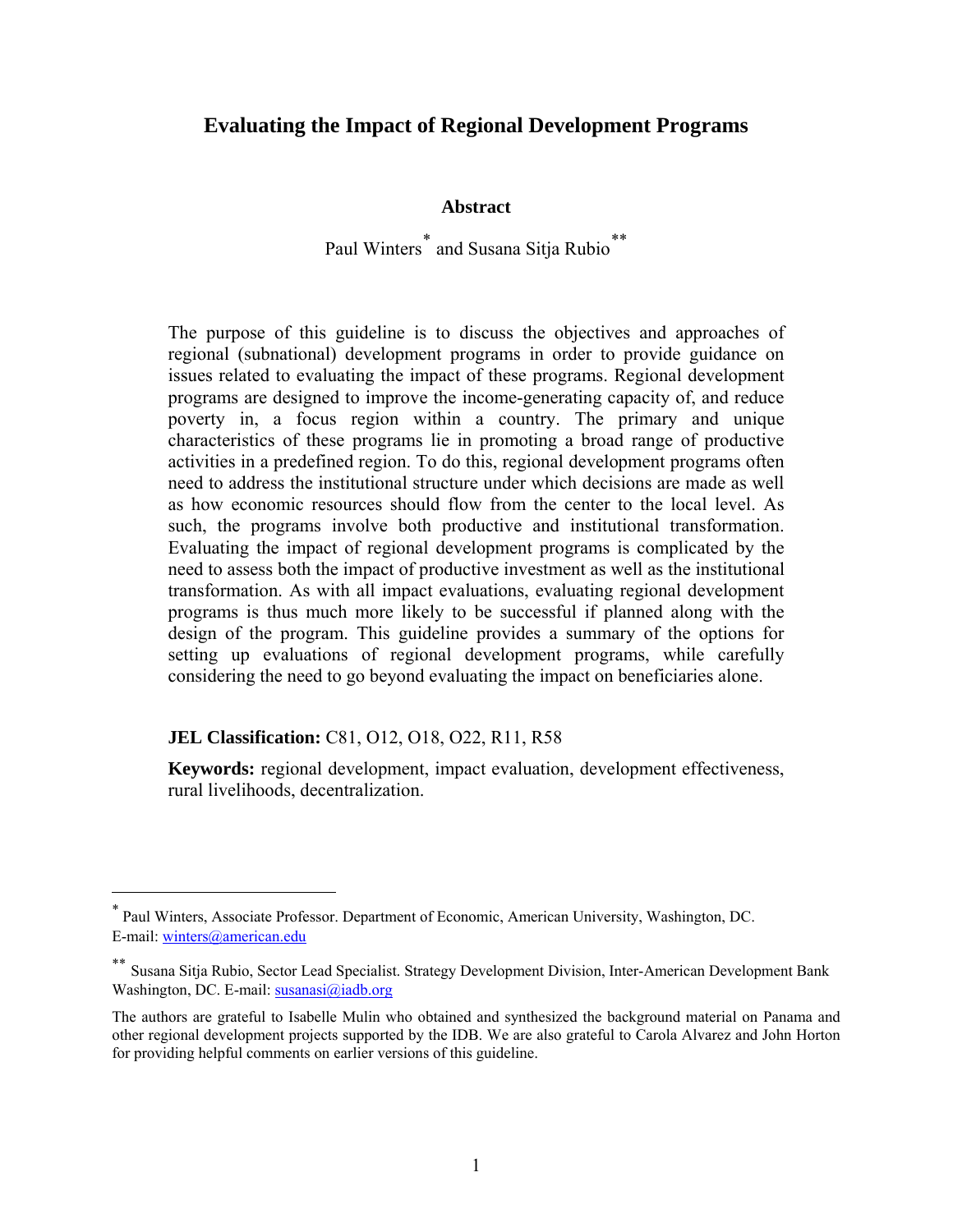#### **Table of Contents**

| 1. Introduction                                                     | 3  |
|---------------------------------------------------------------------|----|
| 2. The Logic of Regional Development Programs and Expected Impact   | 6  |
| 2.1. Expected Impacts                                               | 11 |
| 3. Evaluating Regional Development Programs                         | 13 |
| 3.1 Panama case study                                               | 13 |
| 3.2 Challenges in evaluating regional development programs          | 18 |
| 4. Approaches to Evaluating Regional Development Programs           | 19 |
| 4.1 The first hypothesis: Identification of productive activities   | 19 |
| 4.2 The second hypothesis: Impact on beneficiary localities         | 21 |
| 4.2.1 Impact evaluation design using experimental methods           | 22 |
| 4.2.2 Impact evaluation using nonexperimental methods               | 25 |
| 4.2.3 Evaluating mechanisms of impact, spillovers and heterogeneity | 34 |
| 4.3 The third hypothesis: Returns to investment                     | 36 |
| 4.4 The fourth hypothesis: Assessment of institutional structure    | 39 |
| 4.5 The fifth hypothesis: Assessing agglomeration economies         | 41 |
| 5. Conclusion                                                       | 42 |
| <b>References</b>                                                   | 44 |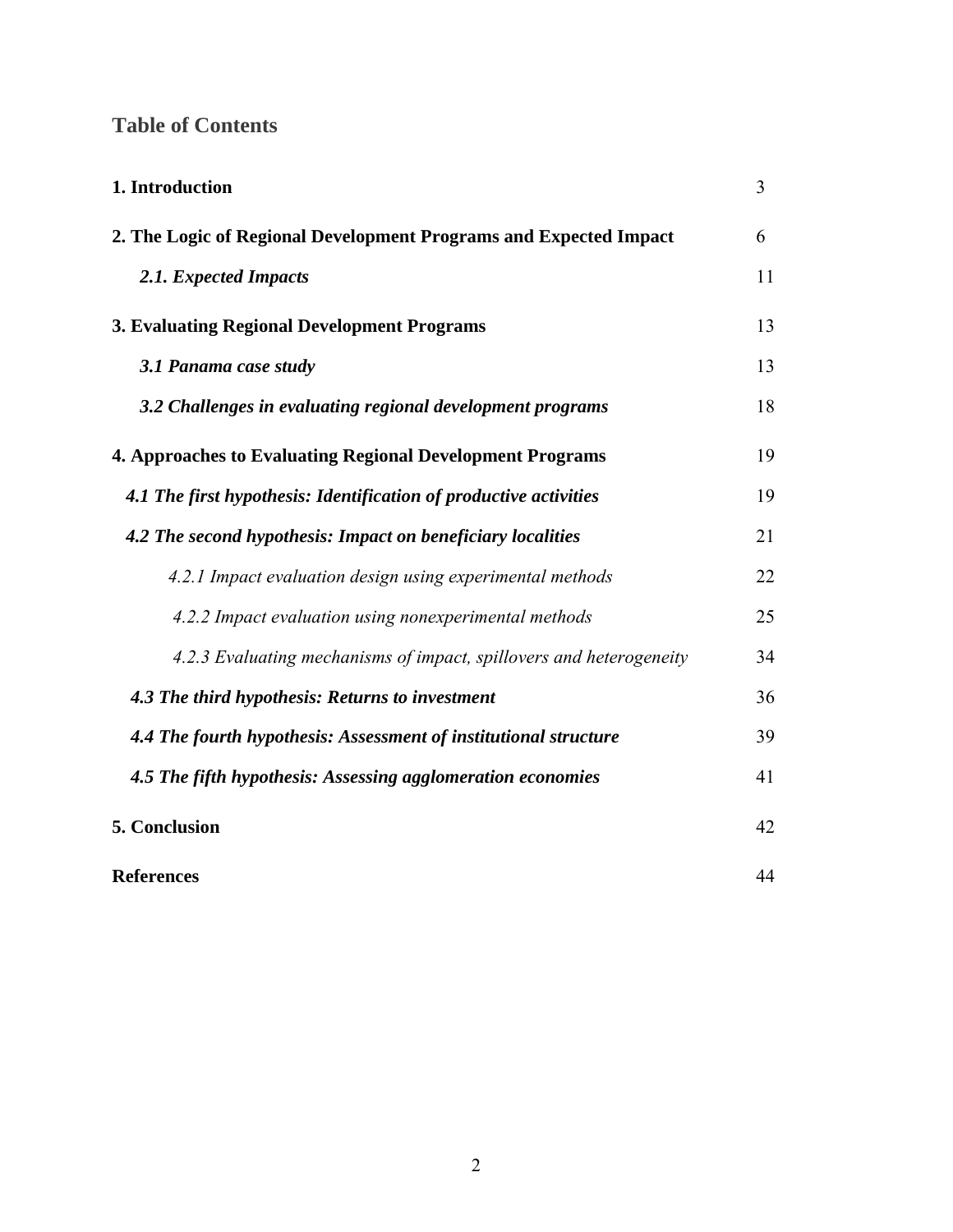#### **1. Introduction**

As part of a general strategy to reduce poverty, economic development programs often focus on a particular geographic region within a country with either high levels of poverty or a set of industries with potential for being engines of economic and social development, or both. The geographic region may be defined in different ways including rural areas, a region within the country, or a geopolitical unit such as a state, province or municipality. Regional development programs that focus on rural areas are generally designed to move beyond agriculture and are distinct from agricultural projects in that they recognize that rural households tend to be involved in multiple income-generating activities including nonagricultural wage employment and selfemployment (FAO, 1998; Reardon, Berdegue and Escobar, 2001). In fact, recent evidence from a cross-country study suggests that about half of income generated by rural households is earned in the nonagricultural economy (Davis et al. 2010). Development programs that focus on a particular region or geopolitical unit usually include both rural and urban areas. This approach recognizes that the links between rural and urban development are often quite strong, particularly for intermediate-size towns and especially in the case of resource-based industries such as agriculture, resource extraction and tourism.

The objectives of regional development programs are to improve income-generating capacity and reduce poverty in the focus region. The primary and defining characteristics of these programs are therefore promoting productive activities, although programs often include investments in nonproductive activities that provide necessary infrastructure for economic activity and provision of services. Much of the challenge in designing regional development programs is that regional economies include multiple industries, and households living in those regions generate income from various activities. For a program based solely on a single industry, such as agriculture or tourism, it is possible to focus the components of the program on promoting that sector, although this in itself can be challenging. A truly regional program, on the other hand, needs to be sufficiently flexible to ensure that funds can be allocated to sectors with the potential to spur economic growth and raise the incomes of poor households. If it is sufficiently clear that a region has potential in a certain industrial area, a development program can be designed to promote that industry. Promoting a certain industry may be particularly appropriate if this develops an industrial cluster that takes advantage of agglomeration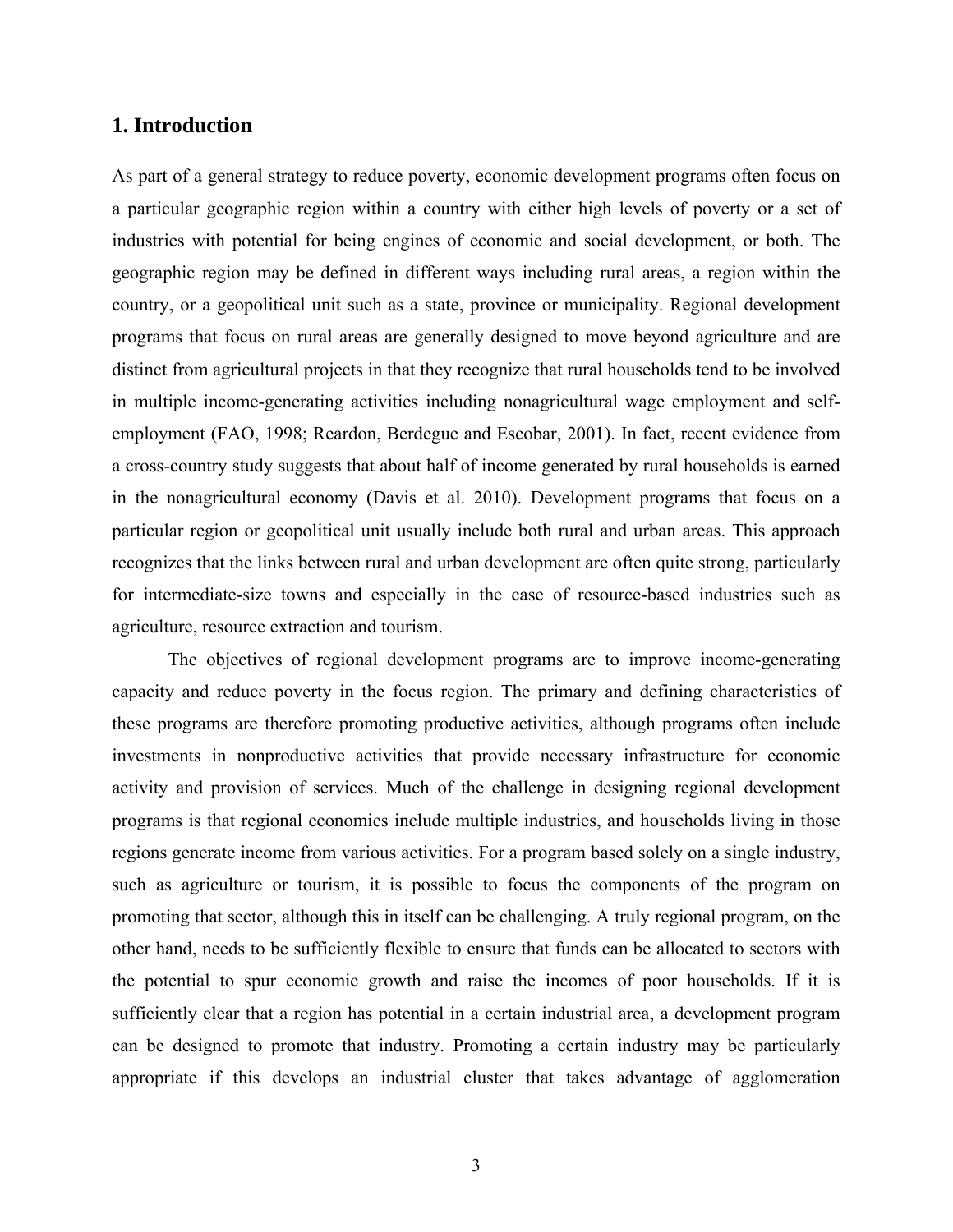economies. Of course, when there are multiple options for developing a region or where picking a clear winning industry in the program-design stage is difficult, it is necessary to consider carefully the institutional design of the program so that it allows identification of potential investment opportunities that promote development.

Identification of high-potential economic activities usually requires local information. Furthermore, promoting such high-potential activities requires a degree of local participation. As such, the expectation is that programs promoting regional development will include an institutional mechanism that incorporates local input in one form or another. When regional development programs involve substantial institutional transformation, they are often referred to as territorial development programs, and much of the focus of this guideline is on these particular types of projects. For a given program, the manner in which institutional change occurs depends largely on what current institutional arrangements exist and the degree of regional decentralization. In some cases, there may be an institutional vacuum if there is no clear government entity that should manage the program (Zezza et al. 2009). For example, programs focusing broadly on the rural economy may find that multiple line ministries (e.g. agriculture, commerce, tourism, etc.) and/or subnational governments should play a role in the program, but there is no single entity in a position to manage the program and no mechanism by which these agencies can coordinate activities. For a province or municipality, while such mechanisms may exist on paper, they may have limited political or fiscal authority. In such cases, developing the institutional structure to manage the regional development program becomes necessary. At the other extreme, the region in which a program is to be implemented may have complete political and fiscal authority and may be the logical counterpart for managing these programs. Depending on the current situation, a regional development program may need to address the institutional structure under which decisions are made as well as how economic resources should flow from the center to the local level.

In some ways, a regional development program might be a step in creating a decentralized structure for managing regional economic development. That is, the institutional structures set up for the program may eventually be provided with the political and fiscal authority to manage regional economic development. Alternatively, these structures may actually hinder decentralization by creating a parallel institutional structure. The debate over the role regional development programs play in the process of decentralization is similar to the debate

4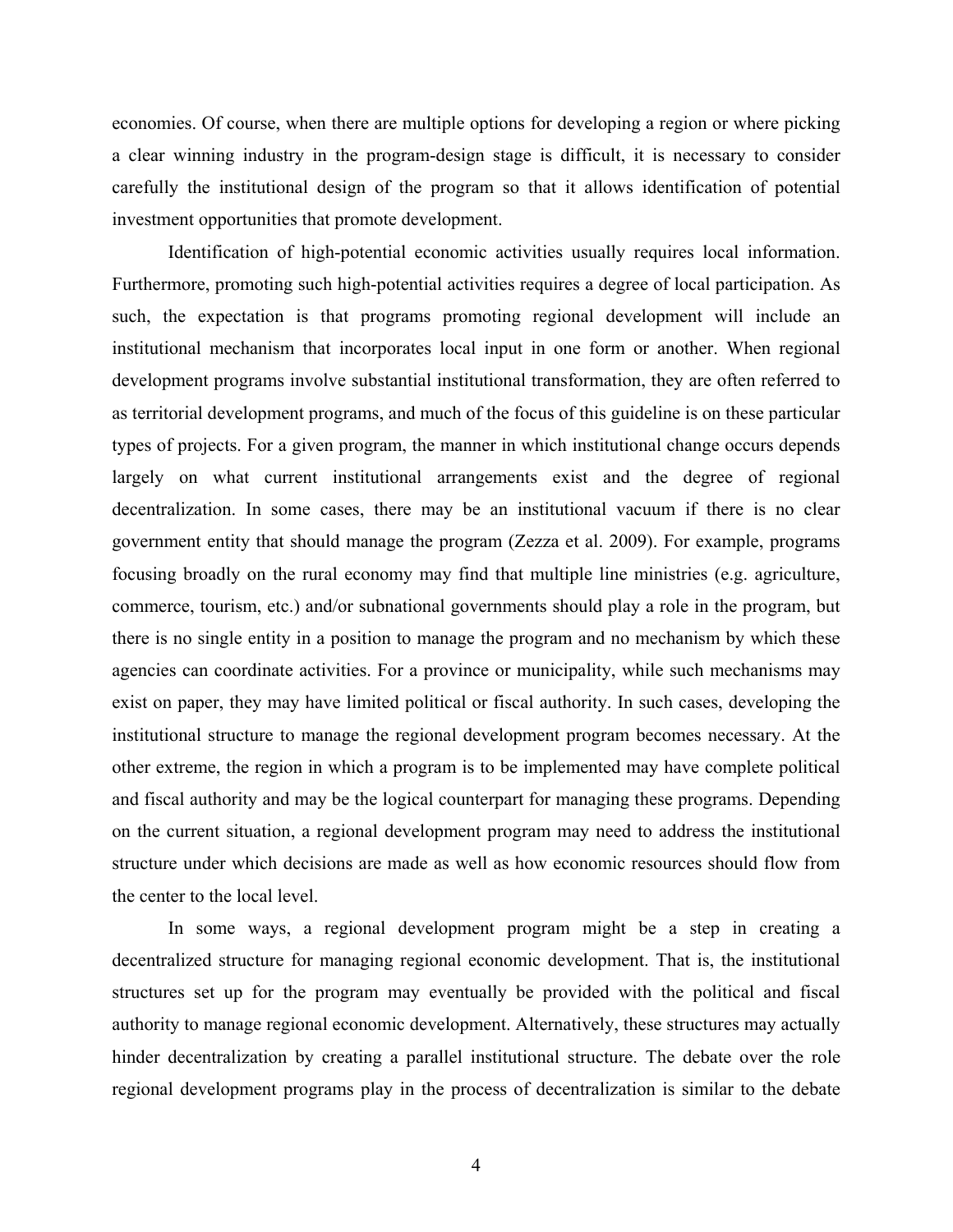over social investment funds which provide funding to localities for social services through a demand-driven process that is managed by the national government. Social funds may be viewed as either a step toward full decentralization of social service provision or as a mechanism for centralized management of local investment (Faguet and Wietzke, 2006).

The purpose of this guideline is to discuss the objectives and approaches of regional (subnational) development programs in order to provide guidance on issues related to evaluating the impact of these programs. In doing so, the guideline proposes possible methods for assessing the logic model and identifying the impact of these programs. At present, the Inter-American Development Bank (IDB) has a variety of programs that promote regional development through differing mechanisms. In particular, this guideline focuses on those that can be defined as taking a territorial approach, which includes productive and institutional transformation, although much of the discussion is relevant for a broader range of projects. Given the importance of these programs and the continuing trend toward decentralization, assessing the impact of these programs is critical for identifying their success rate, for determining what models have been most successful, and for establishing how these programs link to the decentralization of economic development.

Towards this end, Section 2 of the guideline provides the theoretical underpinnings of regional development programs and the issues and trade-offs to consider in promoting these types of programs. The section concludes with a series of hypotheses to be tested with respect to regional development programs. Section 3 gives an overview and categorization of the types of programs that fit the mold of regional development programs. Using IDB-financed program examples from Panama, it discusses the expected impact of these programs and highlights the evaluation challenges. Section 4 discusses the methodological issues in identifying impact and proposes specific steps for evaluating programs and collecting the necessary information. The final section provides conclusions and key messages.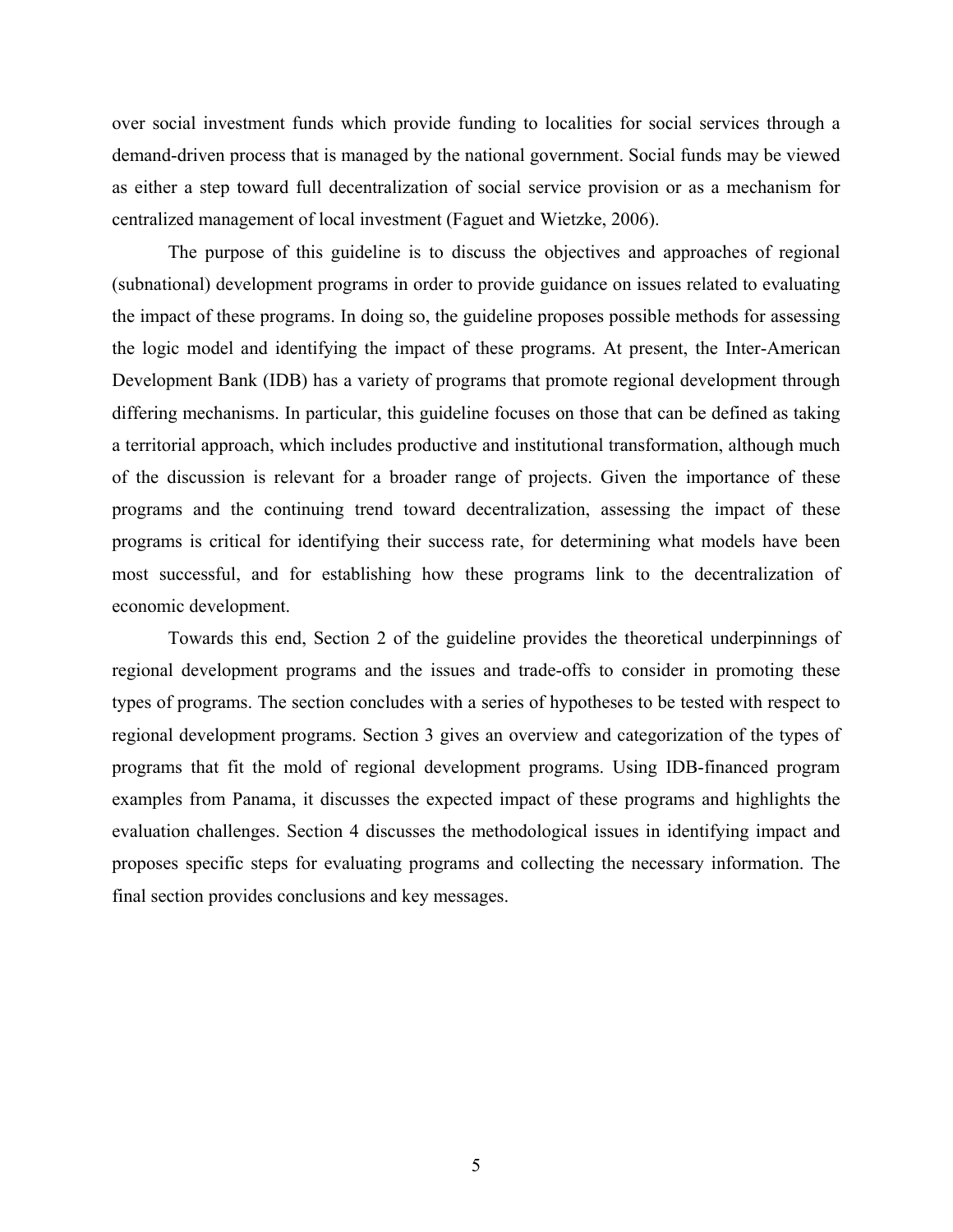#### **2. The Logic of Regional Development Programs and Expected Impact**

The overall objective of regional development programs is to improve the capacity of inhabitants in certain geographic regions of a country to generate income. A regional, rather than sectoral, focus is based on evidence that households receive income from multiple sources, including from agricultural and nonagricultural activities, from wage and self-employment, and from public and private transfers (Davis et al. 2010). Focusing on a single sector, such as agriculture, may limit opportunities for some households or push households towards the promoted activity even when alternative options may be better. By recognizing that households employ different strategies to improve their livelihoods and that many households diversify their range of economic activities, regional development programs aim to facilitate the use of different pathways towards improved well-being.

In addition to acknowledging that households vary in their livelihood strategies, regional development programs also recognize that certain localities may have a comparative advantage in a particular economic activity. Further, it may be difficult for the national government to identify these activities or to have sufficient understanding of local conditions to know how to best invest public resources. Regional development programs seek means to provide public investment that facilitates the development of industries in localities according to their comparative advantages, with the vision of spurring growth poles in other areas. Of course, the expectation is that the private sector will also invest in these activities and that the role of public investment is to help promote investment through public-private sector partnerships. While certain social objectives—such as poverty reduction—may be achieved through such public investment, it is also motivated by the desire to create clusters of economic activities when possible.

The basic premise of the literature on clusters, industrial districts and agglomeration economies is that location matters since the geographic concentration of economic activities assists in making those activities competitive. Clusters promote competition through (1) increasing the productivity of firms through better access to specialized inputs and employees, information, customers, marketing channels and institutions and public goods; (2) a greater ability to innovate through better contact with suppliers and customers; and (3) lower barriers to entry due to better information and opportunities in existing clusters (Porter, 1998). Firms within

6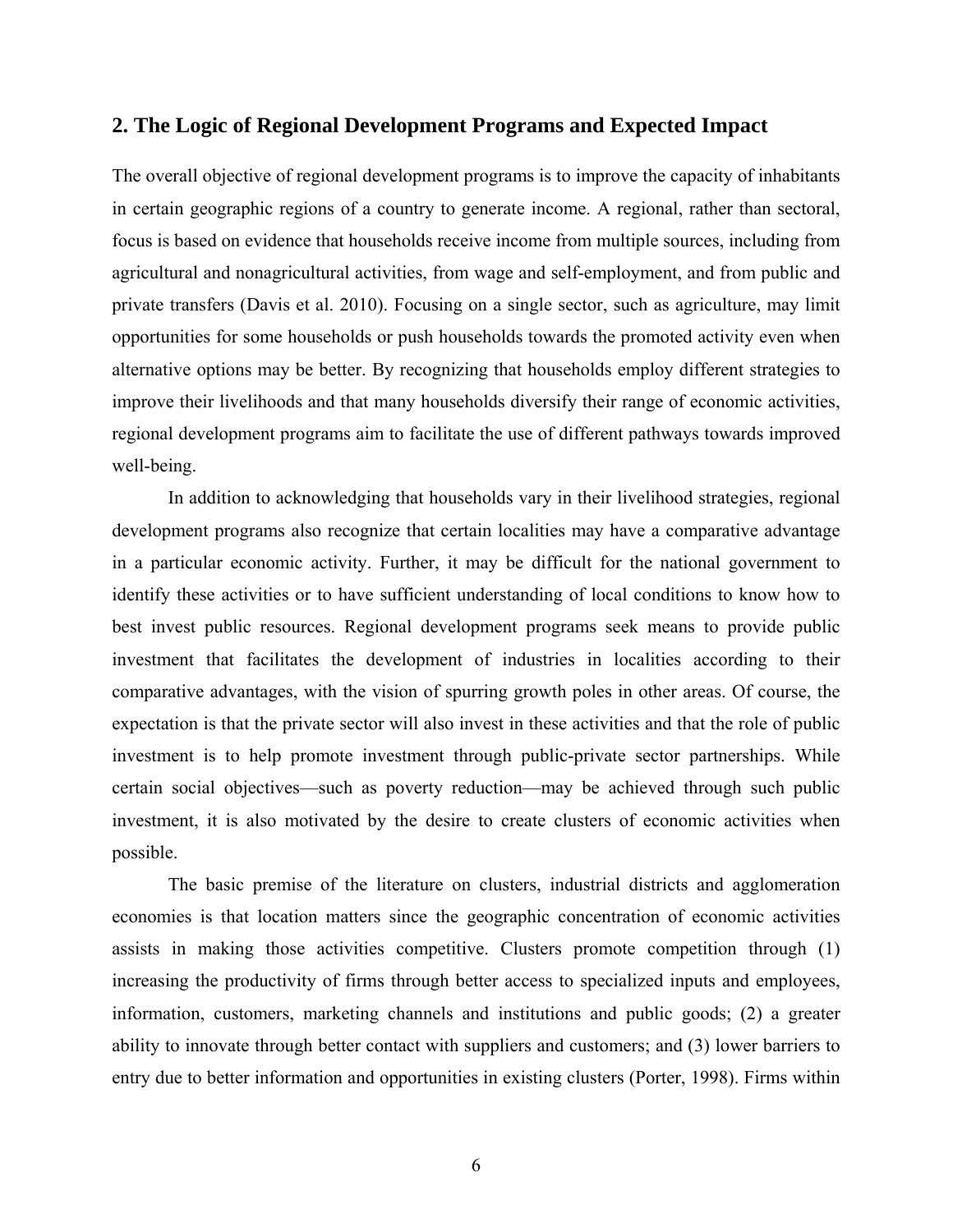an industrial district (cluster) can benefit from agglomeration economies—that is, the increasing returns generated by the positive externalities of the activities of one firm on other firms through exchanging specialized labor, specialized intermediate inputs and knowledge (Krugman, 1991).

These arguments suggest that the synergies created by the geographic concentration of economic activities enhance the competitiveness of a region. Government investment in developing clusters is justified since there are positive externalities in private investment, yet the private sector will likely invest less than the social optimum. There is on-going debate regarding the role of the public sector in the creation of existing clusters and in the formation of new clusters, with some arguing they develop organically without government intervention. Nevertheless, Porter (1998) maintains that governments, in addition to providing a sound macroeconomic environment for economic activity, may need to take specific actions to upgrade existing clusters or foster the development of new clusters, particularly those emerging from established ones. This provides a justification for development programs that use public-private sector partnerships to develop clusters.

The basic logic of regional development programs is therefore to improve income generation in the specified region through public investment that recognizes that households and localities may specialize in different activities and that seeks to facilitate, when possible, the development of clusters of related economic activities. Of course, industrial cluster formation is not promoted solely through regional development programs and there are other programs, often referred to as competitiveness programs, which are designed specifically to promote such clusters, usually on a broader scale than regional development programs. Furthermore, as discussed below, regional development programs involve more than just cluster promotion and involve institutional transformation for purposes other than cluster development.

The challenge in proceeding with supporting this type of investment is that local information and participation are critical both in identifying the best opportunities for investment and in providing complementary private-sector investment. In fact, a key to regional cluster formation is noting the uniqueness of regions not only in terms of resources available but also in terms of political institutions and cultural factors such as the level of social capital (Hospers and Beugelsdijk, 2002). Furthermore, the supported activities may range across a number of line ministries and thus require coordination with those ministries as well as between national,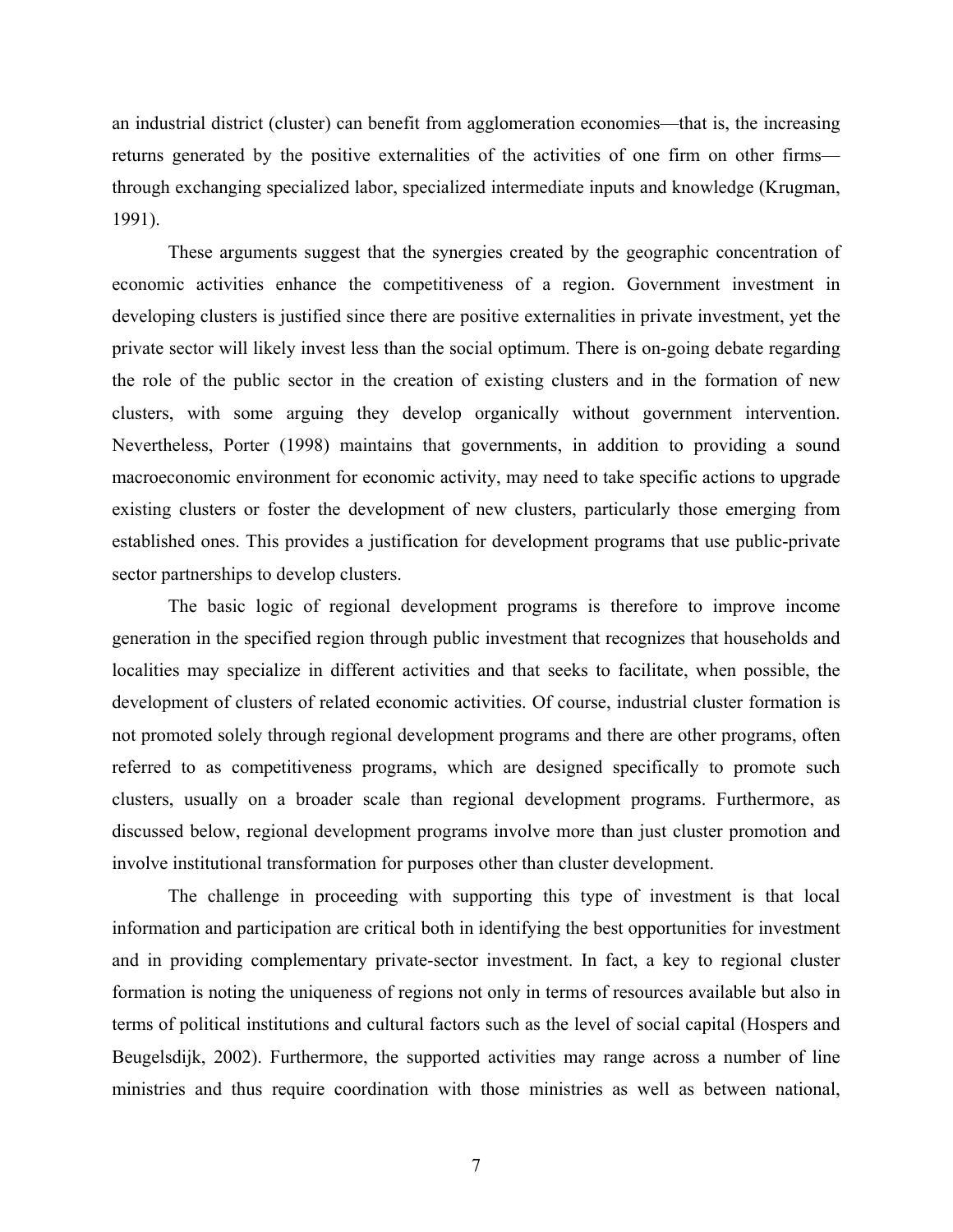regional and local governments. The ability of regional programs to do this depends largely on existing institutional structures. It may be that there is an institutional vacuum where no government entity is responsible for the development of a region, making public investment unlikely to occur unless that vacuum is filled (Zezza et al. 2009). Regional development programs, therefore, require a carefully constructed institutional structure to identify and manage investment in regional economic activities. Part of the logic of these programs, then, is productive investment combined with institutional transformation. This institutional transformation is based on the theory of decentralization in the provision of goods and services. Previously focused mostly on fiscal considerations, decentralization is now regarded as a process with multiple vectors. It incorporates issues of political and fiscal decision making, with a planned devolution of responsibilities and deconcentration of economic activity from a strong pole of growth at the center to regional poles to develop clusters of activity.

The decision of how, when and what to decentralize when looking to promote regional economic development is one of maximizing efficiency while addressing the indirect effects of these decisions. In the Decentralization Theorem (Oates, 1972, p. 35), the efficiency argument for decentralizing the provision of certain goods and services is formalized:

"For a public good the consumption of which is defined over geographical subsets of the total population, and for which the costs of providing each level of output of the good in each jurisdiction are the same for the central or for the respective local government it will always be more efficient (or at least as efficient) for local governments to provide the Pareto-efficient levels of output for their respective jurisdictions than for the central government to provide any specified and uniform level of output across all jurisdictions."

For regional economic development, the assumptions behind the theorem are that: (1) the local population exercises choice in demanding public investment; (2) local populations know their preferences and priorities better than regional or national levels of government; (3) the funding of investments follows the "Benefits Principle of Public Finance", that is that user fees should fund investments as much as possible, and basic community investments are funded through local taxes; and (4) investments mandated by higher levels of government are funded through intergovernmental transfers (grants).

The theorem above ignores three issues: spillover effects (externalities), population mobility, and the fact that the local government would provide the same level of services as the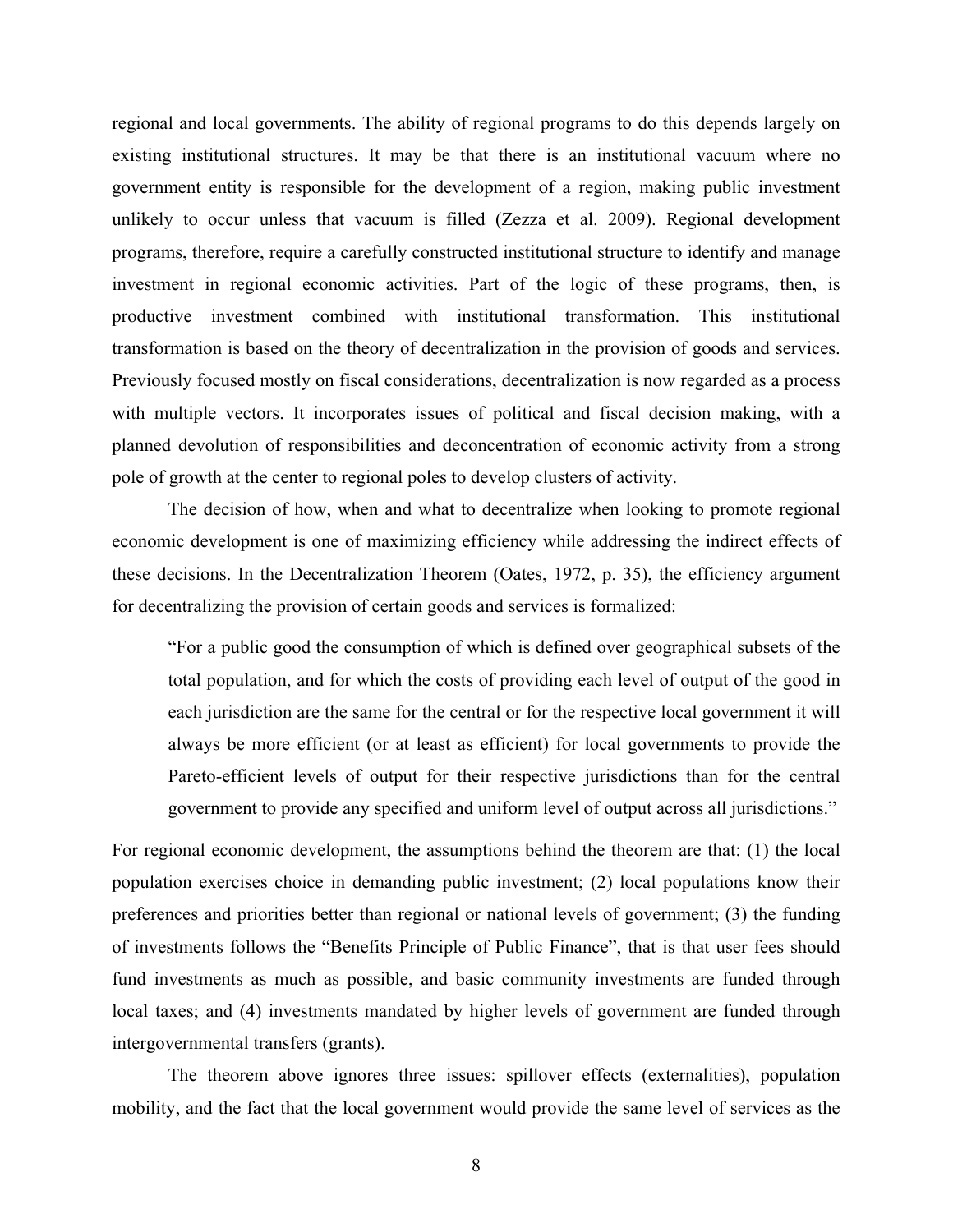central government, and provide those services uniformly across jurisdictions (Oates, 2007). Since residents of one jurisdiction can benefit from the public sector activities of another, spillovers can take place across jurisdictions leading to underspending as jurisdictions fail to recognize these externalities or attempt to "free ride" on other jurisdictions. Population mobility occurs when there are different levels of investment in different areas motivating individuals to move to a jurisdiction that provides their preferred level of services.<sup>[1](#page-11-0)</sup> The uniform provision of services assumption fails to recognize that local governments know local preferences better than central governments and are not likely to provide a uniform level of service. While central provision internalizes spillovers, decentralized provision creates other sets of variables to consider when determining the Pareto-efficient level of public expenditure on any given public good (Koethenbuerger, 2008).

Along with these three limitations, a decentralization model must recognize the political system under which it is taking place, the fiscal constraints within a region or country, the institutional capacity of local governments to manage new responsibilities, and the regional disparities both in needs, resources and capacity that can make decentralization actually lead to greater, not less, inequality. A decentralized model does not necessarily provide for redistribution in a way that leads to better outcomes for the general population. In fact, in a decentralization process that implies autonomy at the local level for managing revenues and expenditures, there is a conflict between local autonomy and national redistribution (Bird, 2003). In this respect, a regional economic development program needs to be viewed from a national perspective of deconcentrating economic activity in ways that spur growth but do not exacerbate inequities between regions.

Because of these issues, decentralization inevitably involves trade-offs and there is thus no perfect model to implement it. However, there may be an optimum equilibrium somewhere between pure centralized control and total local autonomy; what this optimal level of decentralization is will depend on current conditions in a country or region. Further, the expectation is that this may change over time and, in pursuing a decentralization policy, countries may take piecemeal steps to reach that optimum level. Since decentralization also incorporates economic, political and administrative factors, there may be different degrees of

<span id="page-11-0"></span> $1$  Of course, this requires an assumption that mobility has no cost, and that there is no discrimination between longterm and newer residents.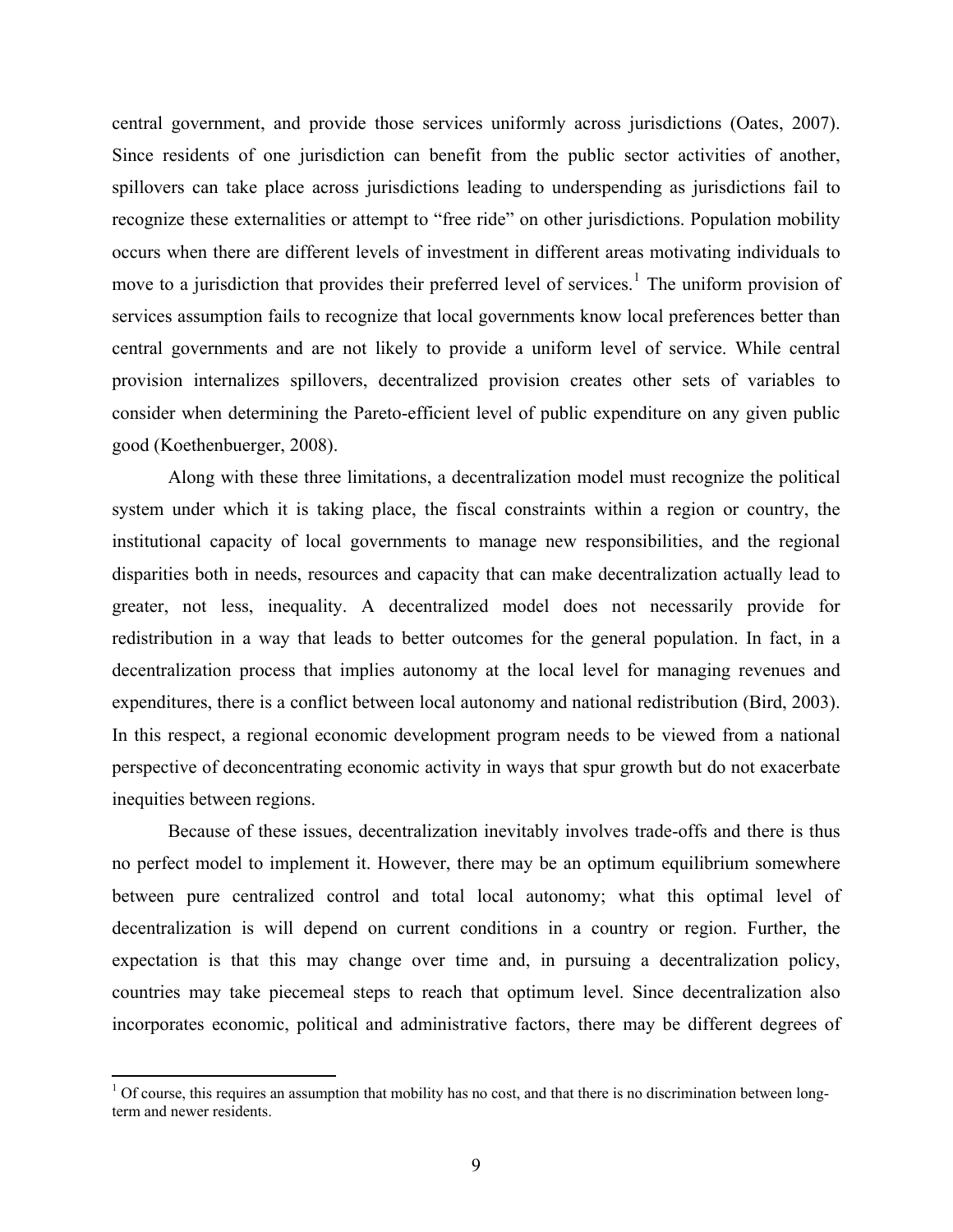decentralization for each of these areas. Finally, note that what may be an optimal level of decentralization for service provision may not be the same for the management of regional economic development. In the case of service provision, the focus has been on communities and municipalities which have led to the strengthening of relatively small administrative units. This leads to the emergence of a strong central government with strengthened municipal or local governments with little in between. While this approach is possibly appropriate for service provision, regional economic development and the development of industrial clusters may require a broader perspective. The central government, given its location in the capital and its limited information on local conditions, is not always in the best position to manage regional economic development. Yet municipal governments are often small in size and population and, particularly in rural areas, are generally not of a sufficient size to take on the task or to have the sufficient incentives or resources to invest. Underinvestment is particularly likely to occur if there are spillovers in economic activities. Thus, for regional economic development to be successful under a decentralized system, the decentralization must be at a level that takes into account the trade-off between local information and participation and the regional scale of economic activities.

In general, the institutional transformations that are promoted within the structure of regional development programs take into account the need to identify local preferences and develop local capacity to manage resources, but do not usually include any mechanism for local entities to generate their own resources. As such, the institutional structure tends to be a partial step to decentralization as defined by the above theorem. This may mean that regional development programs are a step towards a more complete decentralization program, but are temporary in nature. The institutional approach used in these programs may also be an attempt to balance the benefits of decentralization (better information) with the possible costs in terms of efficiency (spillover effects, redistribution, etc). Regional development also tends to encompass larger administrative units than municipalities, based primarily on the argument that these units are in most cases too small to manage regional economic development and a larger unit of intervention is required.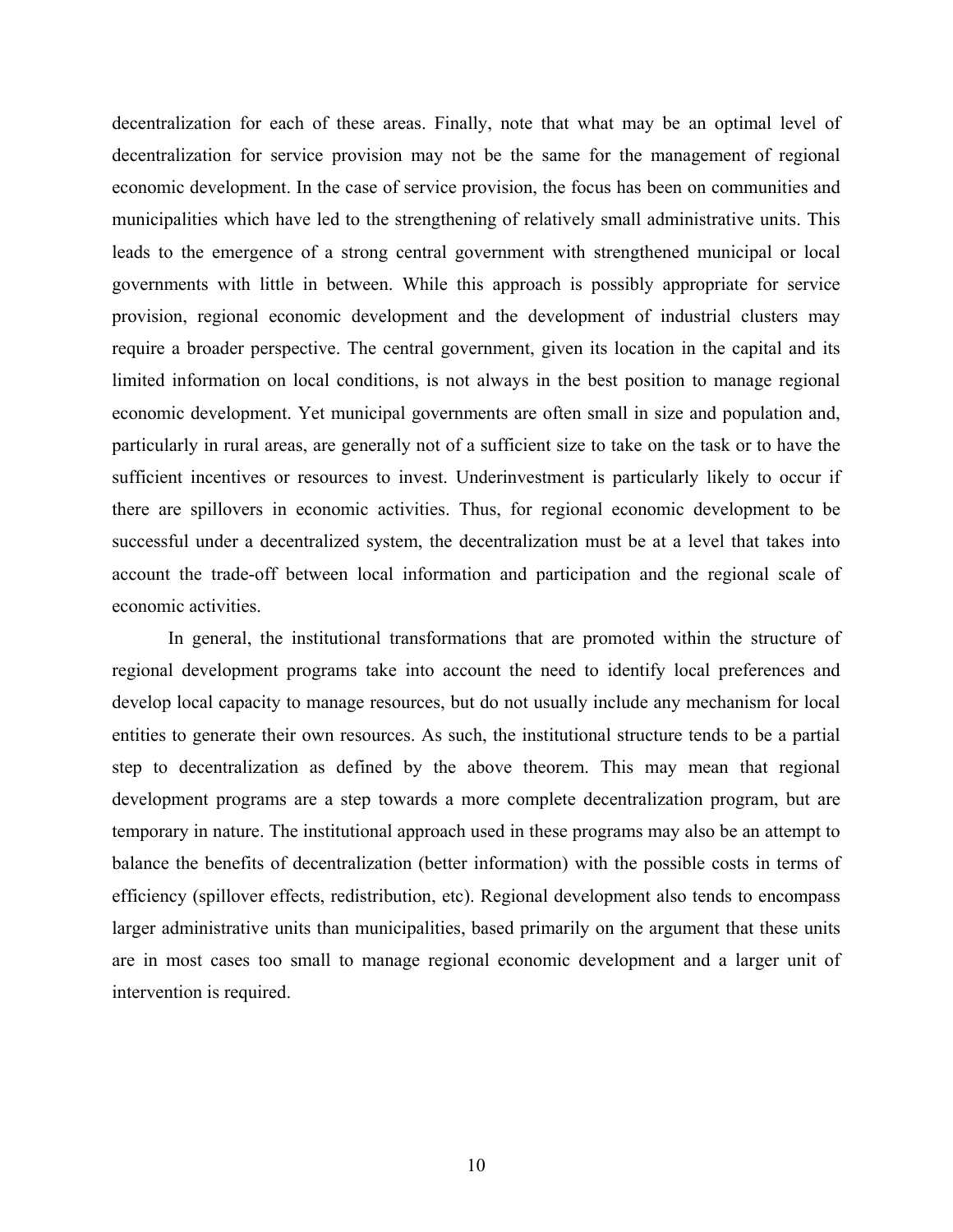#### *2.1. Expected Impacts*

Given the logic of the regional development programs, a few clear hypotheses on their potential impact can be identified although the approach to evaluating these programs is complicated by the need to consider not just whether they had an impact on beneficiaries in a target region, but whether they promoted the development of clusters and whether the institutional approach used was appropriate given the country context. For some of these hypotheses, standard impact evaluation approaches can be used while others require a more specific approach. Generally, the hypotheses that can be tested are as follows:

1. *H0: The regional development program identified productive activities for investment from different sectors including both agricultural and nonagricultural activities.* 

 The expectation is that the portfolio of investments funded through regional development programs represents a range of economic activities that are appropriate for local conditions. While similar activities may be found in certain areas, if the diversity of activities is minimal, there seems to have been limited benefit in using local information to determine the best investment.

- 2. *H0: The investments in individual projects improved the welfare of members of beneficiary localities through enhancing their ability to generate income.*  Even if the chosen activities are appropriate, if the investment itself did not improve the well-being of participants in recipient localities, it provides insufficient justification for investment.
- 3. *H0: The benefits of funded investments were sufficiently high to justify the costs associated with funding the program.*

 Assuming the welfare in recipient localities is improved, the question is whether the cost of achieving those benefits is worthwhile (a positive rate of return). Could these benefits be achieved in an alternative way at a lower cost (was this the most cost-effective alternative)?

4. *H0: The particular institutional structure used in the program was the best manner in which to deliver funds for productive investment.* 

 Even if the rate of return is positive and sufficiently high to justify investment, there remains a question of whether the institutional structure used is the best mechanism by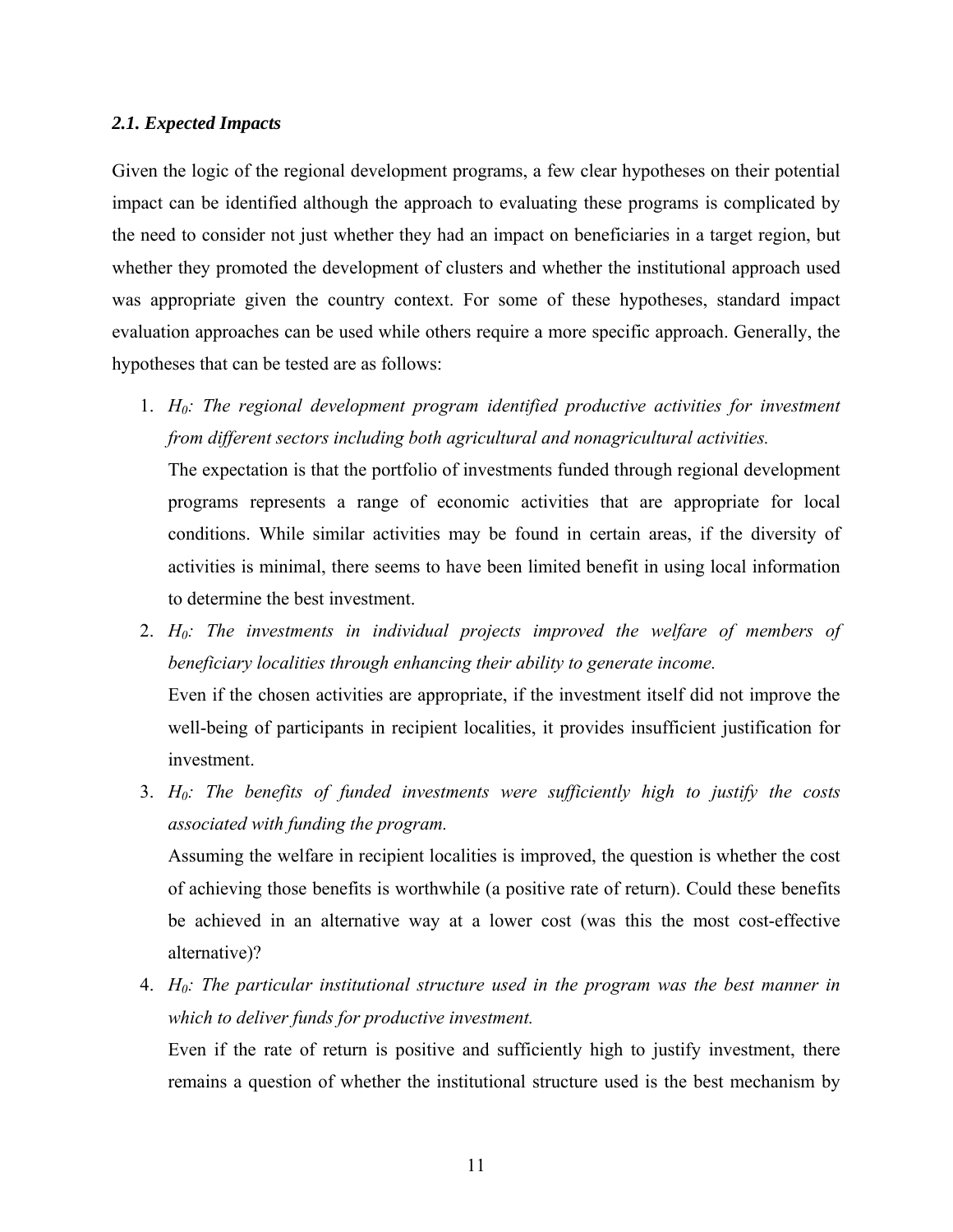which to choose and make those investments—meaning the relative return exceeds that of an alternative institutional structure for identifying investment opportunities.

5. *H0: The particular mechanism of delivering funds allows for public investment that facilitates private investment and helps to develop clusters of economic activities that benefit from agglomeration economies.* 

 While public investments may have a sufficiently high return to justify them and may induce private investment, this does not necessarily imply that they help develop clusters of activities. For this to happen, the expectation is that there might be a pattern of investment in related activities in certain areas. If there is, it may be possible to try and test in the longer run if agglomeration economies exist (although this may be difficult to attribute to the program investment alone).

Given the different challenges in testing these hypotheses, the approaches to evaluating each hypothesis are discussed in Section 4. Prior to that discussion, in order to put the evaluation discussion in context, Section 3 considers regional development programs supported by the IDB.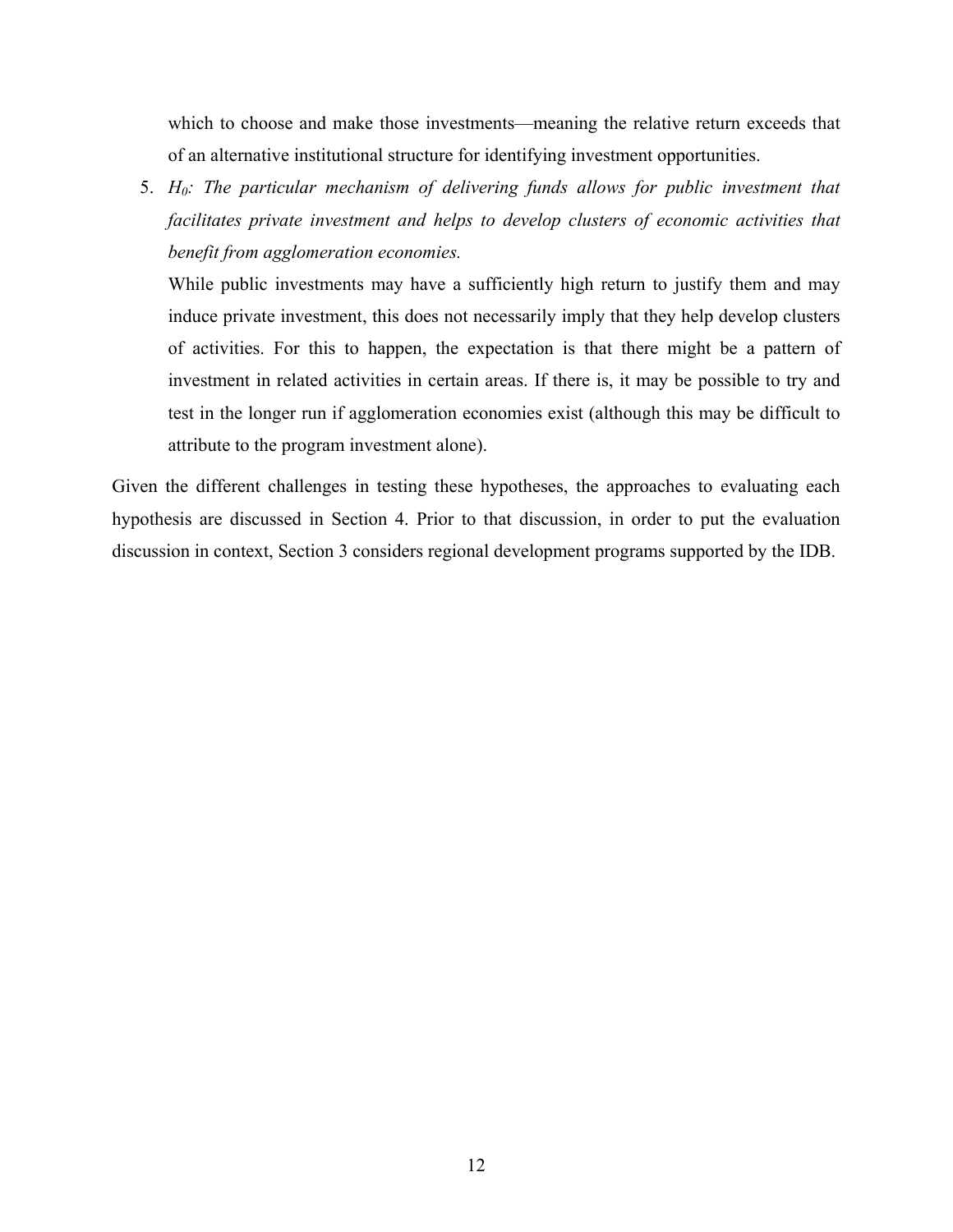#### **3. Evaluating Regional Development Programs**

Over the last decade, the IDB has had a number of programs that can be classified as taking a regional development approach in that they involve a predefined geographic space within a country, include a focus on multiple productive activities, and incorporate institutional transformation. The regional development programs span all types of countries that borrow from the Bank, from large federal states such as Brazil, to low income, small countries like Honduras. In some cases, the IDB has developed these programs in multiple regions within a country to spur growth in distinct areas of that country. There are also cases of regional, multicountry structured programs, such as the *Sustainable Management of the Lempa River Basin* in Central America (2001), which incorporated within a single program loans to three countries (El Salvador, Guatemala, and Honduras) and had local, municipal and regional activities.

#### *3.1 Panama case study*

In order to evaluate the impact of any program, it is critical that the evaluator have a clear understanding of how the program was designed and implemented. To highlight the issues in evaluating regional development programs, we have chosen to use the regional development programs supported in Panama. The IDB has provided loans covering all of the regions of the country over the last decade. The first of these programs was the Darien Phase I, followed by Bocas del Toro Phase I, Chiriquí, Darien Phase II, Bocas del Toro Phase II, Colon Phase I, and Central Provinces. Five of the seven programs were chosen as they were assessed recently by CONADES, a public organization created by the National Government to enhance development objectives in the country. These five programs, implemented in three regions, include Darien Phase I and II, Bocas del Toro Phase I and II, and Chiriquí. The basic design of these programs is noted here to provide insight into the challenges of conducting an evaluation of a regional development program.[2](#page-15-0)

The Panama case is an interesting one because regional governments were not elected at the time the programs were designed, but appointed by the national government, and therefore an extension of the national government. Nevertheless, they recognized the benefits of knowing

<span id="page-15-0"></span> $2$  This set of programs in Panama was chosen for largely because of questions raised regarding whether they were effective. The information presented here was collected as part of an effort to evaluate these programs although an evaluation was never implemented.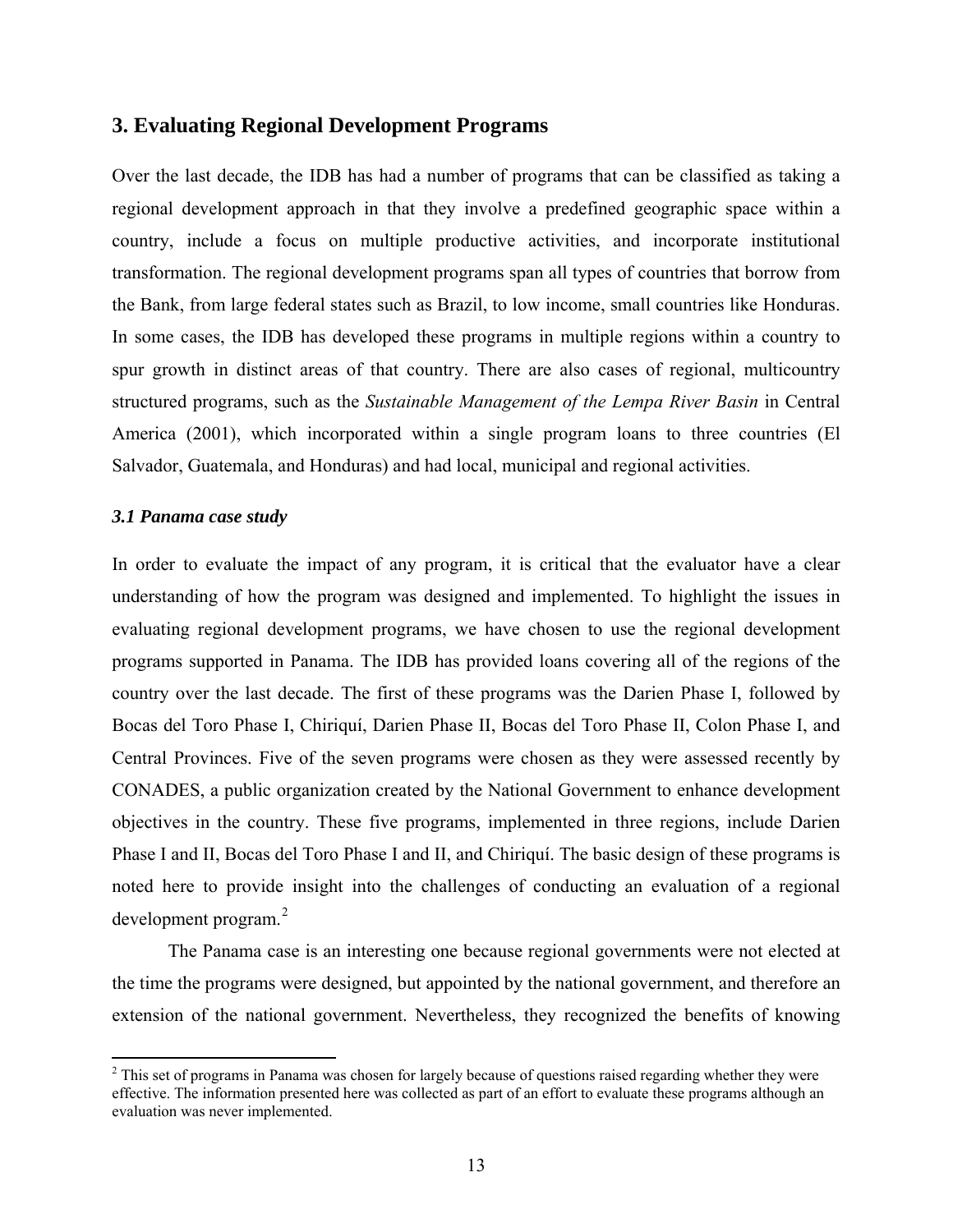local preferences, and therefore had institutional structures that accounted for this factor. The programs aimed to strengthen the institutional structure at the regional and local levels to promote decentralization; to improve productivity and economic diversification; to enhance the development of industrial clusters in the region while emphasizing sustainability and resource management; and to improve basic services and revamp the transportation infrastructure. Though each program had unique subcomponents, the institutional mechanisms for program conception and development are similar across the board, and probably a reflection of Panama's political system. The ability of these programs to promote an optimal decentralization mechanism was limited by the political-administrative structure of the Panamanian government. Furthermore, management of resources remained at the national level, therefore diminishing the impact of decentralization. Nevertheless, a national strategy to develop new development poles through the programs was likely to lead to reducing the effects of spillovers, migration and uneven service provision.

To understand how productive activities were chosen within the programs, a brief description of how the programs were designed is necessary. In general, the regional development programs took the following steps to indentify productive investments.

- 1. *Diagnostic and baseline collection:* The first stage of the preparation of the regional development programs consists of the government, with IDB support, preparing a regional development strategy based on the largest economic sectors for each region and taking an inventory of all the potential natural resources that could be used towards income generation. The most prominent local development agents, public and civil leaders, and vulnerable groups participate in this process. This baseline information is then incorporated in the initial diagnostic of the development potential of the region.
- 2. *Analysis of development scenarios:* The second stage focuses on the creation of various development scenarios for the region. With the assistance of consultants, a series of development scenarios are presented that take into account provincial, regional, national and international perspectives (depending on the location of the borders). Ideally, an economic analysis is conducted as an input into this process. In the case of the Panama programs, these were not included in the program documentation, or in the subsequent evaluations, therefore the degree to which this analysis was done is uncertain.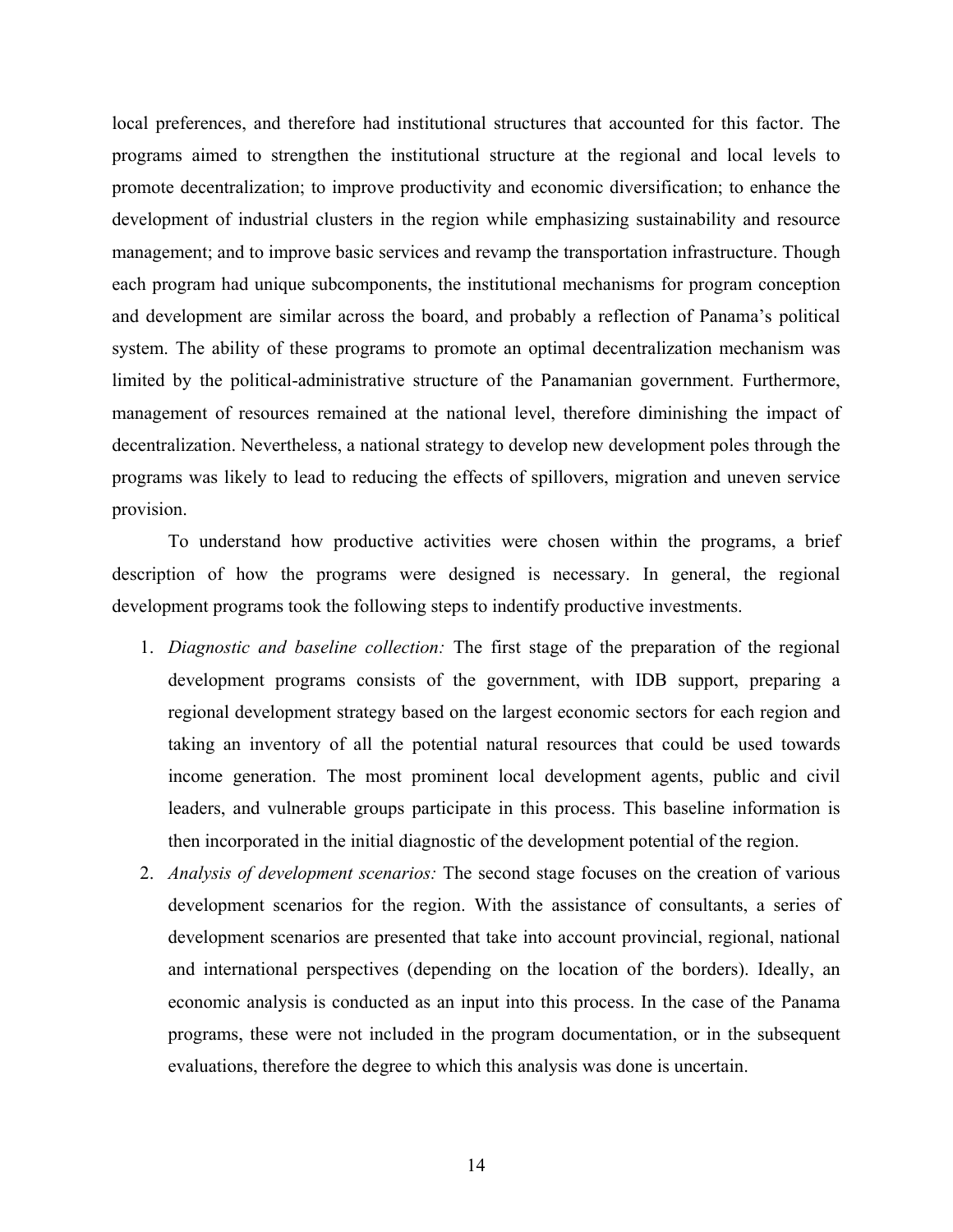- 3. *Formulation of sustainable development strategy*: The next step is to formulate the principle strategic guidelines of a regional development strategy in coordination with civil society, the private sector and regional and local governments, while also specifically including vulnerable groups (indigenous and others). In parallel, Provincial Territorial Plans that subdivide the province, depending on composition, resource differentials, and political alignments, are created. The strategic needs within the region are then prioritized.
- 4. *Action plan to implement strategy*: The Strategic Provincial Action Plan for Investments is then created based on 5, 10 and 15 year time horizons. It includes investments in infrastructure and basic service projects, institutional strengthening, natural resource management, rural development programs, and conservation of protected areas as well as other regional-specific projects.
- 5. *Formulation of bank-loan program that will finance part of proposed Action Plan*: The last step is the formalization of the Bank Loan Program that considers all the planning instruments and defines the elements of the Action Plan to be financed with funding via the national and local governments.

These steps were taken prior to the implementation of the loan in order to create the regional framework for program implementation. This was done through a consultative process with both national and local actors, both with existing formal institutional structures as well as informal channels. Out of this process came an institutional mechanism for decision making and for the selection of specific investment projects once the overall programs were implemented in each region. This is discussed next.

For each of the Panamanian regional programs, similar institutional mechanisms were used for investment project selection, implementation, and fund disbursement. The executing agency for the programs consisted of the National Council for Sustainable Development (CONADES), which represented the Ministry of the Presidency (MP), and a Program Executing Unit. Together they were responsible for coordination, general administration, financial and accounting management, and monitoring and evaluation. For Darien and Chiriqui, the executing agency was assisted by a Program Technical Team, which (1) coordinated program execution, including hiring consultants and contractors for all components; (2) managed and supervised activities related to program implementation; (3) organized product presentations for the MP, the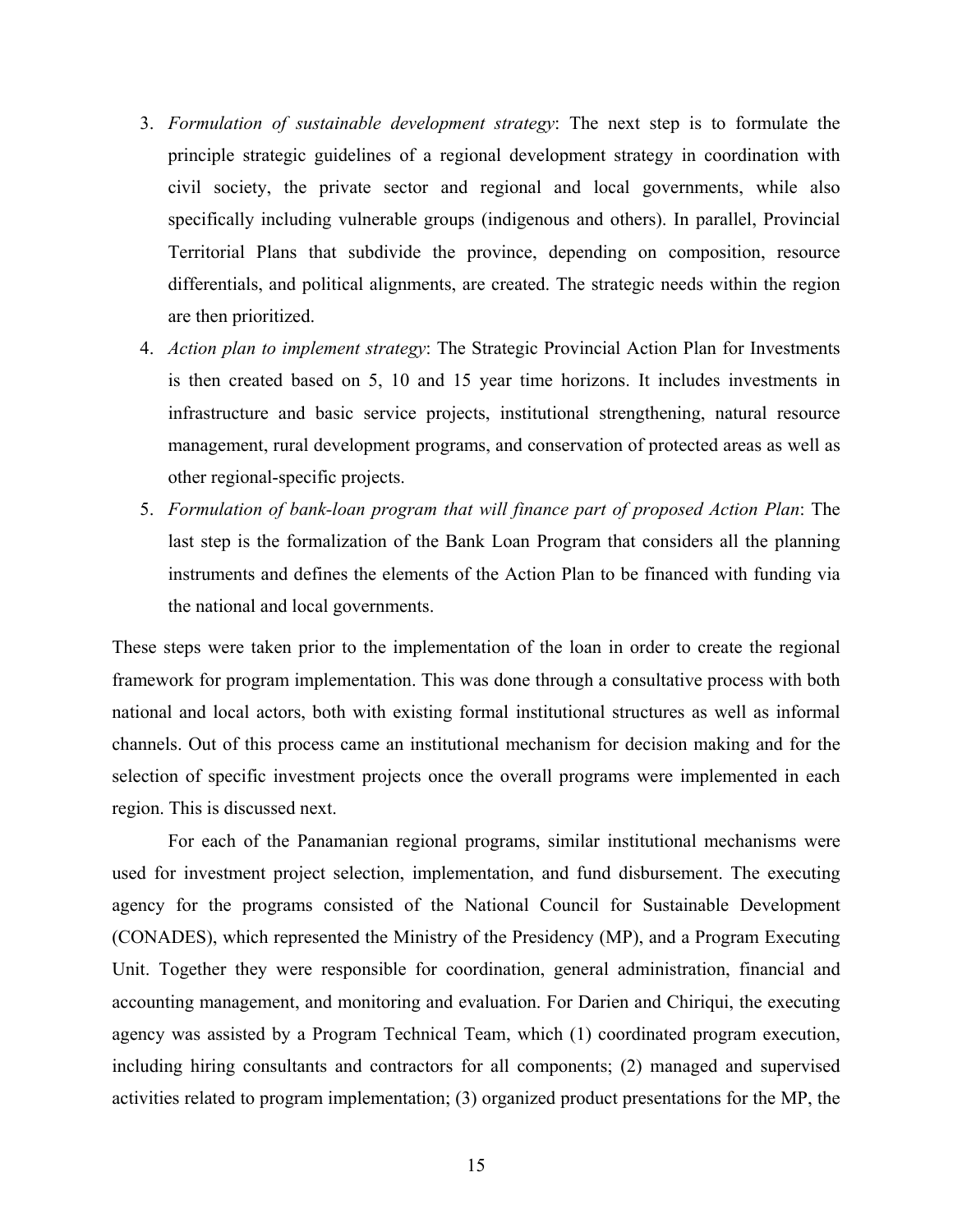Ministry of the Economy and Finance, the provincial technical board, and the provincial council; and (4) provided ongoing assistance to the subregional committees and other community organizations to help them develop their subregional action plans.

At the provincial level, the national government was assisted by the Provincial Council (PC), made up of representatives from each *corregimiento* (county). The PC promoted, coordinated and harmonized official activities at the provincial level, and saw to the promotion, coordination and consensus-based approval of the programs' annual work plans (AWP). The Provincial Technical Board, led by the appointed governor and consisting of the regional offices of the ministries and national institutions with sector authority in the province, supported the council. They: (1) ensured that investment initiatives were consistent with sector regulations and specifications; (2) consolidated and coordinated the program AWPs, based on the programs given priority; (3) oversaw the monitoring and execution of the AWP; and (4) reviewed the program's annual reports and financial statements and submitted them to the PC. Local governments and municipalities participated in activity execution within their sector, and were responsible for the dissemination of program information throughout their respective communities. Co-executing, decentralized government agencies also participated in the program by providing support to the Program Executing Unit to: (1) devise, review and participate in the bid evaluation commissions; (2) perform technical and environmental supervision of the investments, as well as periodic inspections of works and monitoring of their operation and maintenance in accordance with generally accepted technical standards; and (3) prepare the monitoring reports for activities under their responsibility. They were also expected to participate as members of the Provincial Technical Board in preparing and building consensus for the AWPs, jointly with the Program Executing Unit.

With these institutional structures in place, the following step-by-step process was how projects were selected:

- 1. Communities and local municipalities prioritized their needs and interests with regard to productive and infrastructure activities and projects, preparing the respective profiles or complete projects, based on the criteria set in the operating regulations.
- 2. Local beneficiaries submitted their proposed projects to their respective municipality.
- 3. Municipalities turned this information in to the Provincial Technical Board, which was responsible for evaluating the feasibility of the projects.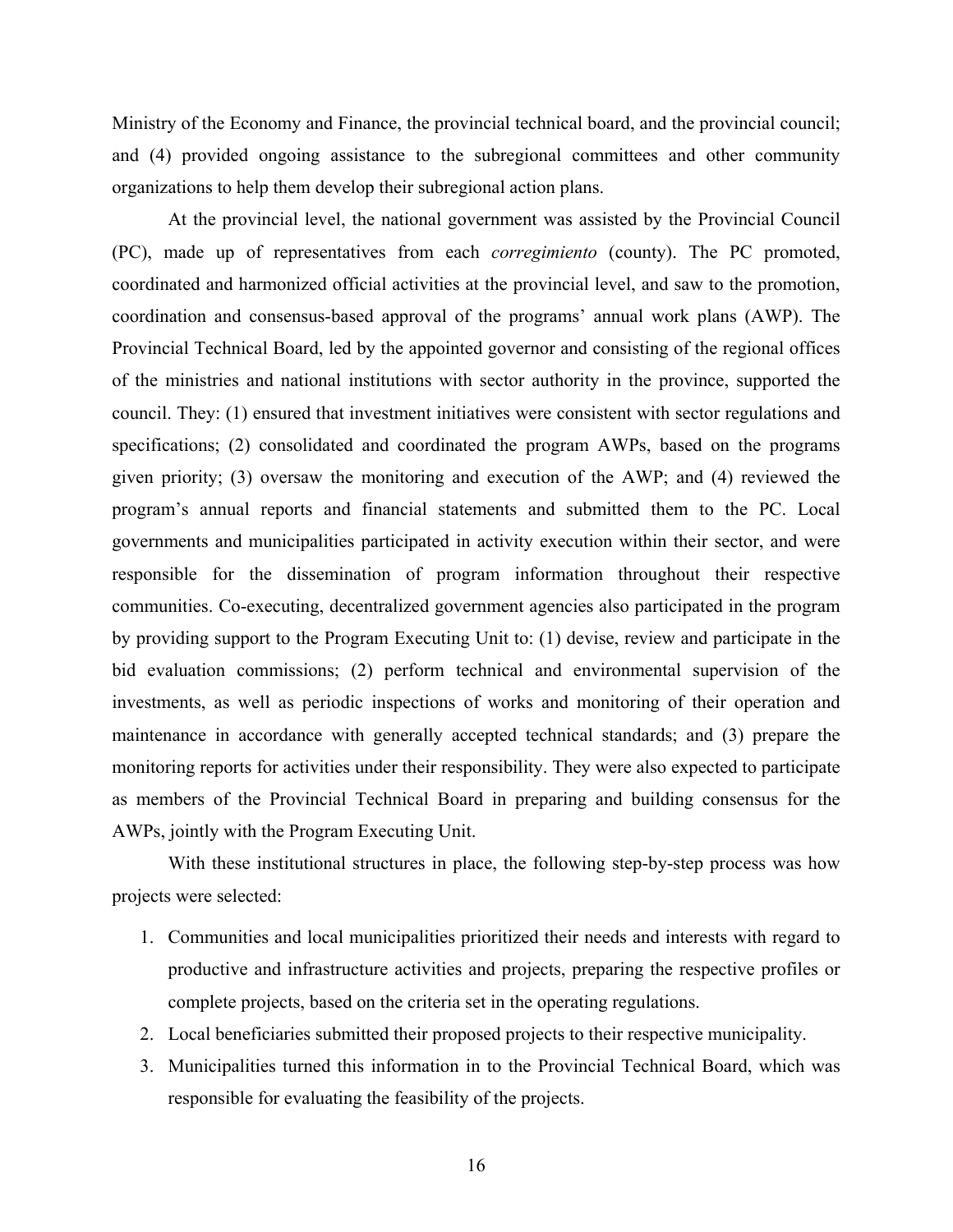- 4. If the evaluation was positive, technical experts helped the beneficiaries ensure the project complied with sector regulations and specifications.
- 5. Feasible projects were sent to the Program Executing Unit for approval.
- 6. Once approved, the projects were funded.

As part of this process, the institutional mechanism encouraged community members to form activity associations in order to select a project that would assist them in promoting their activity throughout the region. This assumed that each region had specialized economic activities that could benefit from additional capital to enhance efficiency and productivity through technological and other inputs. In Darien, for example, funds were used for technology transfers to associations engaged in the agriculture, agroforestry and the fishery sector. The regional programs in Chiriqui and Bocas del Toro were aimed at helping banana producers reach exportable status. Tourism activities in Darien and Bocas del Toro were also included in promoting economic opportunities that benefit regional development. Overall, the process therefore led to investments in a range of agricultural and nonagricultural activities as well as infrastructure projects to strengthen these activities.

As seen through this model, projects were identified based on local demands and prioritized at the municipal level. In this manner, each program had an element of decentralization, at least for economic and small infrastructure projects. Nevertheless, these projects only account for a small fraction of the budget. The major projects continued to be implemented using a top-down hierarchical framework. These projects included provision of major infrastructure works and institutional-strengthening services. On the one hand, the rigid institutional mechanism seemed to go against the need for regional programs to be flexible in order to ensure that funds were allocated towards sectors, specific to individual regions, which would promote desired economic growth. However, it appeared that local committees provided the necessary input to national heads so as to allocate budgets according to prioritized local needs. As municipalities were still strengthening their governance to support a decentralized model for provision of public services, the need for national support through decentralized national agencies and government oversight appeared to be both intended and logical. The model that combined national decision making with voiced local demands is potentially a preliminary step towards a decentralization approach for regional development programs, particularly when decentralization implies a new governance model.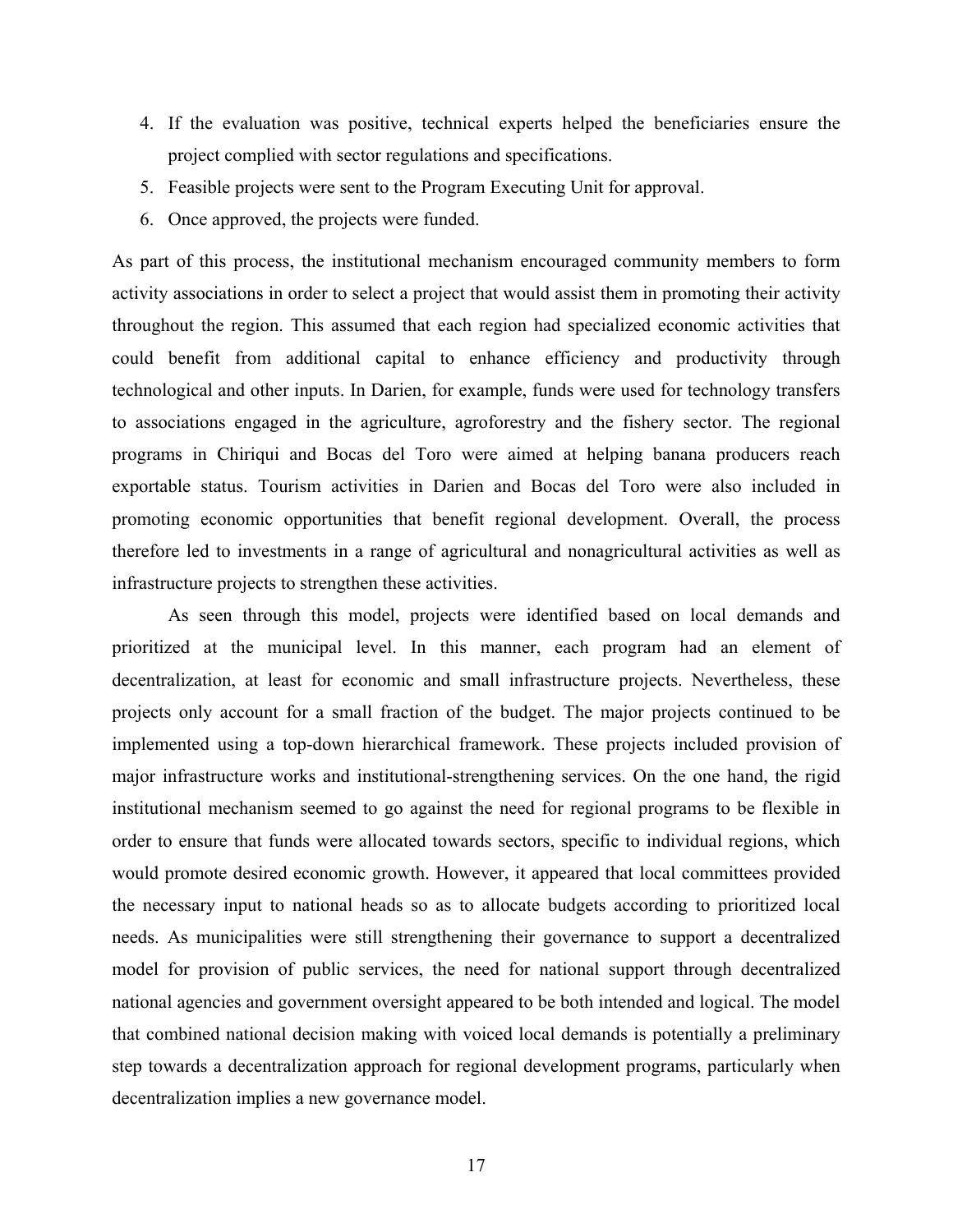#### *3.2 Challenges in evaluating regional development programs*

The Panama regional development programs led to a series of direct investments in rural areas with clear beneficiary populations. The challenge in identifying the impact of the investment projects on these direct beneficiaries lies in addressing the standard evaluation issue: what would have happened to these beneficiaries in the absence of the program? The need is to identify a counterfactual. To do this involves following standard evaluation practice and, as seen below, in this particular case mirrors the evaluations that have been undertaken of Social Investment Funds (See Rawlings, Sherburne-Benz and Van Domelen, 2004).

However, as the Panama programs highlight, much of the innovation in regional development programs is reflected in the institutional structure that is designed to deliver public investment. The programs can be viewed as an attempt towards regional decentralization that improve the capacity of inhabitants of the geographic region to generate income and that assist regional institutions in improving their ability to service the needs of their constituents. The interesting question to address is thus not just whether the programs had an impact on beneficiary populations, but whether that impact would have been the same under an alternative institutional structure. These programs then have the added challenge of needing to carefully consider and assess the programs' institutional structure.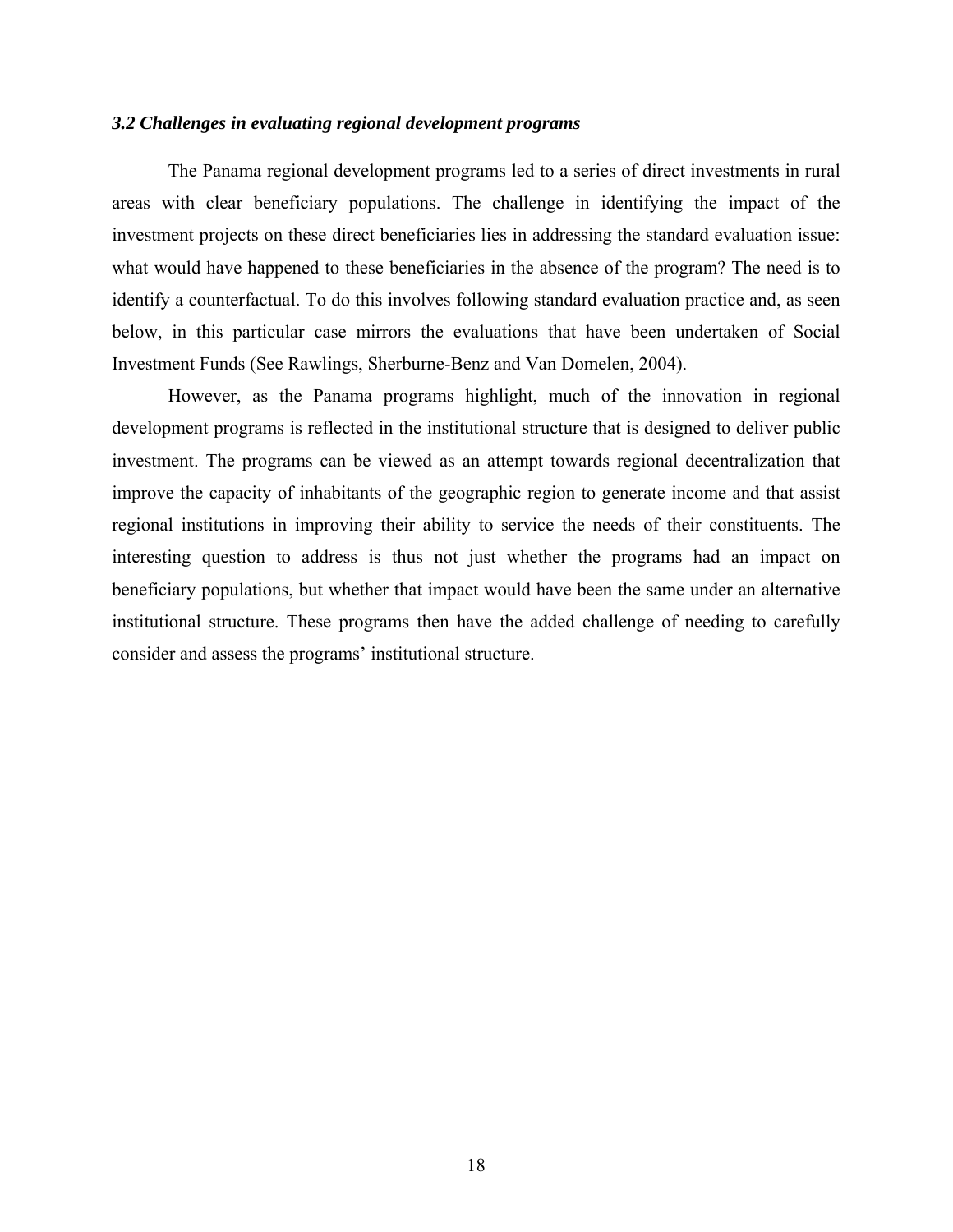#### **4. Approaches to Evaluating Regional Development Programs**

In this section, possible approaches to testing the hypotheses at the end of Section 2 are noted. The hypotheses are laid out in order; that is, the first hypothesis requires understanding what projects were funded, which is necessary for evaluating the impact on beneficiaries (the second hypothesis). The second hypothesis identified the direct impact of the program, which plays a part in assessing the returns to the program (the third hypothesis). And so on. Each of the hypotheses is then discussed in order.

As a general rule, designing and setting up an impact evaluation *ex ante*—prior to the implementation of the program—facilitates conducting an evaluation and in particular determining impact (testing the second hypothesis). While it is possible to set up an evaluation *ex post*—after the program is in execution—creating a proper counterfactual is much more challenging. Although it would be too late to design an evaluation for the Panama programs since they are in execution, future regional development programs could be designed to facilitate an evaluation. As such both *ex ante* and *ex post* evaluation designs are considered.

#### *4.1 The first hypothesis: Identification of productive activities*

The expectation is that the portfolio of investments funded through regional development programs represents a range of economic activities that are appropriate for local conditions. While similar activities may be found in certain areas, if there is limited diversity, there seems to have been little to gain from using local information to determine the best investment. For example, in the case of Panama the expectation is that within each province there would be some diversity of activities funded both within each province as well as across provinces. If the same types of projects are being funded everywhere, it suggests that using a decentralized approach did not help in selecting projects. Further, a limited number of activities may reduce the likelihood of achieving gains through agglomeration economies. Up to a degree, the more diversified the portfolio, the more likely that synergies are developed. Of course, excessive diversification is also unlikely to bring about any synergies in activities so the expectation is that activities will be related in some way. Precisely defining the optimal level of project diversification is challenging, but a key consideration is whether the projects are related and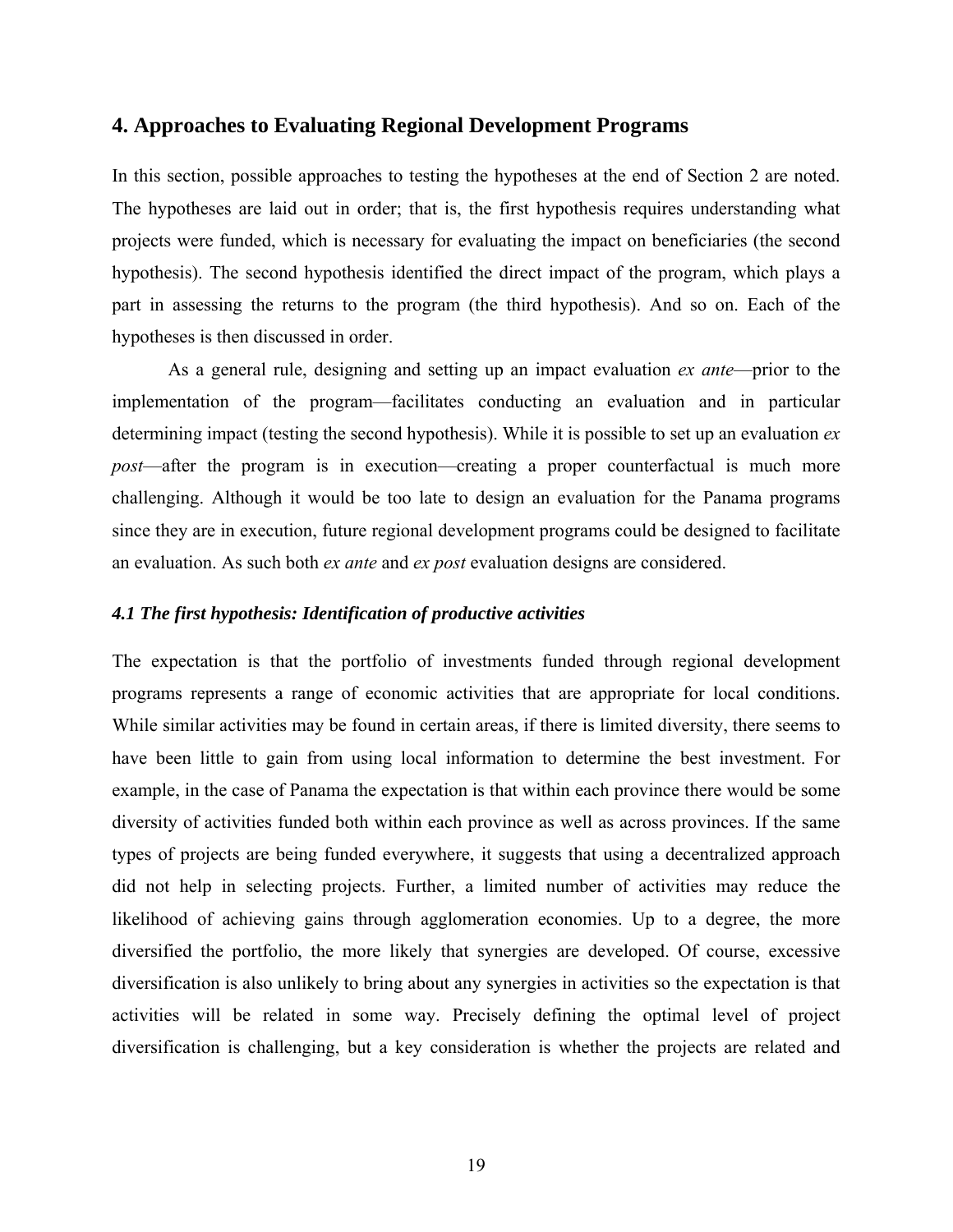whether they are likely to create greater economic activities together than if funded in isolation that is, whether the whole is greater than the sum of the parts.

The process of identifying projects for funding and the logic of the choices made should assist in determining if the sets of projects were viewed as related. As such, it is important to know not just which projects were funded, but also those that were proposed and rejected. This helps to determine whether the process facilitated investments in related projects and rejected those that were both of lower return and unrelated to other projects. The proposed first step in the evaluation is then to carefully identify the projects that were considered for funding as well as those that were actually funded or will be funded if the program is still in execution. These activities can be assessed to see whether the program appears to have taken appropriate advantage of local information and helped develop clusters of activities.

Note that an added reason to have information on both funded and rejected projects is that they represent a potential counterfactual that could be used for comparison. Whether this is a legitimate counterfactual depends on the process by which projects were determined for funding. The specific information required is as follows:

- 1. The intended and actual process for identifying projects for funding including an assessment of the costs associated with the process.
- 2. The list of individual projects funded through each program, the amount of funding, the timing of the funding, the specific location of the project investment, and the type of project that was funded.
- 3. The list of individual projects that requested funding through each program but were rejected, the amount of funding requested, the specific location of the requested project investment and the type of project that was requested.

If the need for this type of information is recognized *ex ante*, a careful monitoring system can be put in place as part of the program that captures all the relevant information. As seen below, this can greatly facilitate an impact evaluation. If the monitoring system is not designed to collect this information, it must be collected *ex post*. This generally requires trying to track down program documents and government or IDB staff who worked on the program to reconstruct what was done and what types of investments occurred. In the case of the five Panamanian programs, an *ex post* assessment of the programs did find that the selection process led to investments in a range of agricultural and nonagricultural activities as well as infrastructure to support their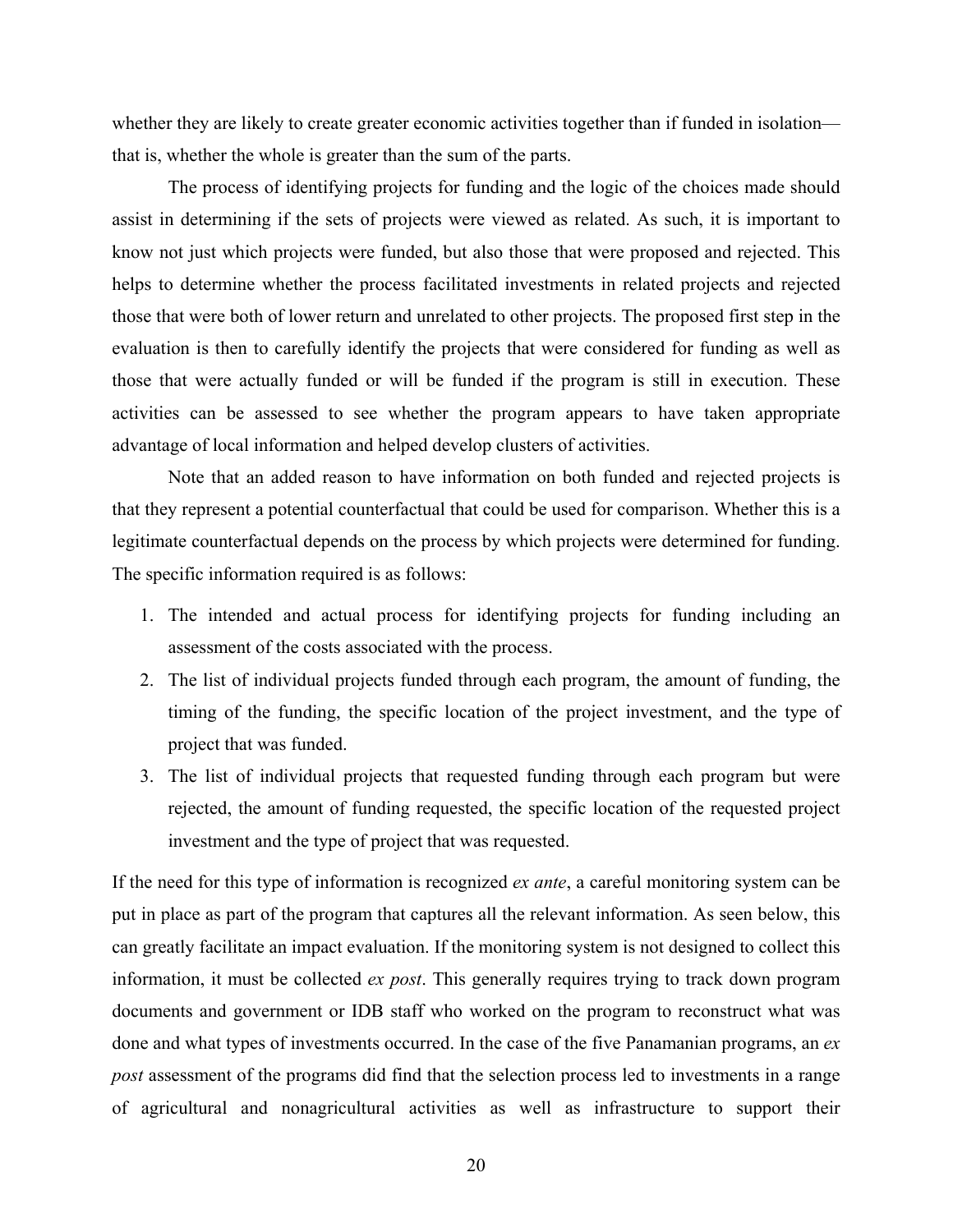development. The specific productive investments ranged from fisheries commercialization, artisanal diversification, forestry, agricultural commercialization, farming, tourism capacity and small-scale infrastructure. In some cases though, identifying the industry of investment was difficult since records only showed the amounts provided for investment, but the original proposals were not found. Further, it was difficult to determine what projects were proposed and rejected in the process and the reasoning for the choices made. Thus, while it was possible to identify some projects that were funded, it was difficult to understand the process by which they were chosen and those that were not chosen. This makes it very difficult to provide an assessment of the impact of the program and highlights the importance of *ex ante* evaluation planning.

#### *4.2 The second hypothesis: Impact on beneficiary localities*

Even if the chosen activities appear appropriate, if the investment itself did not improve the wellbeing of individuals in recipient localities, it provides insufficient justification for investment. Testing this hypothesis requires conducting a standard impact evaluation. This type of evaluation mirrors those done of Social Investment Fund programs (SIFs). These evaluations sought to determine if SIFs achieved their objectives with respect to improving the well-being of final beneficiaries within communities that received funds (Rawlings, Sherburne-Benz and Van Domelen, 2004).

The key to evaluating the impact of a program is to establish a counterfactual—that is, an estimate of what would have happened in the absence of the intervention. In evaluating the impact of a program on intended beneficiaries (the treatment group), creating a counterfactual is usually accomplished by identifying a group of individuals who did not receive the program but are similar to the treatment group in all other ways (the control group). The control group then represents what would have happened to the treated group in the absence of the program. With an established counterfactual, comparing treatment and control groups using indicators of program success is possible. The ability to establish a counterfactual and the method of conducting an impact evaluation depends on the type of data that is collected and whether the evaluation is designed *ex ante* or *ex post* as noted below. We consider two broad categories of impact evaluation: experimental and nonexperimental.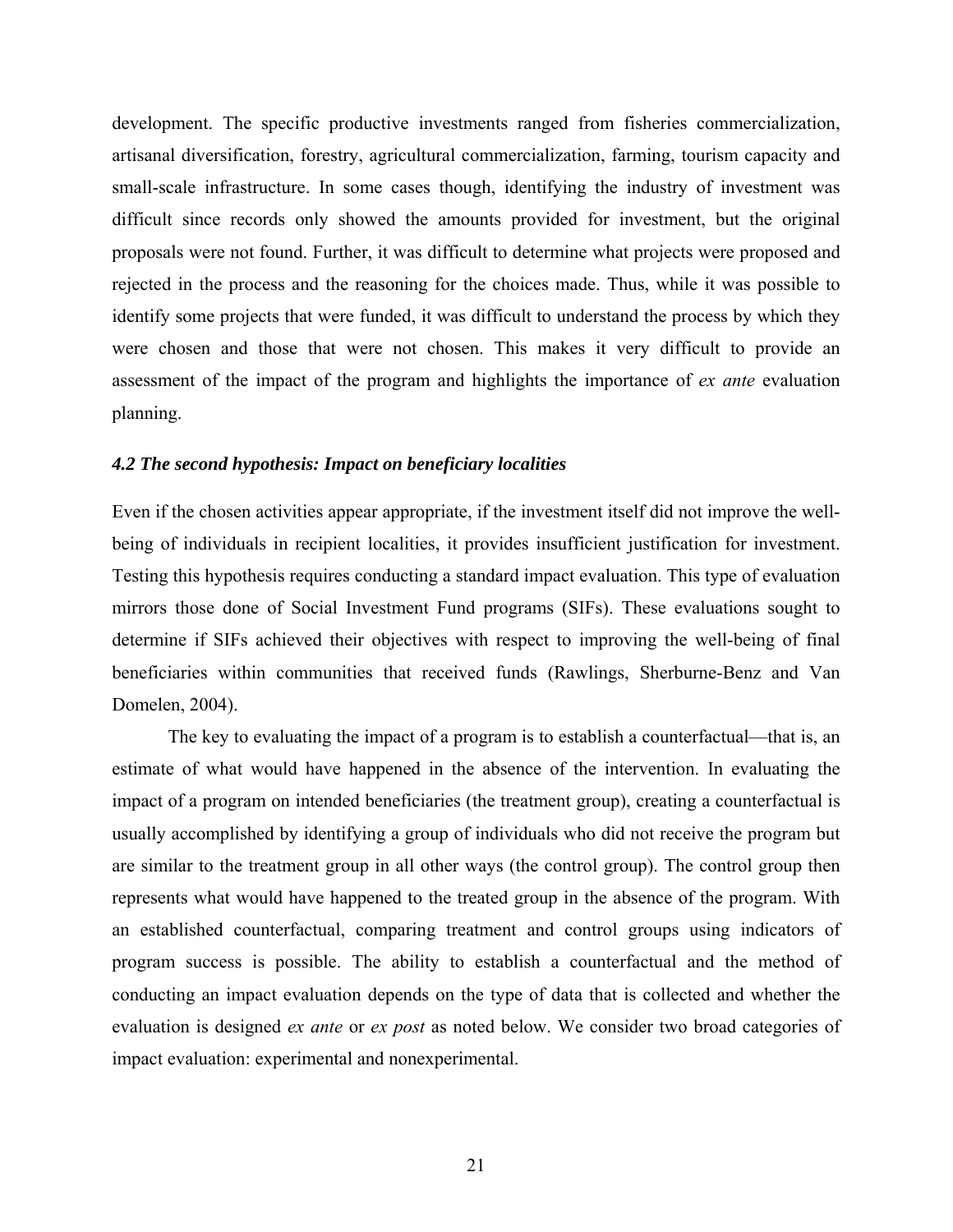#### *4.2.1 Impact evaluation design using experimental methods*

The advantage of designing an evaluation prior to program execution is that it provides the ability to obtain baseline information prior to execution and to adjust the implementation of the program to facilitate an evaluation. In the case where funds are allocated based on demand, as in regional development programs and social investment funds, the best way to set up an evaluation is by using a "pipeline comparison". In these programs, a fund is set up for investment and a process by which those funds will be used for specific investments is determined. The process should include the parameters for funding projects (the types of project eligible for investment) as well as how to prioritize those projects. Of the proposed projects, presumably only some will be selected for funding based on some predefined criteria. This same process should rank the projects from the most to least desirable and should include some cutoff by which certain ones will or will not be funded.

Assuming there are a sufficient number of projects included in the "pipeline"—that is, the list of projects that will ultimately receive funding—it should be possible to randomly assign those that will receive funding in the first stage of the program and those that will be funded at a later stage. Those that receive immediate funding can be used as a treatment group and those that receive later funding as the control group. With enough projects to allow a sufficient sample size, the random assignment should be sufficient to ensure that the treatment and control groups are alike in all ways except for having received the funding. With the collection of baseline data (prior to program funding) from households in the treatment and control groups, this can be verified.

In practice, a number of issues might come up in randomly assigning projects. First, it may be the case that there are a limited number of projects to be funded. Even if this is the case, attempting to randomly assign the projects to control and treatment is worthwhile. But in such a case, there is a value to stratifying the projects and randomly assigning by strata. If projects are ranked by expected returns, it may be worthwhile to divide them by level of return and randomly assign from each strata to ensure a range of high to low return projects in both control and treatment. If projects vary by sector—for example agriculture, tourism, etc.—and there is a logical grouping of projects, they may be stratified by these groupings to ensure that a range of sectors is included in control and treatment. Of course, stratification has implications for the sample size required to conduct the analysis. If measuring the impact of the project within each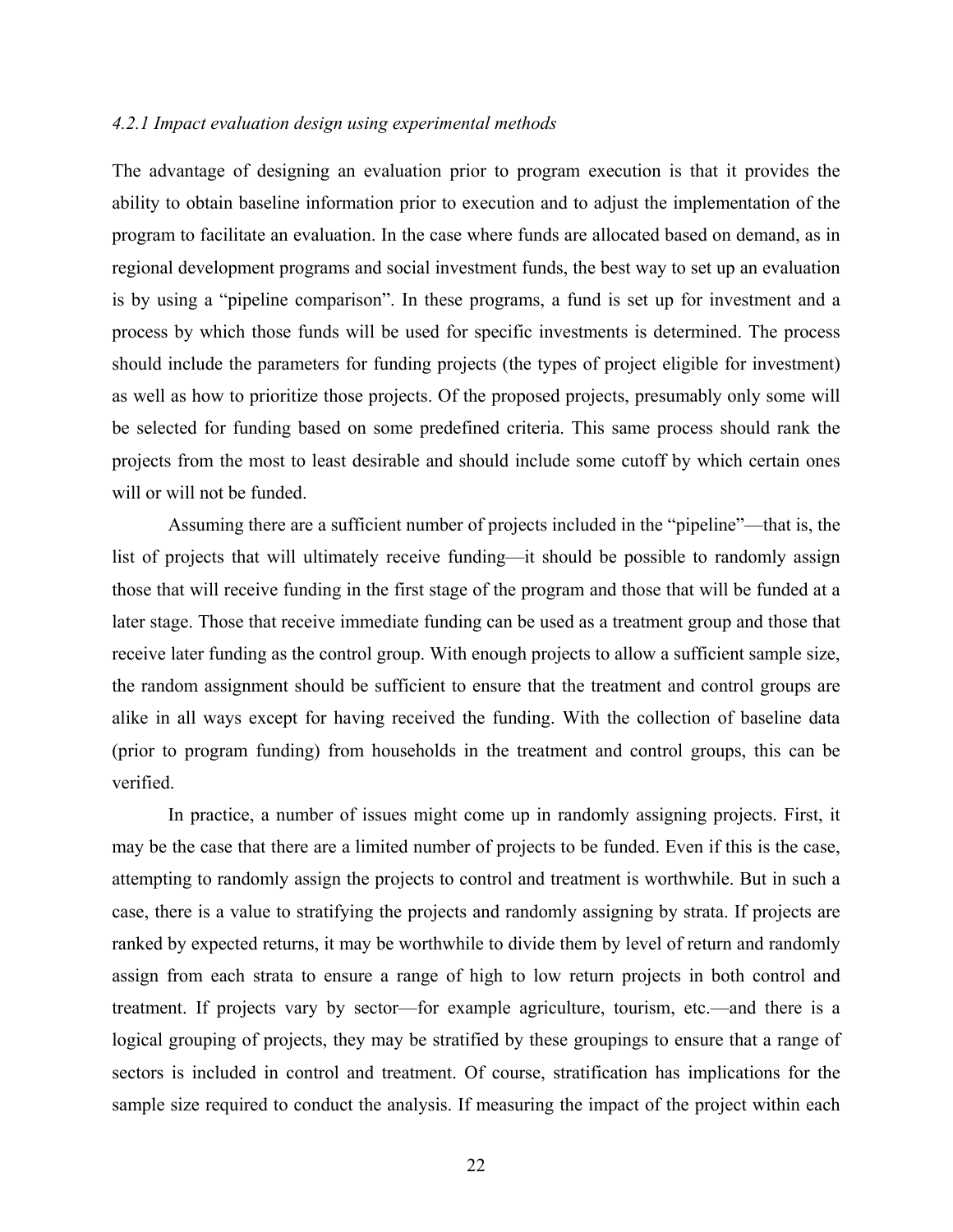grouping, or strata, the size of the sample must be sufficiently large to ensure that the "power" of the sample is such that it can capture the impact of the project within each of these groupings. These issues are addressed more fully elsewhere and should be carefully considered.

An additional problem with using experimental methods in practice relates to the fact that in some cases not all projects to be funded are submitted and selected at once. This means that not all eligible and funded projects are known at the outset of the program. Doing a pipeline comparison using the projects funded at different stages of the program is still possible, but concerns will be raised over whether the projects that are funded initially are somehow fundamentally different from those that are funded later. This is likely to be the case if there is some reason why certain groups or certain areas were able to put together projects for funding more quickly. If earlier- and later-funded projects differ, the control may not be a perfect comparison group to the treated group and the manner in which the analysis of impact is done must be carefully considered. Nonexperimental methods, noted below, must be used to conduct the analysis.

If random assignment of the pipeline to control and treatment is possible, the best method of evaluation is to use a double-difference approach. This requires collecting baseline information from a random sample of control and treatment households. A follow-up survey should also be administered after treatment in the treated communities, but prior to the treatment of the control group. Of course, a sufficient amount of time must have transpired between the treatment of the treated group and the control group to allow for the project to have had an impact. The final data set then has detailed information on the treated group  $(P=1)$  and the control group  $(P=0)$  prior to program implementation (baseline, so  $T=0$ ) and after program implementation (post-treatment, so  $T=1$ ). For an indicator  $y_i$ , the impact of the program can then be determined by estimating the following equation:

$$
y_i = \alpha + \gamma P_i + \lambda T_i + \delta (P_i * T_i) + e_i \tag{1}
$$

In equation (1),  $\gamma$  estimates the initial difference between the two groups so

$$
\gamma = E[y_i | P=1, T=0] - E[y_i | P=0, T=0])^3
$$

<span id="page-25-0"></span><sup>&</sup>lt;sup>3</sup> Note that  $E$  [.] is the expectations operator and gives the average value for the object to which it is applied. In this case it refers to the average value for the indicator yi for the treated group at baseline minus the average value for the control group at baseline.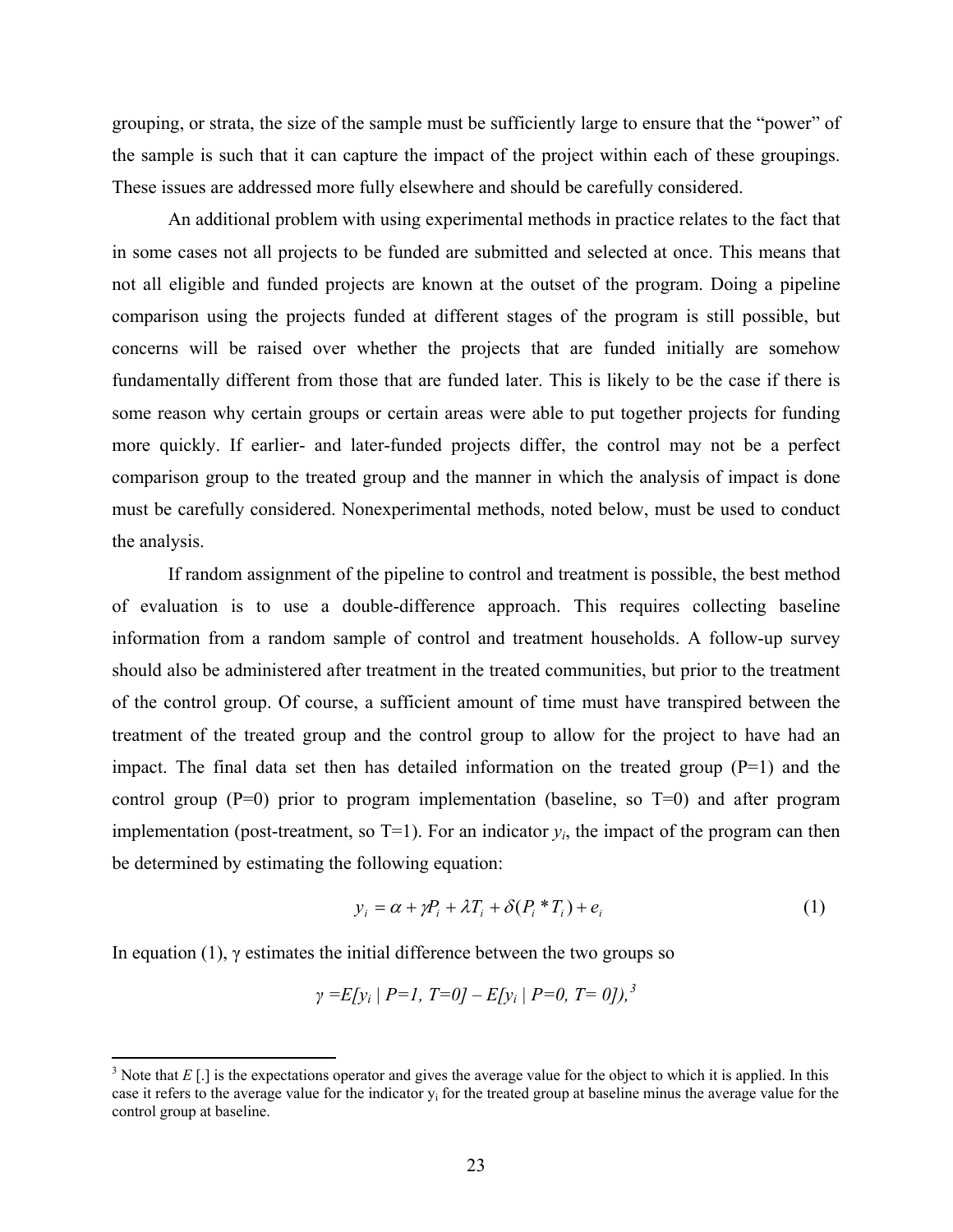λ estimates the change in the outcome that occurred over time in the control group due to other factors unrelated to the program or

$$
\lambda = E[y_i | P=0, T=1] - E[y_i | P=0, T=0]),
$$
 and

δ estimates the impact of the intervention so

$$
\delta = E[y_i | P=1, T=1] - E[y_i | P=1, T=0]\} - \{E[y_i | P=0, T=1] - E[y_i | P=0, T=0].
$$

Estimating  $\delta$  through (1) assumes that both groups would experience the same time trend ( $\lambda$ ) in the absence of the program so that once initial differences  $(\gamma)$  and the time trend are accounted for, the remaining difference between the two groups can be attributed to the intervention. This approach is referred to as a double difference or difference-in-difference since it controls for initial differences across space (between control and treatment) and differences over time, making any remaining difference due to the program. If the control and treatment are randomly assigned, this is generally considered a reasonable assumption.

Even with random assignment, however, there is the possibility that the control and treatment will not be identical, particularly if the sample size is not very large. Of course, using the baseline data, the characteristics of the control and treatment groups can be compared to see the results of the experiment and this is always recommended. Further, including additional variables  $(X)$  in equation (1) can help control for any preexisting observable differences that may exist between control and treatment and helps in the precision of the estimates (Stock and Watson, 2003). In practice, even when experimental data is available the following regression is often estimated to get impact:

$$
y_i = \alpha + \gamma P_i + \lambda T_i + \delta(P_i^* T_i) + \beta X_i + e_i \tag{2}
$$

where  $X_i$  is a vector of baseline characteristics

 $\beta$  is the influence of those variables on the outcome variable of interest,

and the other variables and parameters of the model are as previously noted. This approach is referred to as a double difference with conditioning variables. In general, including conditioning variables can help improve estimates of impact (since they help deal with preexisting differences), but cannot hurt (since if there are no preexisting differences the results are as they would be without the conditioning variables).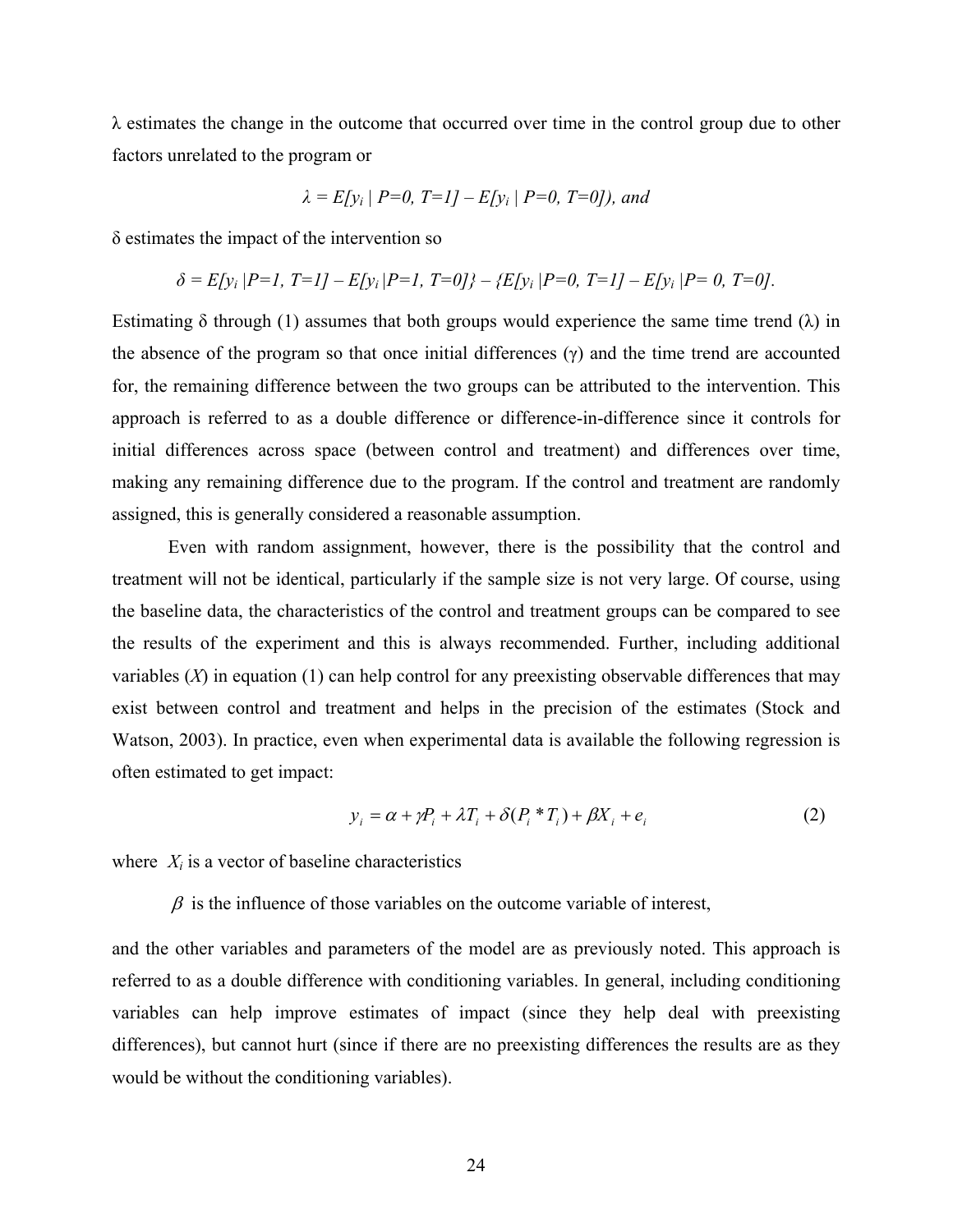#### *4.2.2 Impact evaluation using nonexperimental methods*

When implementing a program to facilitate an evaluation through the use of an experiment is not possible, nonexperimental methods of evaluation must be used to establish program impact. As when using an experiment, the key to accomplishing this task is establishing a counterfactual. Creating a counterfactual depends on what data can be collected and, closely linked to this, the ability to employ a method that helps to identify the counterfactual and avoid biased estimates of impact. Since the data collected and method employed are closely linked, we begin by considering the options for data collection.

For regional development programs, data collection for establishing impact is going to involve administering surveys in treatment and nontreatment areas (at least at the time of the survey). The more closely the nontreatment area represents a good counterfactual, the easier it is to establish impact. Three options for nontreated communities to include in the data collection are: (1) *pipeline communities* who will receive a project in the future but have not yet started receiving program benefits; (2) *rejected communities* who applied for funding but did not get it; and (3) *nonprogram communities* who did not apply or were not eligible for the program.

Pipeline communities represent a good counterfactual since they are clearly eligible for the program and thus must have some characteristics that make them similar to those communities that were already treated. Yet since they did not receive the project early on, there is a concern that there is some reason that they received it later. For example, the program may decide to treat those communities with the highest-expected returns first and those with lowerexpected returns later, indicating that those communities later in the pipeline have lower-return investments. Without controlling for this, the impact of the overall program might be overestimated since it reflects not only the benefits of the program, but also the fact that these early investments are high-potential communities. Therefore, it is critical to understand the reasoning for the order of treatment within the pipeline. If the ordering is arbitrary—reflecting, for example, political considerations rather than returns to projects—it may be easier to use the project pipeline as a counterfactual.

It may seem that rejected communities should never be used as a counterfactual by virtue of the fact that they were rejected for a program—they must not have met program criteria for some reason. But rejected communities did decide to apply for a project, suggesting that they at least perceived they met the criteria. They also must have a degree of organization, which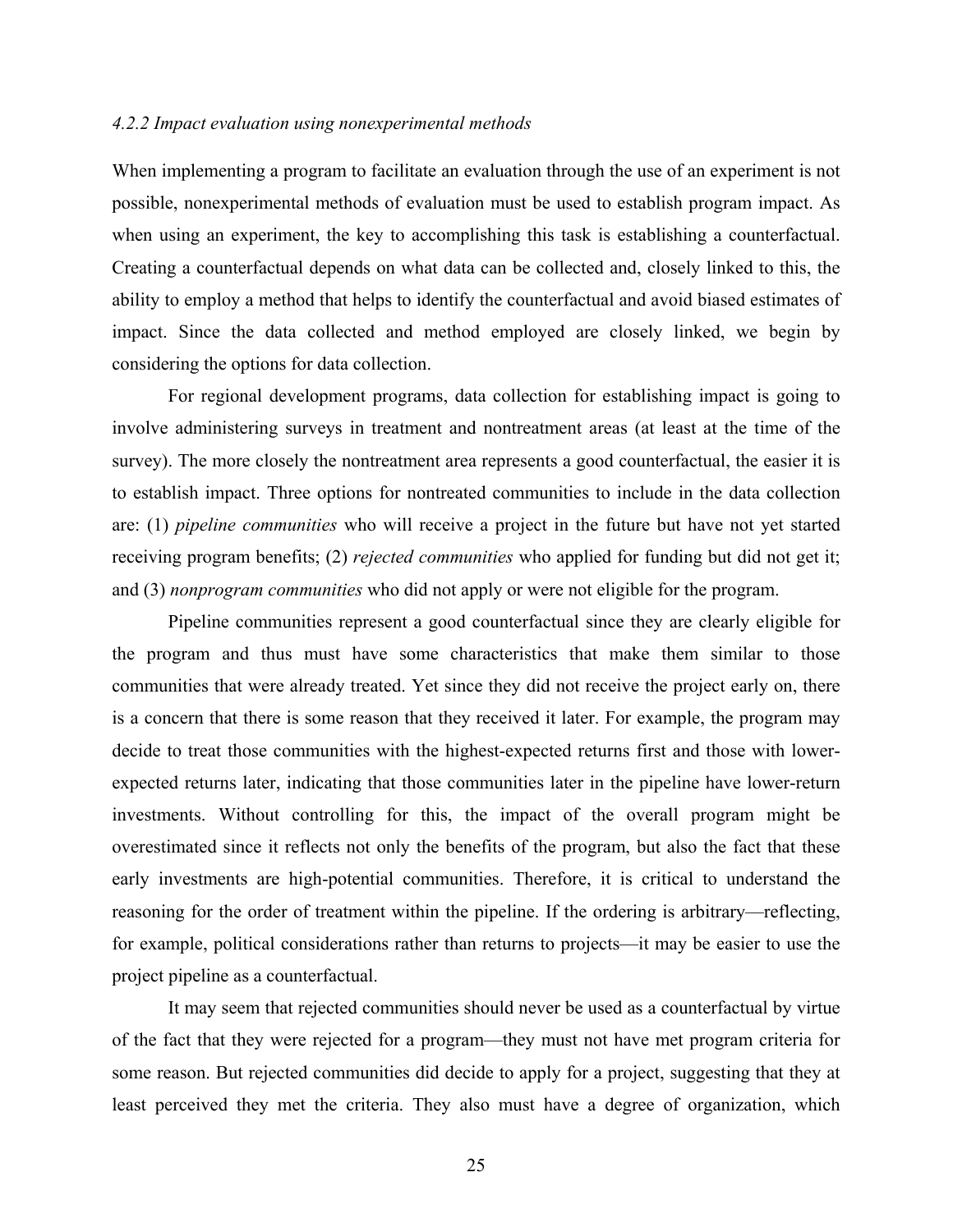allowed them to apply. Whether they can be viewed as a reasonable counterfactual depends on the reason for their rejection. If the expected returns to the proposed project were not sufficiently high, it may be still possible to use the communities as a counterfactual, especially if they were near the borderline of acceptance. If the proposal was not approved because of a lack of funding or political consideration, again they may be a useful counterfactual. Once more, understanding the process for accepting and rejecting the proposed projects of communities is important.

Finally, there is the option of using nonprogram communities. In doing so, the first consideration is why they are not part of the program. Are they ineligible because they could not have applied for funding or are they in fact eligible but chose not to apply? If they are ineligible, the reason for this becomes important. It could be simply that they are not in the geographic area considered for inclusion in the program. This could mean that there are similar communities in a neighboring geographic region that were not part of the program. If they were within the eligible geographic region but chose not to apply for funding, there is the question of why they chose not to. Is it that they did not have a good project to propose, lacked the organization to put forth an application, or were unaware of the project? Whether it is because a community is ineligible or chose not to apply, the reason for them not receiving a project needs to be clear.

As can be seen from the discussion of the options, what is critical in all cases is to establish (1) whether any nontreated communities can be considered sufficiently similar to treated communities to be a legitimate counterfactual, and, (2) if these communities are used, what potential differences between the treatment and the identified control might lead to biased estimates of impact. Considering these potential sources of bias helps to decide whether any of the evaluation approaches are suitable to address this bias and allow for a reasonable estimate of impact. Some of the commonly used nonexperimental methods of impact evaluation are discussed below, but prior to considering these methods a discussion of baseline data and its role in evaluation is warranted.

While it is possible to conduct an impact evaluation without baseline data using nonexperimental methods, one must assume that the control group has been nearly perfectly created. More importantly, without baseline data it is impossible to test whether this assumption is reasonable. Even when using an experimental approach, as noted above, checking the baseline to see if the experiment created a good counterfactual is recommended. Given the difficulties noted above in creating a good data set, in the case of nonexperimental evaluations, verifying the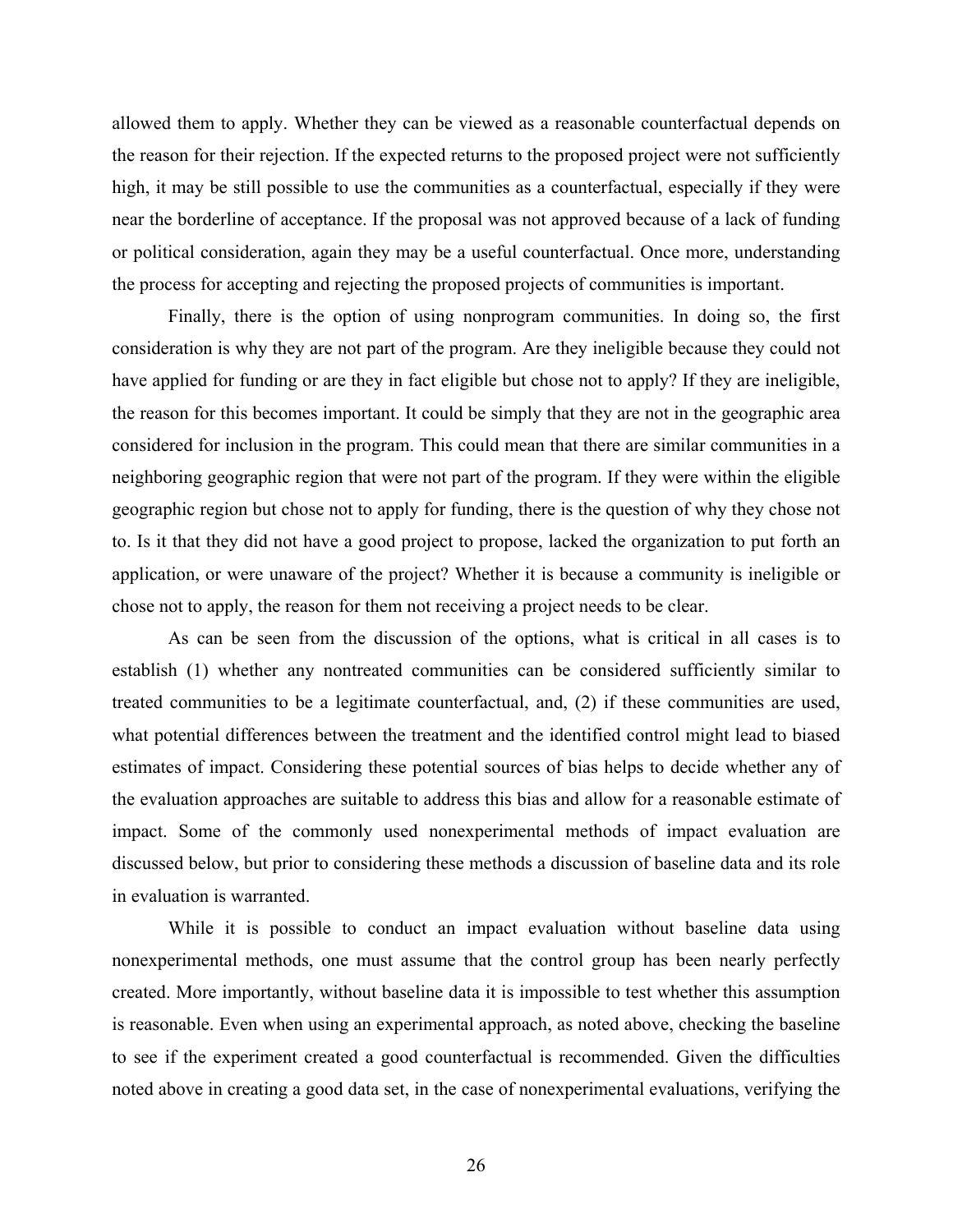pretreatment similarity of the treatment and control groups is even more important. Along with verifying whether the control and treatment are reasonably comparable, baseline data is also useful in identifying impact since it can be used to control for any preprogram differences in control and treatment groups that remain after the creation of the data. Recall that a good counterfactual is one in which the control group is similar to the treatment group in all characteristics except in receipt of the program. If there are any differences between these groups, the baseline may be used to remove any of these remaining differences.

Having baseline data assumes that the decision to conduct an evaluation has been made *ex ante* and program leaders had the foresight to recognize the value of baseline data. If there is no such foresight or the decision to evaluate the program is taken *ex post*, the evaluation may have to be done without baseline data. In such cases, carefully selecting the control group remains critical and the data collection should be done in such a way as to solicit as much information about the characteristics of beneficiaries and nonbeneficiaries that could not have been influenced by the program. It may also be possible to use secondary data from previous surveys or censuses to assess treatment and control groups prior to the program. Any information that facilitates the ability of the evaluator to understand potential differences between control and treatment groups is helpful. Finally, even if true baseline data cannot be collected, panel data that is data from two points in time for the same set of observational units—can be useful in identifying program impact, as it may help in controlling for preprogram differences in control and treatment communities.

The appropriate nonexperimental method for conducting an evaluation depends on the data collected and should be determined in conjunction with data collection. Providing a detailed description and the appropriate background literature on nonexperimental methods is beyond the scope of this guideline. Instead, a basic overview is provided to help assess the possibilities in conducting an evaluation. In employing any of these methods, readers should refer to more detailed descriptions of the approaches.

We begin by considering the most common nonexperimental approach: propensity score matching or PSM. The basic idea of PSM is that while the available data from control and treatment communities may not be perfect, within this data there exists a set of treatment and control observations that are similar in all ways except that the treatment group received the program. The key then is to come up with a way of identifying, or matching, these two groups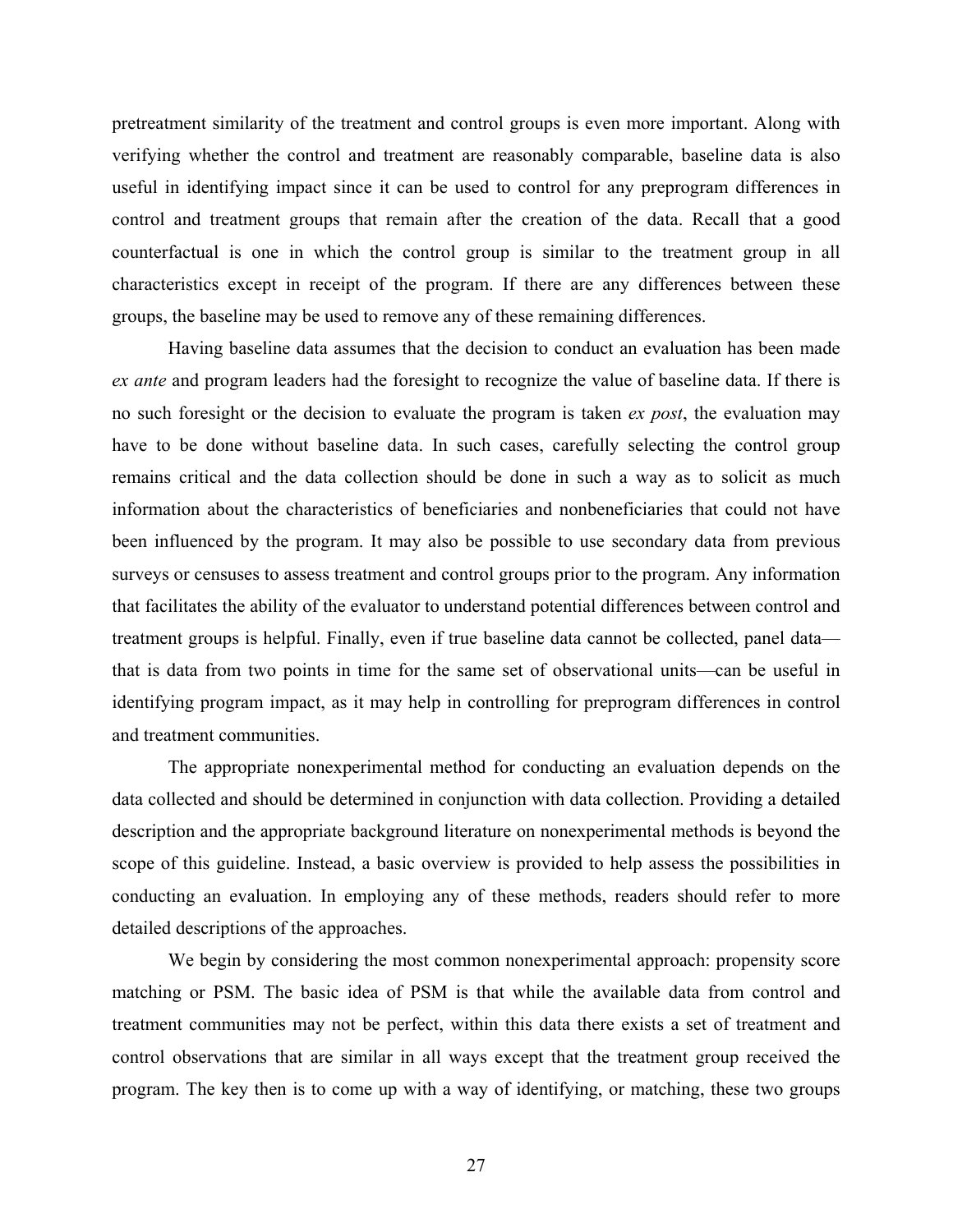together. If they can be matched, it is almost as if an experiment was done, which is why this approach is often referred to as a quasi experiment.

In practice, PSM uses the predicted probability of participation in the program, referred to as the propensity score, to match treatment observations to control observations. The propensity scores are calculated using a probit or logit regression on program participation using all the data (treatment and control) and employing as explanatory variables a set of characteristics expected to adequately predict participation. The variables should be preprogram or, if collected after program implementation, should be variables that could not have been influenced by the program (that is, exogenous variables). Since these characteristics are observable, PSM assumes that program participation is related to observable characteristics of participants as opposed to unobservable characteristics. As a general rule, when a program determines who can participate there is less concern that unobservables influence participation since the program had to have observed the characteristics of the participants to allow them to participate.<sup>[4](#page-30-0)</sup> On the other hand, when participants self-select into the program there is more likely to be concern that some unobservable characteristics—e.g. motivation, entrepreneurial ability, leadership, etc.—is likely to influence participation. Ultimately, it becomes the judgment of the evaluator to determine if this assumption is reasonable.

Once propensity scores are determined for control and treatment observations from the regression on participation, a quick assessment of the scores obtained is recommended. Since the idea is to match treatment and control observations, the distribution of these scores must overlap at least to a degree. The region of overlap is referred to as the area of "common support" and there should be enough of an area of common support to allow for matching to be done. It is common for the distribution of scores for the treated and control groups to be graphed to get a visual representation of the distribution of scores. Scores outside the area of common support may be trimmed from the sample.<sup>[5](#page-30-1)</sup> Along with checking the common support, the "balancing" properties" of constructed data set can be checked. In theory, the treatment and control group in the constructed data set should balance in the sense that there should be no differences between the two groups in terms of the preprogram variables. To check the balancing properties of the

<sup>&</sup>lt;sup>4</sup> This assumes that the evaluator knows the factors that influence participation and has information on those factors.

<span id="page-30-1"></span><span id="page-30-0"></span><sup>&</sup>lt;sup>5</sup> Some evaluators often trim control scores that are less than the lowest treatment score and the treatment scores higher than the highest control score. Others trim the top and bottom 1 percent of 5 percent of scores. There is some debate about the appropriateness of trimming observations and the interested reader should refer to the literature in this area.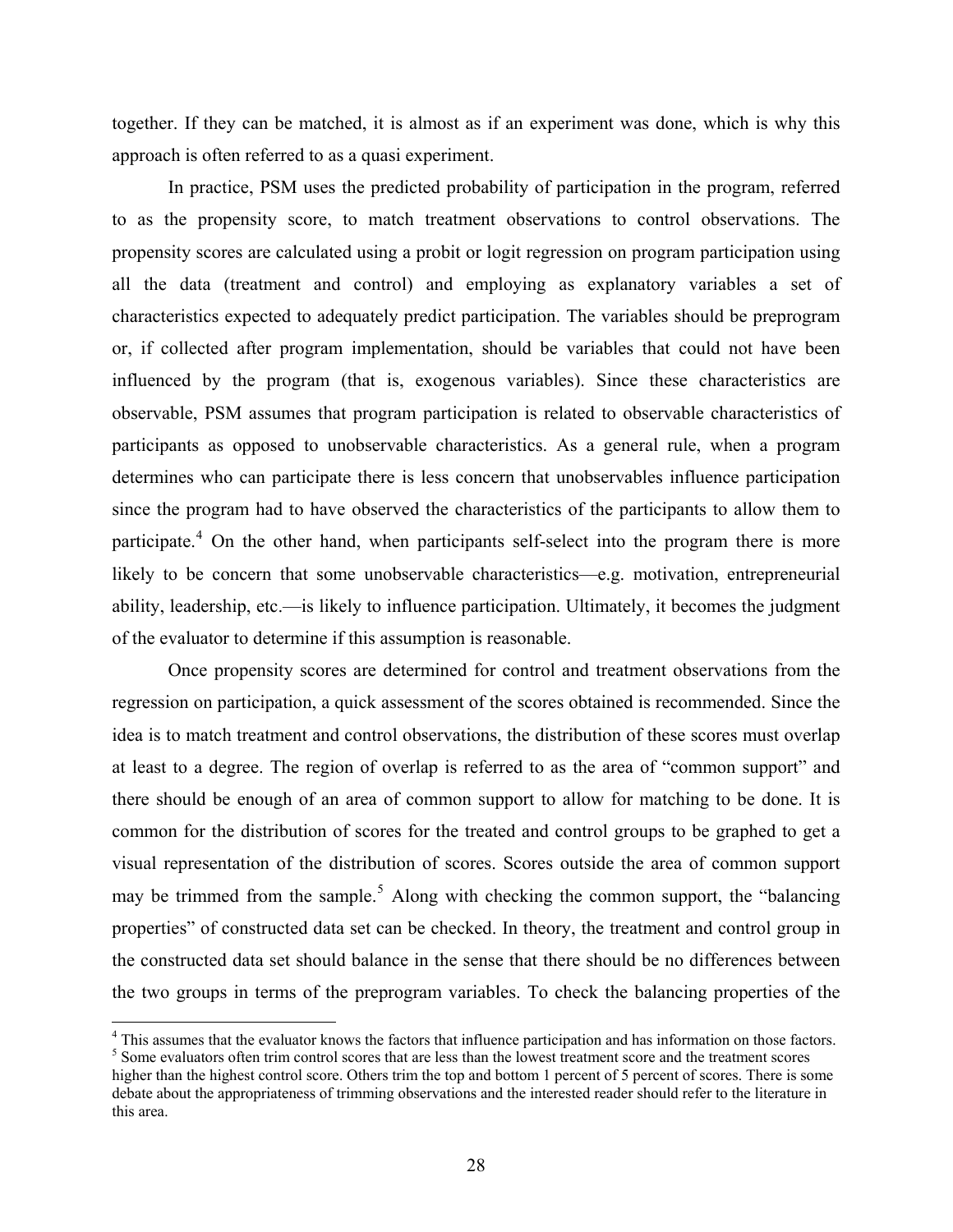constructed data, tests of differences of mean value of the variables used to create the scores are often done for the entire sample and even for subsamples such as each quintile of propensity scores. This latter step is to ensure that similar scores do not occur from different combinations of characteristics. In these tests of difference, the expectation is that there will be limited differences between the constructed control and treatment groups in these exogenous variables.

With the observations to be used for identifying impact, a procedure must be used to determine how the matching will occur. Assuming there is common support, the simplest approach is to use the "nearest neighbor"—that is, to match each treatment observation with the control observation that has the closest score. The logic of this is that households with similar scores would have similar preprogram characteristics and would thus be comparable. To ensure that the score is sufficiently close, a caliper width can be determined before matching and matches will only occur between scores within that width. This implies that some treatment and some controls may not match with any observation and thus may not be used. Once the nearest neighbor is identified, the outcome variable is compared for each matched treatment and control observation. These differences are then averaged over the entire sample for an outcome  $y_i$ , as follows:

$$
\delta = \frac{\sum_{i=1}^{NT} (y_{iT} - y_{iC})}{NT}
$$
\n(3)

where  $y_{iT}$  is the value of the impact indicator for treatment observation  $i$ 

 $y_i$ c is the value of the impact indicator for control observation that is matched to treatment observation *i* 

*NT* is the number of treatment observations *i=1…NT*

δ estimates the impact of the intervention.

As an example of this approach consider an indicator, such as expenditures per capita, which is used as an overall welfare measure. Since matching is used to create the counterfactual, if it worked as expected expenditures per capita prior to treatment would be, on average, the same for the constructed control and treatment groups. Suppose that after matching, on average, the constructed treatment and control groups both spent \$100 per capita prior to treatment. After treatment, suppose the treatment group spent on average \$120 per capita and the constructed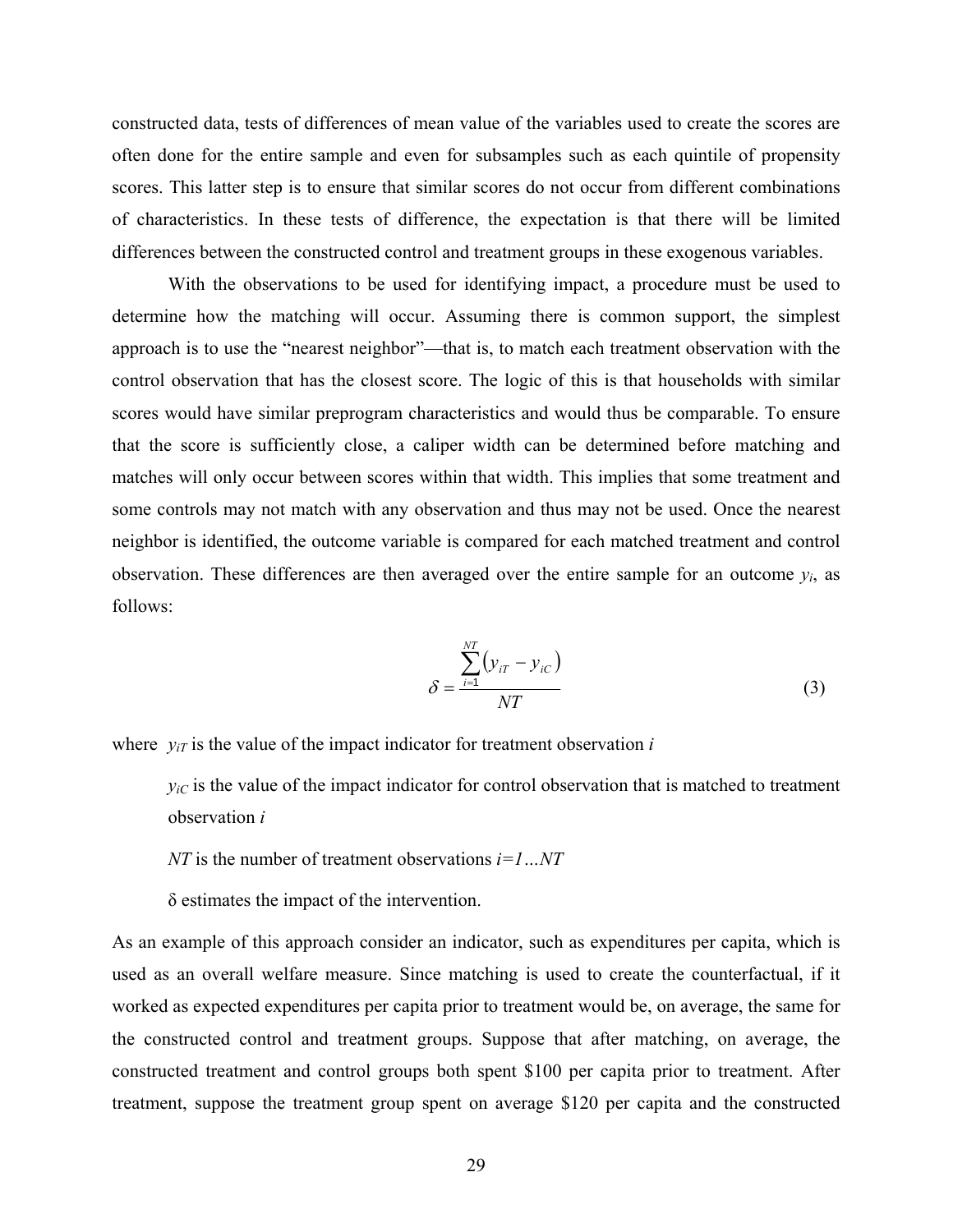control \$110 per capita. Using equation (3), the estimated impact of the program will be \$10 per capita (\$120-\$110==\$10).

As noted above, the problem with this approach is that it assumes that differences between control and treatment are observable. If there are unobservable differences then the calculation from equation (3) can capture both program effects and these preexisting differences, leading to biased estimates of impact. One solution to this problem is to use baseline data. If baseline data is available, instead of comparing the value of the indicator after treatment, the change in the indicator value can be used—that is, for outcome  $y_i$  the difference in the outcome over time  $\Delta y_i = y_{i1} - y_{i0}$  where  $y_{i1}$  is the value of the indicator after treatment and the  $y_{i0}$  the value before treatment. The reasoning behind taking this approach is precisely that it helps control for pretreatment differences in the constructed treatment and control groups whether they are observable or unobservable. Following the example above, suppose that due to some unobservable differences in the constructed treatment and control groups, the control actually spent on average \$105 per capita prior to the program. Equation (3) would still provide an impact of \$10 even though the control group's expenditure per month only went up \$5 and the treatment group's expenditure went up \$20 suggesting a relative increase of \$15 per capita. By looking at changes in the indicator, it is possible to remove any pretreatment differences in the constructed control and treatment. This can be seen in Table 1 below.

**Before-**

|                                                |               |              | DUUL V           |
|------------------------------------------------|---------------|--------------|------------------|
|                                                | <b>Before</b> | <b>After</b> | after difference |
| <b>Treatment</b>                               | 100           | 120          | 20               |
| <b>Control</b>                                 | 105           | 110          |                  |
| <b>Treatment-</b><br><b>Control difference</b> | $-5$          | 10           | 15               |

|  |  |  |  | Table 1: Difference-in-Difference Example |
|--|--|--|--|-------------------------------------------|
|--|--|--|--|-------------------------------------------|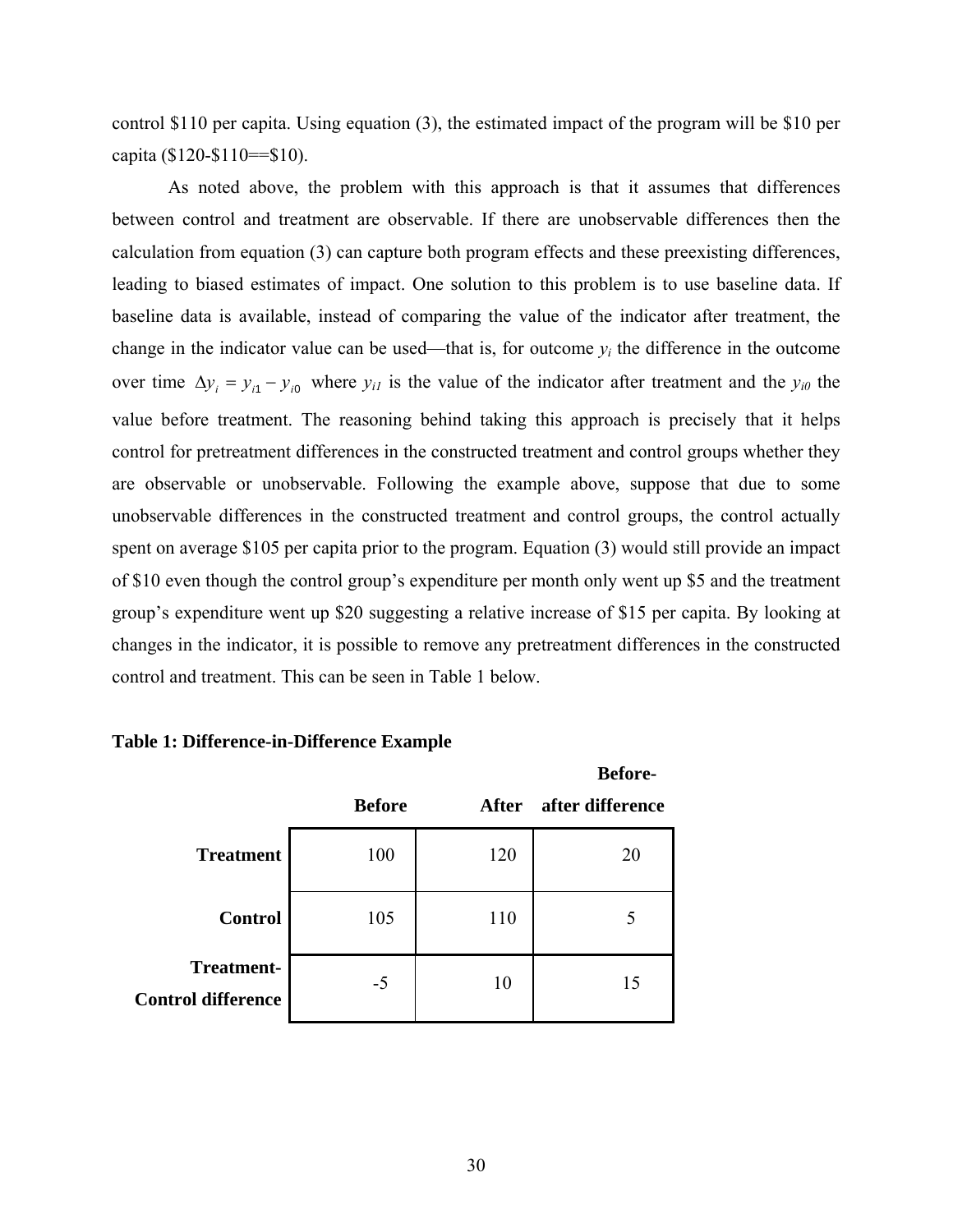Formally, this can be written as:

$$
\delta = \frac{\sum_{i=1}^{NT} (\Delta y_{iT} - \Delta y_{iC})}{NT}
$$
(4)

*where*  $\Delta y_{iT} = y_{iT1} - y_{iT0}$  *is the change in the value of the impact indicator for treatment observation i* 

 $\Delta y_{iC} = y_{iC1} - y_{Ci0}$  *is the value of the impact indicator for control observation that is matched to treatment observation i* 

Note that if there are no preexisting differences in the constructed treatment and control equations (3) and (4) will give the same result (\$10 per capita in the above example). Thus, equation (4) is the safer, and preferred, approach since it controls for any potential preexisting differences but if there are none still gives the same estimate.

Matching to the nearest neighbor assumes that the closest match is the best and does not use information on other control observations which might be almost as similar. Instead of simply matching with the one nearest neighbor, matching treatment observations to more control observations, such as the five or ten nearest neighbors, is also possible and common. The argument for doing this is that it uses more information and provides more robust results (although there is some question about whether this is the case). As with one-to-one matching, the closest propensity scores (in absolute value) are used for comparison if within the predefined caliper width. In this case, the difference in the outcome indicators between each of the chosen control observation and the treatment observation is calculated. The overall difference between the individual treated and controls is the weighted mean of the individual differences where each "neighbor" is equally weighted. Alternatively, instead of equally weighting the nearest observations, weighting can be based on the difference between the treatment propensity score and the score of the control observation with closer scores being weighted more than further scores. In this case, the information from different control observations is used, but a greater emphasis is placed on closer observations. Different ways of calculating these weights can be used, such as those based on a kernel function. Using this scheme, the impact estimate can be written as follows: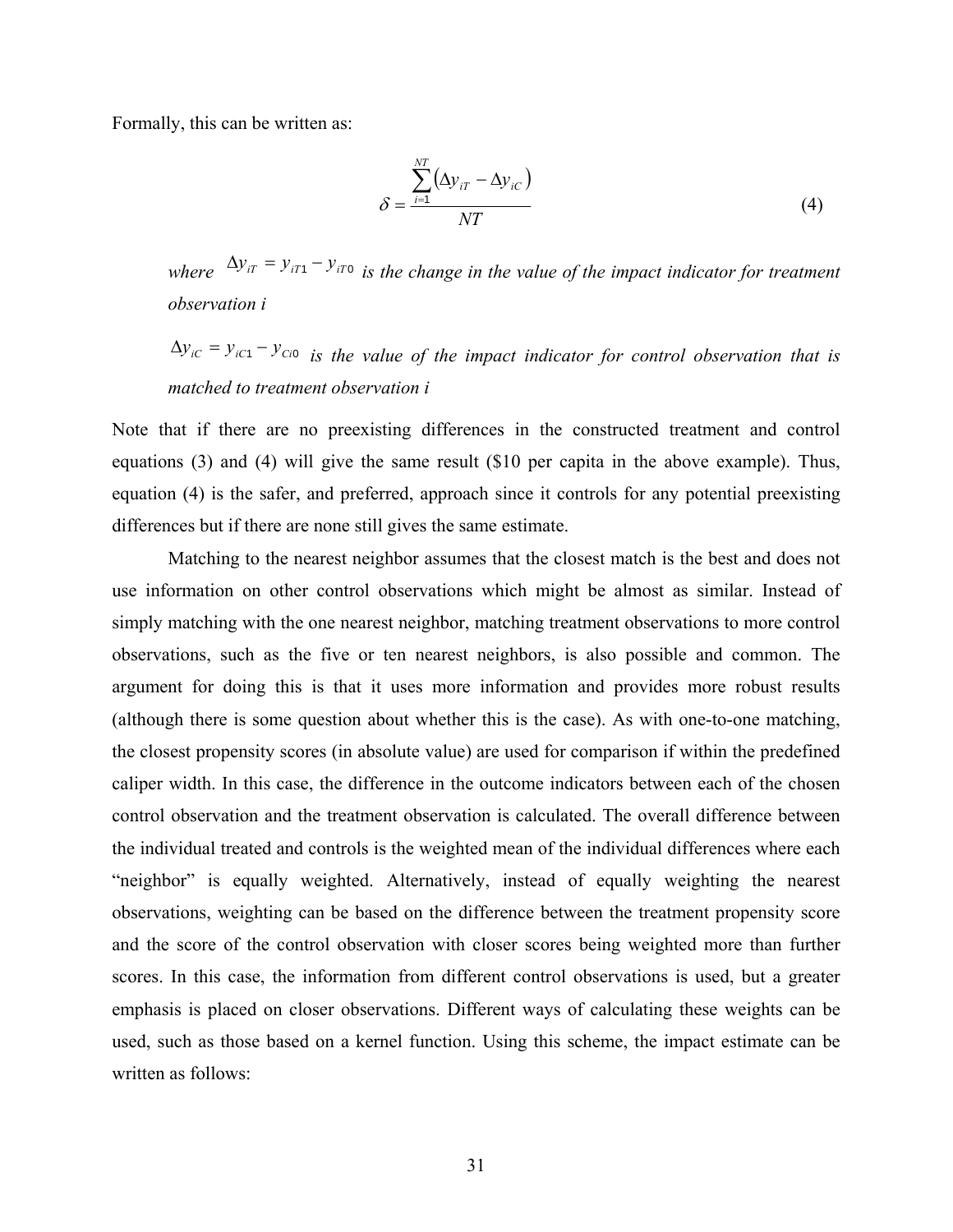$$
\delta = \frac{\sum_{i=1}^{NT} \left( \Delta y_{iT} - \sum_{j=1}^{NC} W_{ij} \Delta y_{ijC} \right)}{NT}
$$
(5)

*where Wji is the weight placed on control observation j that is associated with the treatment observation i* 

 $\Delta y_{ijC} = y_{ijC1} - y_{ijC0}$  *is the value of the impact indicator for control observation j that is matched to treatment observation i* 

*NC* is the number of control observations  $j=1...NC$  matched to treatment observation i *i=1…NT.* 

There are no clear rules about what approach or weighting scheme to use and in practice evaluators often use multiple approaches to test the robustness of the results across specifications.

Finally, note that because of the manner in which PSM estimates impact, impact estimates do not come with straightforward standard errors that can be used to test the statistical significance of results. Of course, it is desirable to obtain not only an estimate of impact, but also to determine if that estimate is significant in a statistical sense. The common approach to obtaining tests of significance is to use "bootstrapping" to calculate standard errors. The details of this are beyond the scope of the guideline, but it is important that a sense of the significance of results be obtained.

There are two other nonexperimental approaches that could potentially be used to evaluate regional development programs which we briefly describe below. They are regression discontinuity design and instrumental variables. Although these approaches might be considered for regional development programs, they are less likely to be suitable for reasons discussed below.

Regression discontinuity design uses the fact that there is some cutoff for eligibility of a program. For example, a program may target the poor and use a minimal score on a poverty index to decide who is eligible. Alternatively, the cutoff could also be a geographic limitation since programs may be only within certain local political units. Those right above and right below a cutoff point are likely to be very similar and thus those below the score may represent a good counterfactual for those above the eligibility cutoff. The approach assumes then that there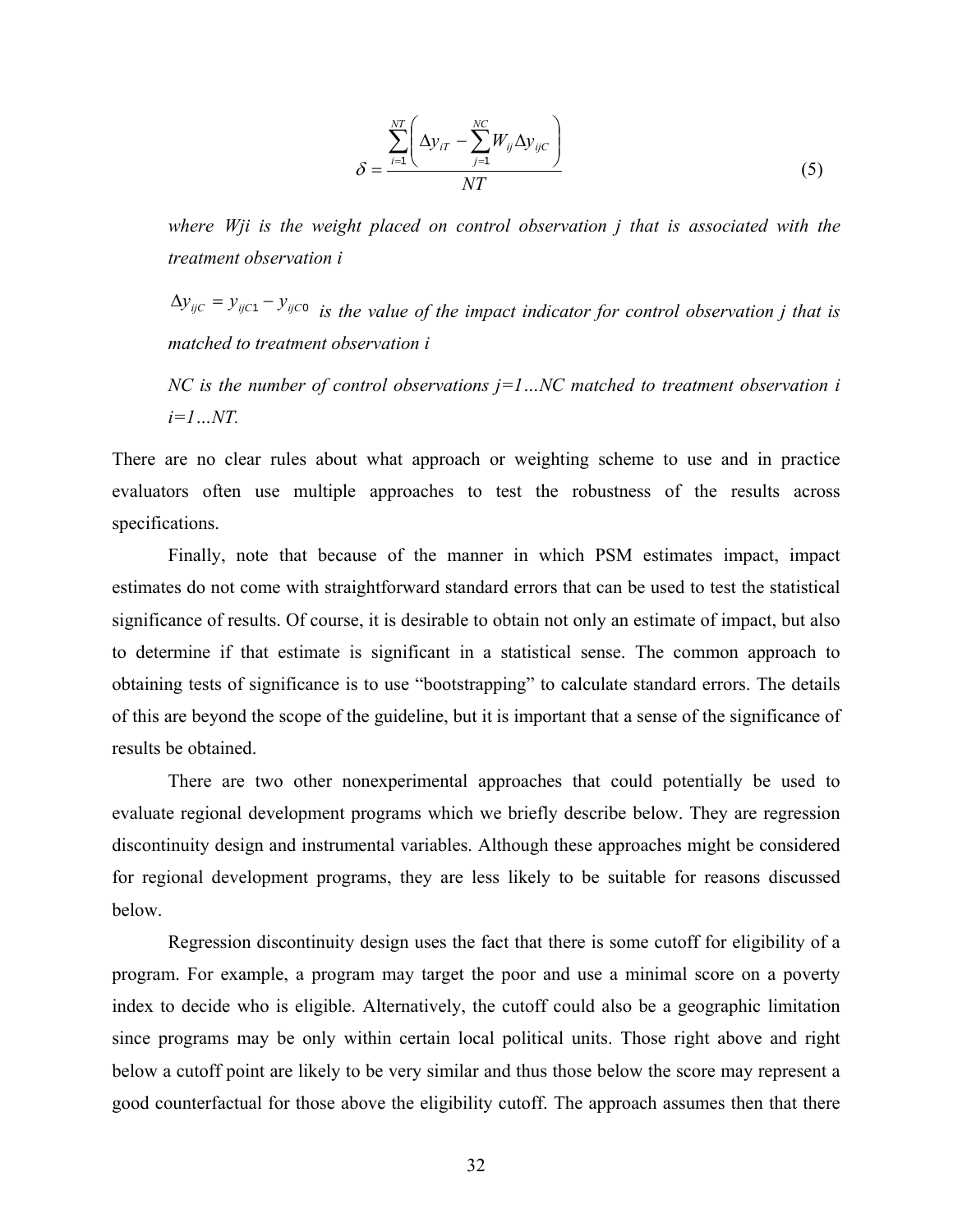is no discontinuity in impact indicators—that is, those on either side of the cutoff would have behaved in a similar manner with or without the program or any difference that can be controlled for. If this assumption holds, it is possible to use this fact to identify the impact of the program.

The approach is particularly useful for programs where sets of individuals or households are likely to be near some cutoff. For regional development programs that target communities, there are less likely to be cutoffs or at least an insufficient number of observations on either side of a cutoff. However, there is the possibility that there are geographic limitations that create a discontinuity across political boundaries or that projects are chosen based on being above a certain expected rate of return. In such cases, using regression discontinuity approaches may be appropriate. Note that this approach depends on the design of the data collection noted above. If it is reasonable to assume a discontinuity in program design but not in outcomes, it is possible to use this method and it should be explored.

The final nonexperimental approach considered is instrumental variables. The primary benefit of an instrumental variable approach is that it relaxes the exogeneity assumption of the previous methods—that is, among other things it helps to deal with the possibility that program participants differ from nonparticipants in unobservable ways. To see this, consider a standard regression on an impact indicator  $y_i$  as follows:

$$
y_i = \alpha + \partial P_i + \beta X_i + e_i \tag{6}
$$

where  $P_i$  is equal to one for participant observations and zero otherwise,

*Xi* is a set of exogenous variables, and

*ei* is the error term.

As noted above, if the data collected for the evaluation is through an experiment, and the experiment leads to a treatment and control group that are alike in all ways, δ provides an estimate of the impact of the intervention. With nonexperimental data, we are concerned that due to program placement or self-selection, those who are in the program may be fundamentally different from nonparticipants and δ might capture these differences along with program impact, leading to biased estimates of the influence of the program. If these sources of bias are observable, PSM may be used. If they are unobservable, it might be possible to use baseline data to remove any preexisting differences, assuming these differences do not change over time—that is, they are time invariant. However, in the event neither of these options works, an instrumental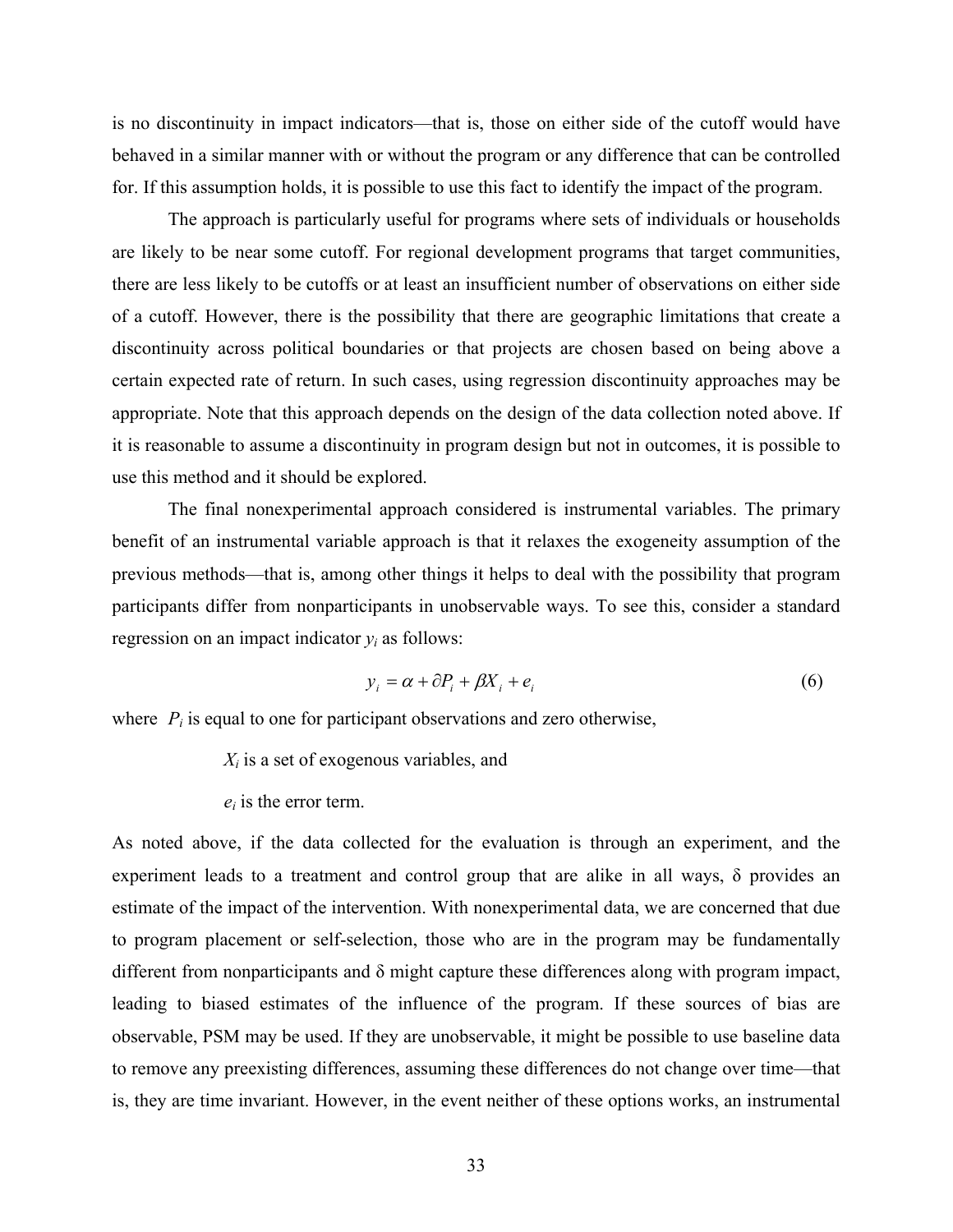variables approach may be the best option. With such an approach, an instrumental variable or set of instruments, *Z*, is required that is exogenous, matters to program participation, but does not influence the variables measuring program impact. The instrumental variables then help predict program participation, but do not suffer from the same problems as the participation variable. Under such cases, equation (6) could be estimated through a two-stage procedure as follows:

$$
P_i = \sigma + \eta Z + \pi X_i + u_i \tag{7a}
$$

$$
y_i = \alpha + \partial \hat{P}_i + \beta X_i + e_i \tag{7b}
$$

where  $\hat{P}_i$  is the predicted probability of participation in the program estimated from (7a).

Since  $P_i$  is exogenous then  $\hat{P}_i$  is also exogenous and should provide an unbiased estimate of impact. Because  $P_i$  takes the value of zero or one it might be estimated by a probit or logit although there are arguments for using a simple linear probability model.

While an instrumental variable approach is appealing conceptually since it appears to deal with the primary problems of identifying impact, the problem lies in coming up with instruments that meet the criteria of being exogenous, correlated with participation, and uncorrelated with the outcome variable. Such instruments are hard to come by and testing all the assumptions underlying the validity of an instrument is not possible. Arguing for the exclusion of Z variables from the estimate of program indicators is particularly difficult. In practice, an instrumental variable approach is used most often in evaluation, when there is an instrument somehow related to program design such as geography or politics of program placement or even partial treatment.

#### *4.2.3 Evaluating mechanisms of impact, spillovers and heterogeneity*

Although the focus of this section is on the approaches to identifying the impact of regional development programs on beneficiary localities, a brief discussion of the indicators to use and the manner in which to conduct the analysis is merited. In general, programs funded by development banks and other donors include logical frameworks or results matrices. If done carefully, these should include indicators not just of the overall expected impact of the program, but also the mechanism of impact. In conducting an analysis of program impact, it is important not to focus just on the final outcomes such as improved expenditures or income per capita, but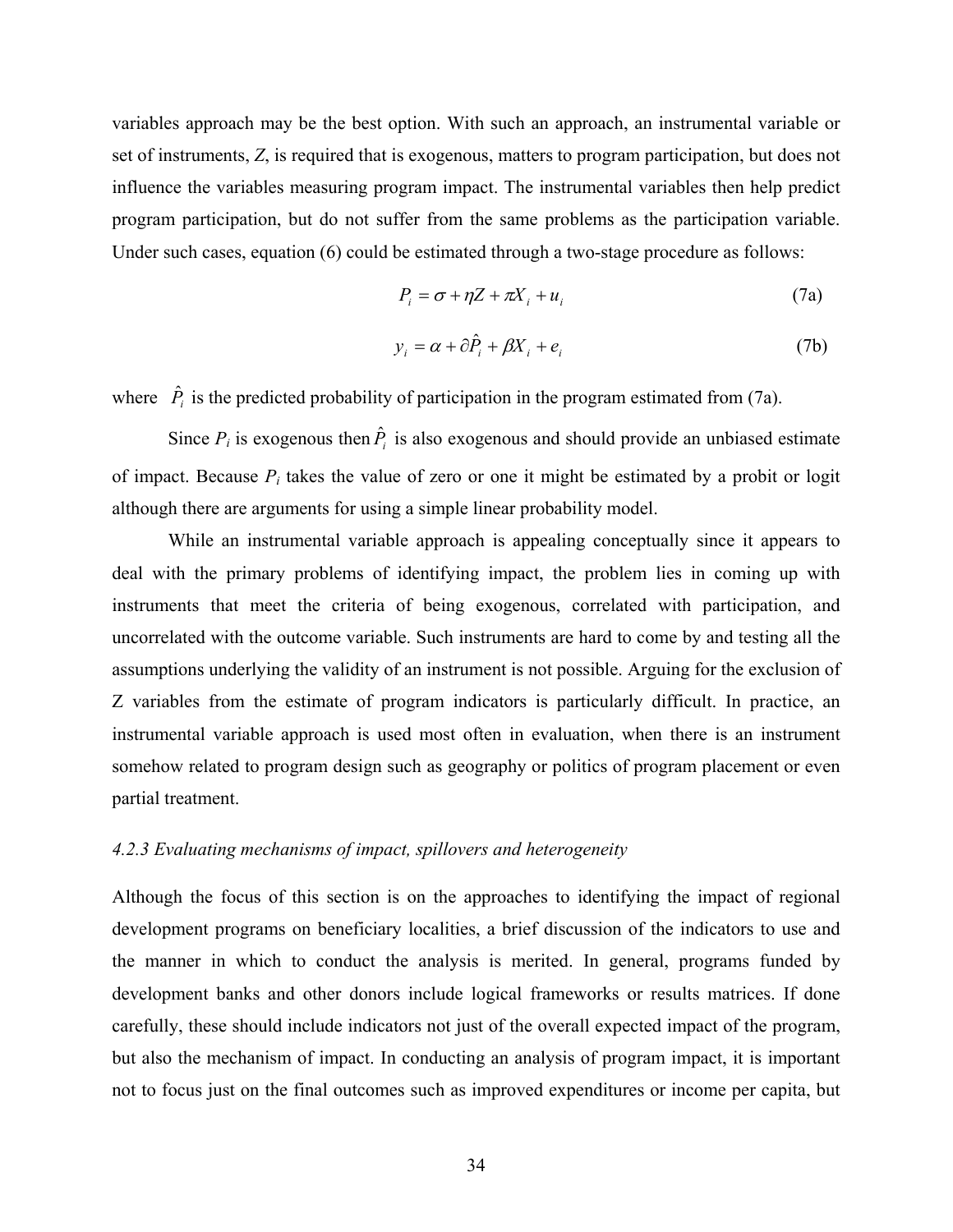on identifying the mechanism by which this outcome occurred. By carefully selecting indicators to evaluate, it is possible to understand the process by which an impact occurred and potentially to improve this process in subsequent programs. For regional development programs, this means trying to understand how investment in locally requested projects influenced the economic decision making of beneficiaries and the effect this had. To be able to capture such effects, the investment projects must be well understood and the data collection designed in such a way as to collect the right type of information.

A second consideration is whether the program might have had indirect effects within a community or on neighboring communities. Depending on the project, these "spillover" effects can be substantial.<sup>[6](#page-37-0)</sup> In a regional development program, if there is only a subgroup of individuals within a community that participate in a project, the spillover effects may be on their neighbors within the same community. If the investment is in training or in infrastructure, there may also be benefits to neighboring communities. To capture these effects requires identifying both direct and indirect beneficiaries of the projects prior to data collection. Data must then be collected on both of these groups as well as on the control group. The mechanism by which spillover effects are expected to occur must also be considered so data should be collected to check whether this mechanism did in fact cause the spillover effects or not.

The focus above has been on obtaining an unbiased estimate of what is referred to as the average treatment on the treated—that is, the average effect of the program on treated observations. While this is of interest, the focus on just the average effect of the program is generally insufficient and considering whether the impact differed by subpopulations is important. For example, in regional development programs certain types of investment, such as training versus infrastructure projects or agricultural versus nonagricultural projects, might be expected to have a different impact, and assessing this possibility is important. Further, certain groups within communities, such as the poorer population, may benefit more or less from the program. There may also be differences in effects across region. Having some idea of how the impact of the program might vary across subpopulations prior to data collection allows the relevant information to be obtained and the heterogeneity of the program impact to be assessed. This in turn provides insight into the manner in which future programs might be designed or existing programs modified.

<span id="page-37-0"></span><sup>&</sup>lt;sup>6</sup> See Angelucci and Di Maro (2010) for a discussion incorporating spillover effects in impact evaluations.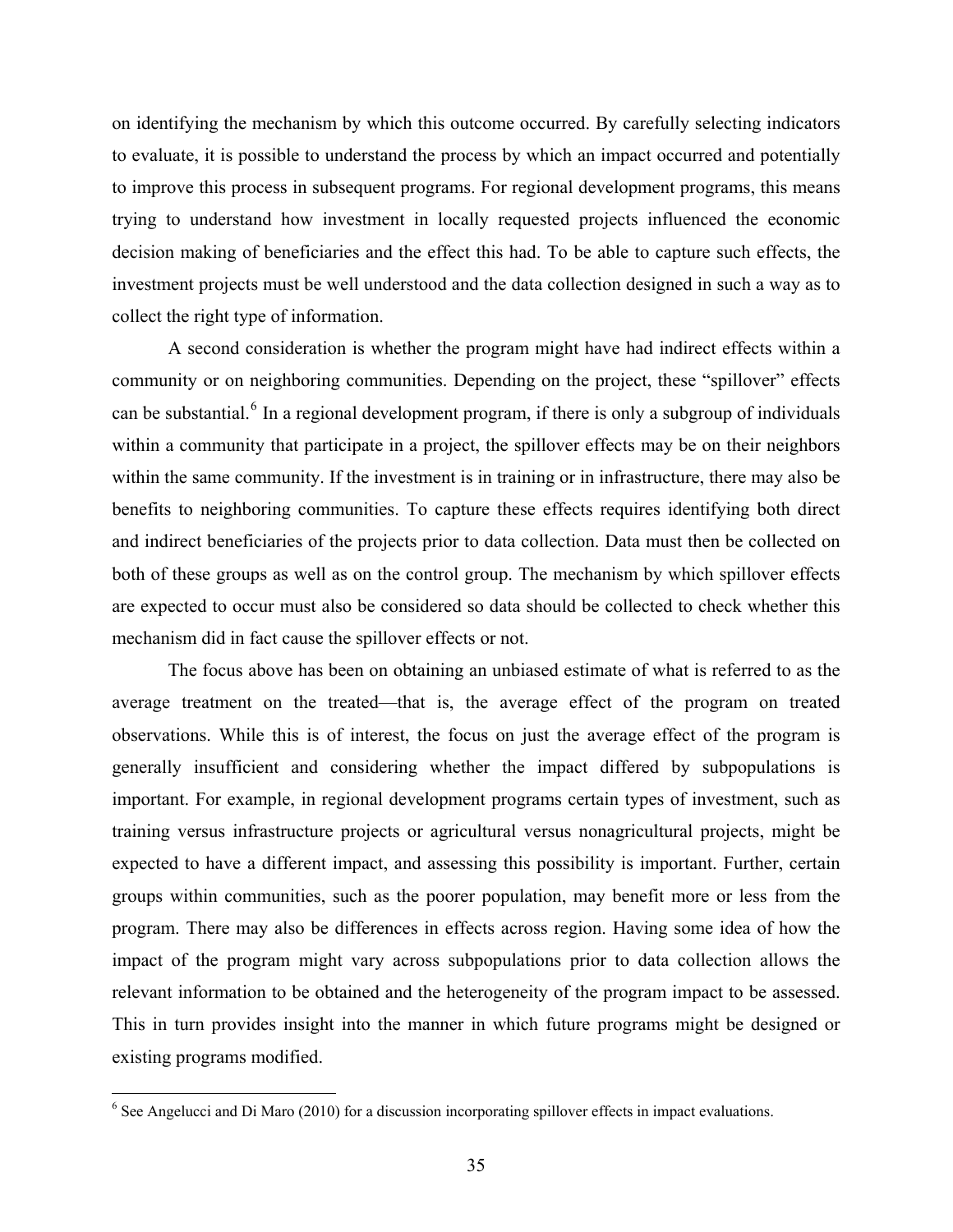#### *4.3 The third hypothesis: Returns to investment*

One general limitation of impact evaluation is that it tends to focus on impact indicators and says nothing about whether the investment in achieving that impact was worthwhile. This, however, does not have to be the case. Impact evaluation carefully determines the impact of a program on key indicators using a counterfactual analysis. Using the information obtained from the analysis, estimating at least some of the benefits of a program is possible. In this section, we focus on how to assess whether the cost of achieving those benefits is worthwhile. As with impact evaluation, there is an extensive literature on cost-benefit analysis (CBA), and examining that literature is beyond the scope of this guideline. In conducting a detailed analysis, this literature should be utilized.

Before discussing the details of the analysis, it should be clear that unlike standard impact assessment, CBA can be done prior to a program implementation (*ex ante*) or at the end of the program (*ex post*). *Ex ante* CBA estimates whether an investment in a program is justified based on its estimated net effect on welfare. *Ex post* analysis considers whether the returns to a program were sufficiently high to merit the prior investment (and to potentially invest in a similar program). *Ex ante* and *ex post* analysis are similar, with the primary difference being the means by which the value of benefits and costs are calculated. For *ex ante* CBA, costs are the expected or planned costs and benefits are estimates of what benefits should emerge from the program. For *ex post* CBA, costs are the actual program costs and benefits can be estimated through a well-constructed evaluation strategy. It is therefore the *ex post* analysis that is most closely linked to impact evaluation and here we focus on this type of CBA.

CBA can be done in seven steps as follows:

- 1. Identification of the program
- 2. Identification of all the social costs and benefits of the program
- 3. Valuation of the social costs and benefits of the program for each year of the program
- 4. Discounting of future values into present values
- 5. Assessment of the program based on investment criteria
- 6. Conducting of sensitivity analysis
- 7. Determination of whether the investment in the program was worthwhile.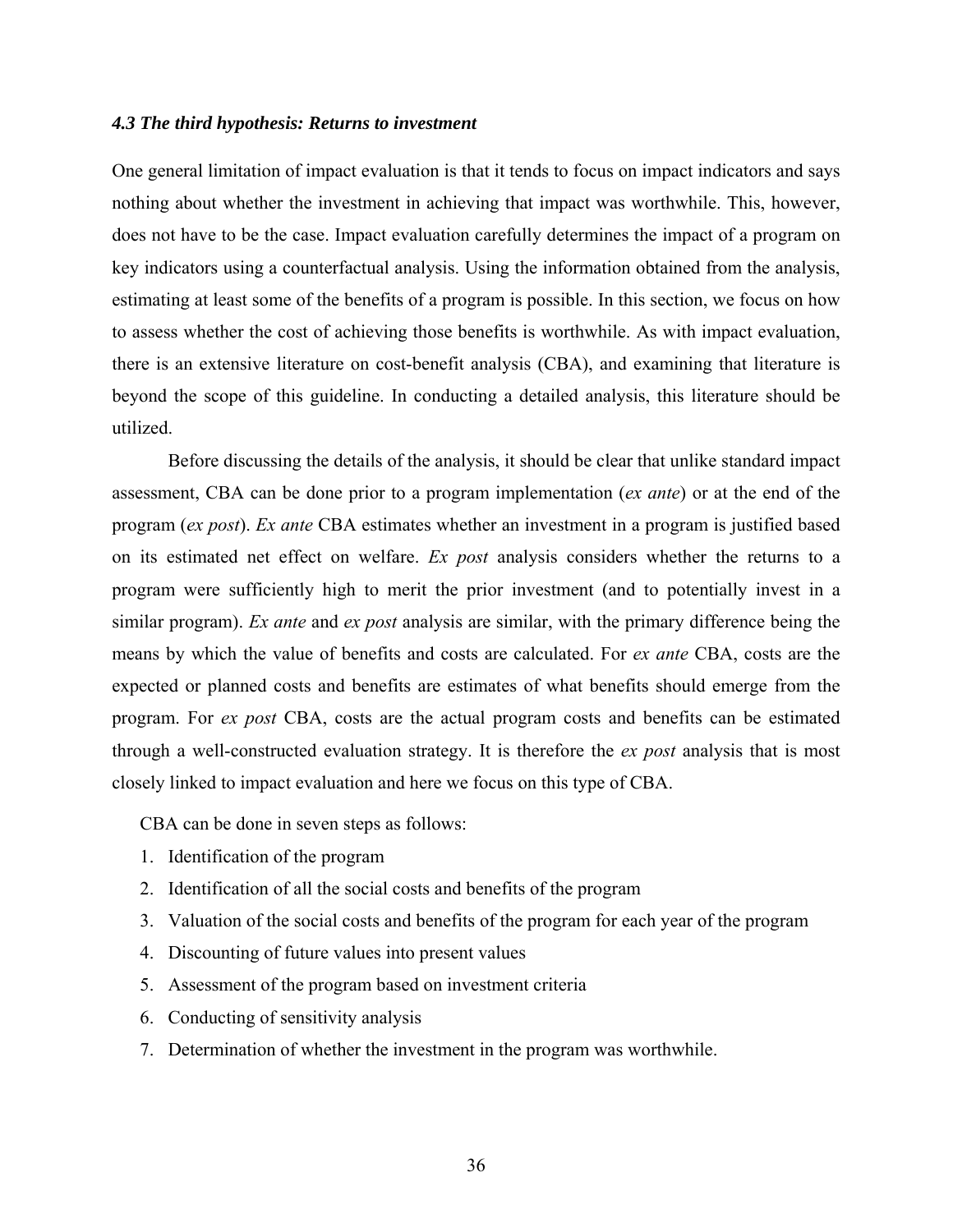Identification of the program refers to having an in-depth understanding of the program and how it was implemented. As with impact evaluation, understanding program details is critical. In the case of regional development programs, this refers to the details noted above regarding how projects were selected and administered. In this case, the information is required to identify the costs and benefits of the program rather than to identify a counterfactual. As noted in the second step, all social costs and benefits of the program should be identified. By *social* costs and benefits, we refer to all the costs and benefits to society, including the government, firms, and individuals. These costs and benefits may be financial and nonfinancial. Most costs in regional development programs are known since they are identified and valued in program documents; so both planned and actual expenditures should be available. Of course, there could be additional costs that are borne by members of society that need to be identified. For example, if a regional development program includes investment in infrastructure, such as a road, there may be costs to those living near that road. These costs should be included. As with the costs, a well-documented development program should also identify most of the benefits.

Once the costs and benefits are identified, the next step is to determine a procedure for estimating values for each of these. Impact evaluation is most useful in valuing program benefits on direct, and sometimes indirect, beneficiaries of a program. The procedures outlined above for impact evaluation provide an estimate of the average effect of the program on key indicators of program success. If the data used in the evaluation is representative of the beneficiary population, this can be used to estimate total benefits using information on the total number of beneficiaries. If these are monetized values, the average benefits can be simply multiplied by the total number of beneficiaries to get the total benefits. If they are not monetized, and include indicators such as increases in agricultural production, they need to be put in monetary terms so that the total value can be calculated. In identifying benefits, it is important to avoid double counting and ensuring that some values do not subsume others. For example, the impact on total income per capita is likely to be the result of increased agricultural production and both should not be counted. Given this is the case, for CBA, the impact of programs on overall welfare measures are the most useful for calculating benefits. For other types of benefits (and costs) of the program beyond those provided to beneficiaries, there is a large literature on methods for placing value on both market and nonmarket goods.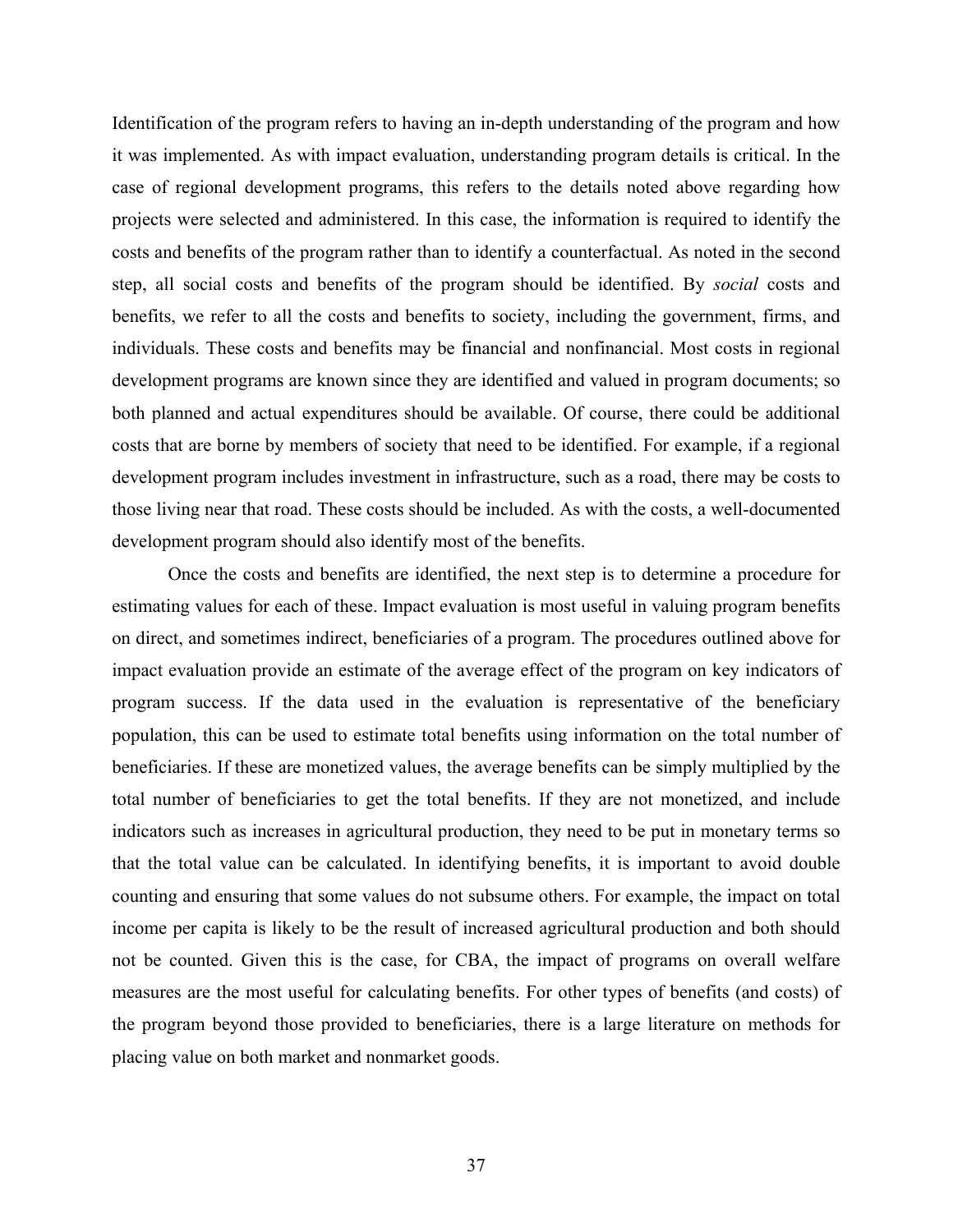Since regional development programs usually take place over many years and the benefits occur over time, it is necessary to identify the costs and benefits in every period over some time horizon. Because we are interested in assessing if the program is currently worth the investment spent, future (and past) values need to be put into present-value terms. By present values, we mean the value in current monetary terms of past, present and future costs or benefits. For a number of reasons, including time preference, uncertainty, opportunity, cost of capital and so on, future values are discounted to put them into present-value terms. The appropriate rate of discounting the future is subject to debate and largely depends on assumptions about the reasoning for discounting. The key however to calculating the current value of future costs and benefits is the discount rate, which is the rate at which future monetary values are valued in the present. A higher discount rate discounts future monetary value more than a lower rate. In conducting a CBA, some rate must be decided upon and the IDB uses 12 percent.

Once benefits and costs are identified, valued and put in present-value terms, an initial assessment of the program is possible using some investment criterion. There are three principle investment criteria used to assess programs: net present value (NPV), benefit-cost ratio (BCR) and the internal rate of return (IRR). The NPV is a measure of the absolute monetary gain of a program and is calculated by subtracting the present value of costs from the present value of benefits. For a given discount rate,  $\partial$ , and costs and benefits in time  $t=0...T$  indicated by  $C_t$  and  $B_t$  respectively, the NPV of a program is measured by:

$$
NPV = \sum_{t=0}^{T} \frac{B_t - C_t}{(1+\partial)^t}
$$
 (8)

If this value is positive, the program is justifiable while if it is negative it is not worth the investment. The problem with this measure is that it gives an absolute monetary value with no consideration of how much was invested. Therefore, for example, two programs could have an NPV of \$1 million and be viewed as equivalent on this criterion even if one only costs \$2 million and the other costs \$200 million.

The BCR criterion attempts to address this by using the ratio of the present value of benefits and the present value of costs as follows: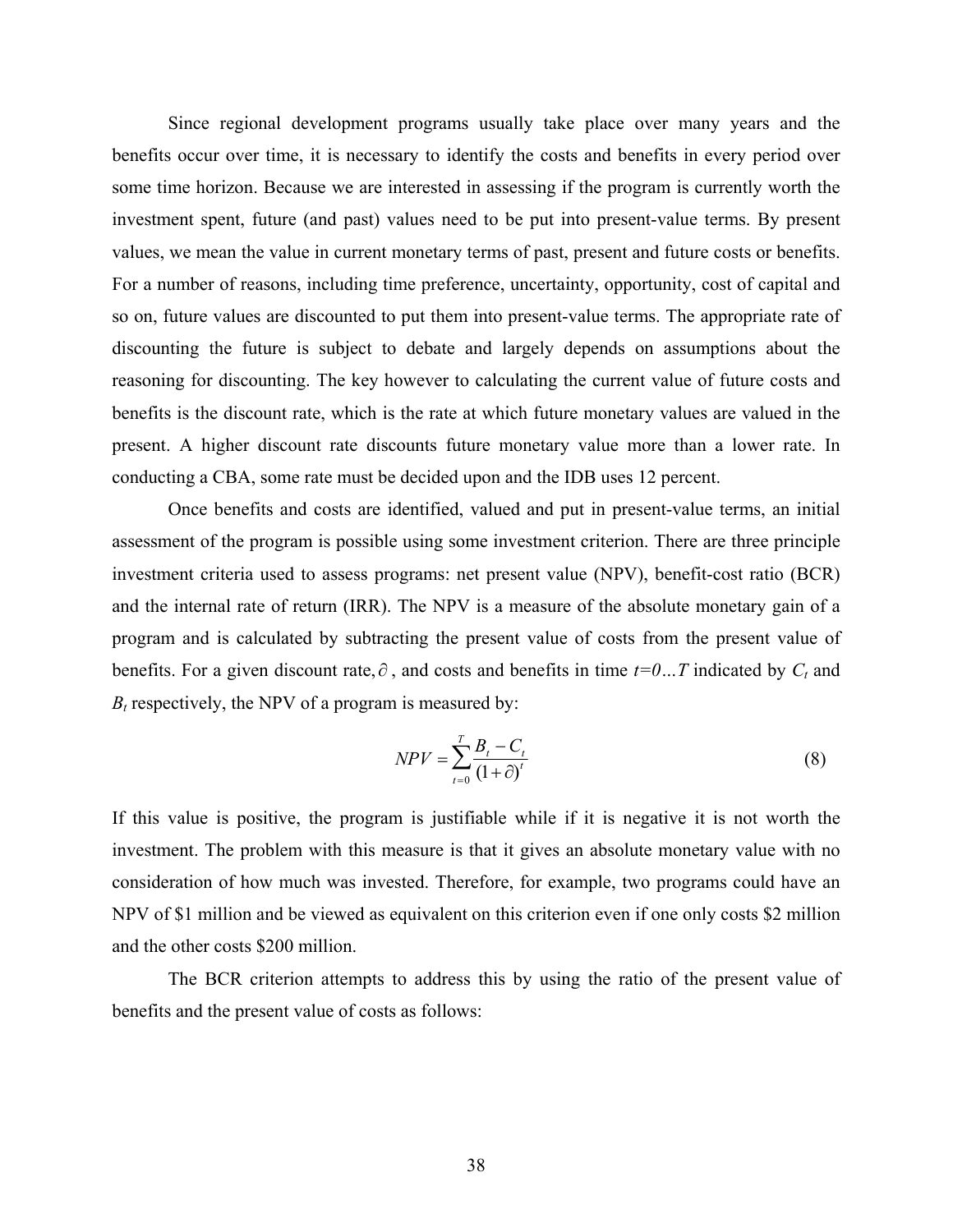$$
BCR = \frac{\sum_{t=0}^{T} \frac{B_t}{(1+\partial)^t}}{\sum_{t=0}^{t} \frac{C_t}{(1+\partial)^t}}
$$
(9)

This provides an estimate of the return to a dollar invested. A value greater than one for the BCR implies benefits exceed costs and provides an estimate of the return to one dollar invested. A value of less than one implies each dollar invested returned less than a dollar in benefits. For this criterion, a ratio of greater than one suggests a program is worthwhile.

Along similar lines is the internal rate of return (IRR) which provides the rate of return of benefits to costs. Calculating the IRR requires finding the discount rate,  $\partial$ , for which the NPV is equal to zero. This can be done using alternative values for  $\partial$  in equation (8) until the NPV=0. Whether the IRR is sufficiently high to justify the investment depends on whether the IRR exceeds the discount rate since if it does it implies that the investment exceeds the manner in which the future is discounted. For development programs, the tendency is to use the IRR as the investment criterion and see whether it exceeds a predetermined value, such as 12 percent. Programs that exceed this threshold are viewed favorably while those below this value are viewed as offering insufficient returns.

For regional development programs, calculating each of these measures is fairly straightforward. The challenge is in identifying and valuing the costs and benefits. Before making a recommendation on whether a program was worthwhile, the final steps require assessing the sensitivity of the analysis to key assumptions, including those made in calculating the benefits and costs. Quite often, calculating benefits and costs requires certain assumptions about the magnitude of effects—for example, the number of direct or indirect beneficiaries, the average impact on beneficiaries, price changes on products, sustainability of effects over time and so on. Checking how important these assumptions are in calculating the return to the program is important so that any recommendation can be qualified. Once this is carefully done, a recommendation on whether the program was or would be worthwhile can be made.

#### *4.4 The fourth hypothesis: Assessment of institutional structure*

Even if the rate of return is positive and sufficiently high to justify investment, there remains a question of whether the institutional structure used is the best mechanism by which to make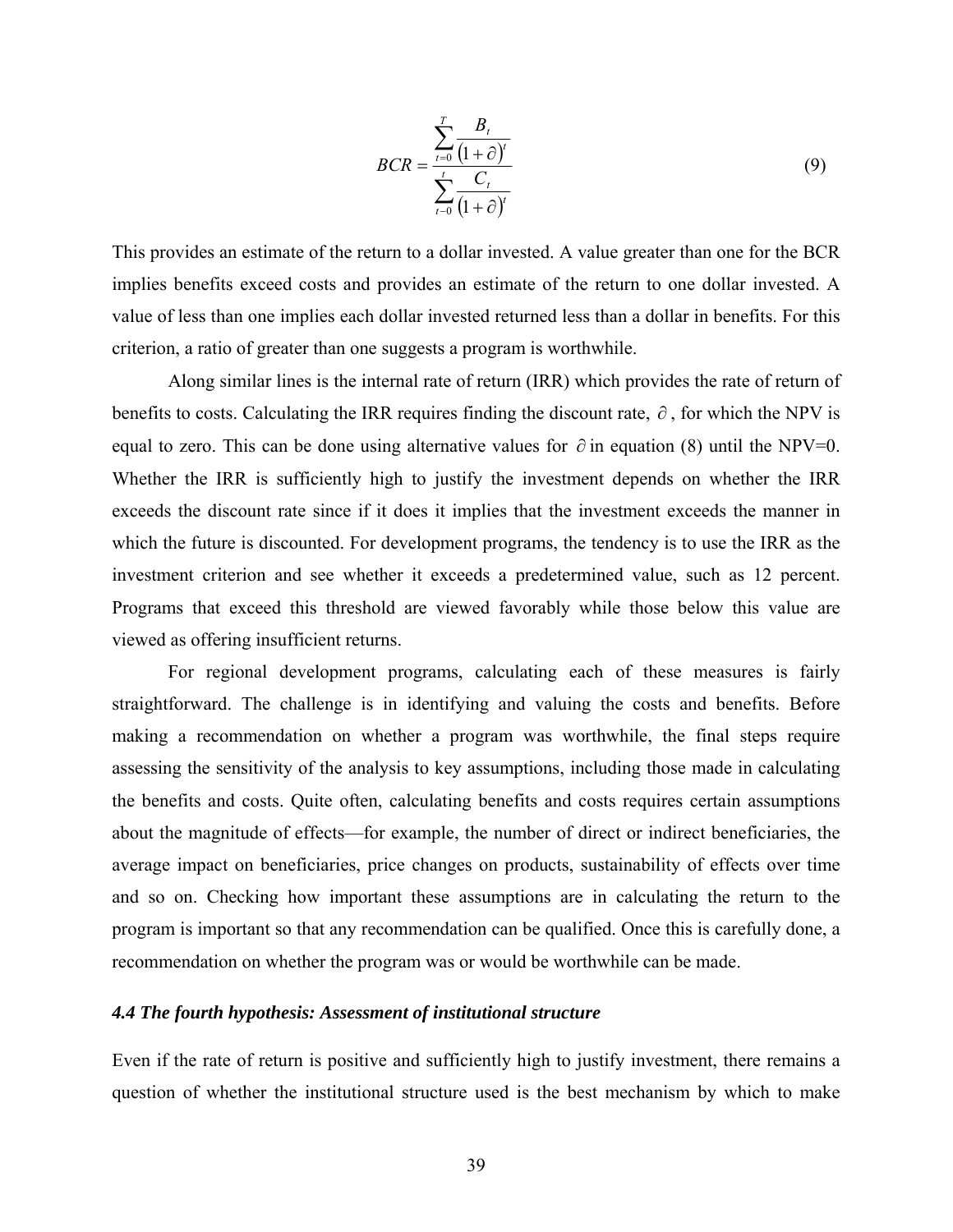those investments—meaning the relative return exceeds that of alternative ways of investing. It may be that an alternative approach might have achieved the same types of investment but at a lower cost (i.e. been more cost effective); or have chosen better productive projects (i.e. had a higher rate of return); or have been more sustainable (i.e. facilitated future investment activities).

To assess whether an alternative approach might have been more effective, an alternative institutional structure must be identified. In the case of regional development programs, one alternative is to use the structure that existed prior to the program's implementation. Since regional programs by definition involve institutional transformation, the pre and post structure can be compared. Alternatively, the program's institutional structure can be compared to some other alternative structures, such as full decentralization. Of course, any of these comparisons require a degree of speculation regarding what type of results would have been obtained under this alternative structure. Unless alternatives have been tried elsewhere and evidence is available, it can be difficult to determine what benefits might have been obtained. However, going through this process of considering what an institutional structure might look like and the type of benefit it would have produced, it might become obvious that an alternative structure would have worked better. For example, a regional development program may create a complicated and costly institutional structure that identifies projects that would have almost certainly been identified even without the complicated institution—even if the project had a sufficiently high internal rate of return, it could have been higher with a less costly institutional set up.

If information is available on the costs of an alternative structure and on potential benefits, CBA could be conducted, in a manner described above, to determine which institutional structure would have achieved the highest returns. Alternatively, cost-effectiveness analysis could have been done. Cost-effectiveness analysis looks at alternatives to determine which alternative can bring about a given result in the least costly manner. Of course, the desired result needs to be defined and for regional development programs it might be increased per capita income among beneficiary households or some similar metric. In this case, cost-effectiveness analysis might examine the costs of alterative institutional structures in bringing about a certain percentage gain in per capita income.

As should be evident, the best approach to assessing institutional structure of regional development programs depends on a number of factors, especially the information that can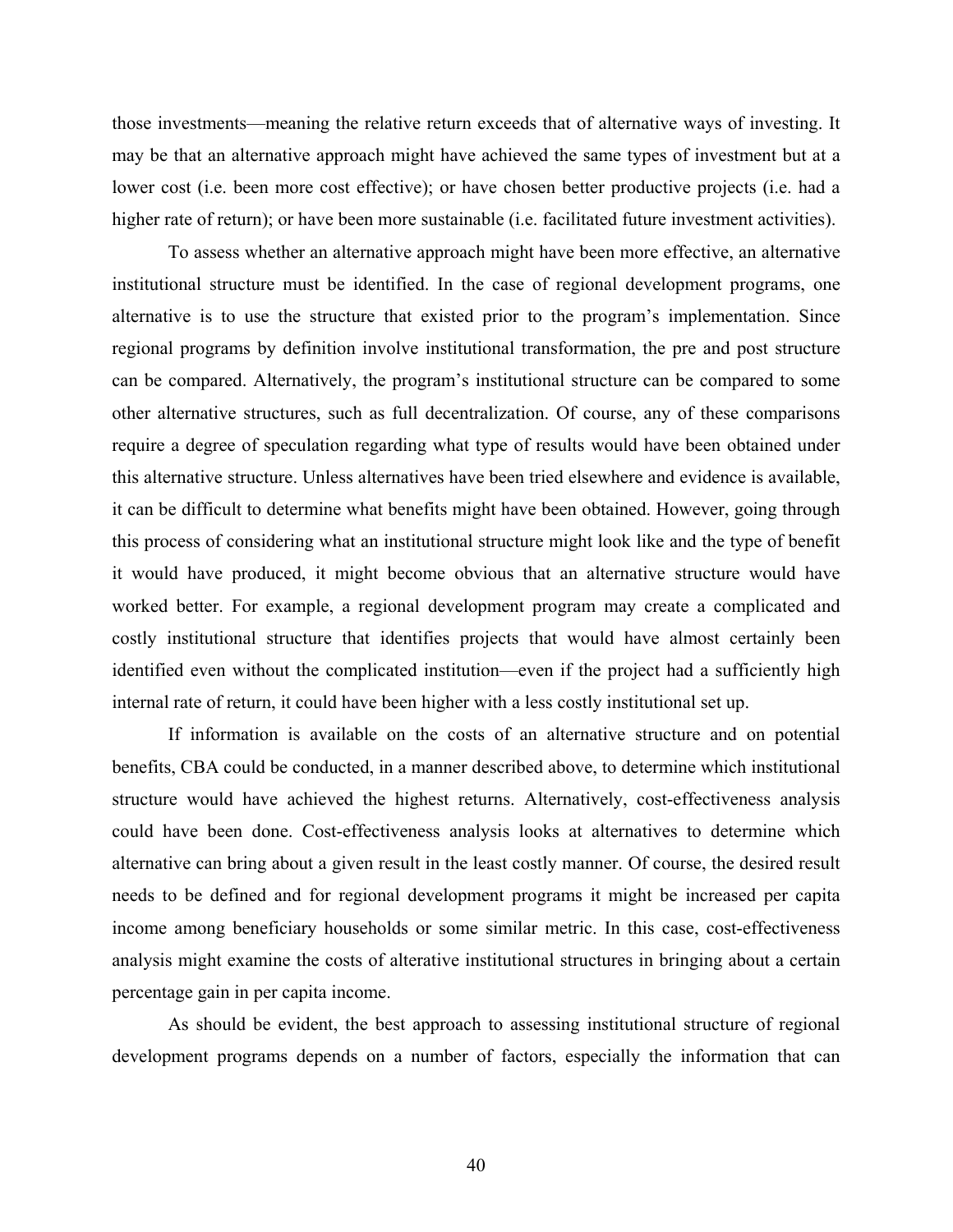reasonably be made available. Equally clear should be the importance of going beyond impact evaluation to considering whether the approach used was the best possible alternative.

#### *4.5 The fifth hypothesis: Assessing agglomeration economies*

While investments may have a sufficiently high return to justify them, this does not necessarily imply that they help develop clusters of activities. For this to happen, the expectation is that there might be a pattern of public investment in related activities in certain areas (if a cluster is at its early stages of development) that will create the incentives necessary for private funding to enter the particular area and develop a cluster of activity that generates the greatest return for any particular investment. Proposals for public investment might also note this as an objective of providing funding, arguing that the benefits of locating an investment in a specific area far outweigh any added costs because of the functional linkages between activities. Thus, a first step when considering if a regional development program induced agglomeration economies is to look over the pattern of investments and the investment proposals to see if they are consistent with creating agglomeration economies. This step is, of course, linked to the first hypothesis noted above that examines the range of investment in productive activities. An assessment of private investment complementing this public investment would also suggest clusters are being formed and could be examined although this may be difficult to attribute to the program investment alone.

It may also be possible to try and test in the longer run if agglomeration economies exist. Again, this may be difficult to attribute to the program, but at least it provides a sense of whether the program investment was consistent with the creation of agglomeration economies. The details of how this can be done are beyond the scope of this guideline. However, the basic logic is to determine whether the productivity, or similar metric, is influenced by the location of firms near other similar or related firms—that is, by controlling for other factors determining whether firms obtain benefits from being in the proximity of other similar firms. In the case of regional development programs, this requires having detailed data on the firms that exist within the region of interest including spatial information on the location of the firms and the proximity to other firms. Such information is unlikely to be available unless specifically collected by a program as part of an evaluation.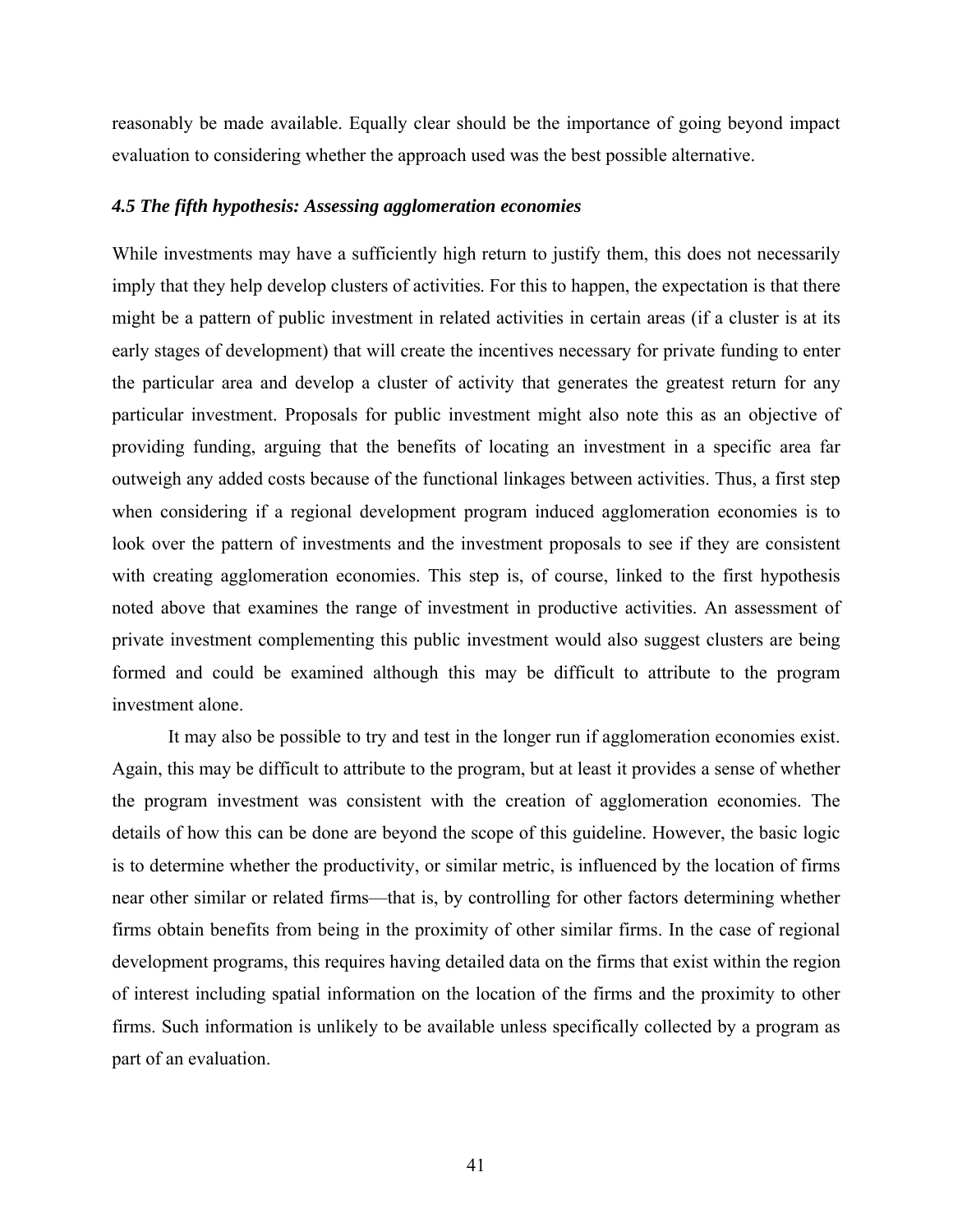#### **5. Conclusion**

Regional development programs have a certain logic in that they recognize that households and localities within a geographic area may specialize in different activities and that there may be a value in public sector investment in these activities to facilitate the development of clusters of related economic activities. However, there is an inherent challenge in supporting this type of investment in that local information and participation are critical both in identifying the best opportunities for investment and in providing complementary private sector investment. Additionally, the model used by a country to move towards decentralization can generate inequities and externalities that need to be recognized so that regional economic development can address them, rather than exacerbate them. Regional development programs, therefore, require a carefully constructed institutional structure to identify and manage investment in regional economic activities. The programs then can combine productive transformation with institutional transformation.

While based on certain logic, the programs create what can be viewed as a complicated institutional structure whose merits may raise questions. As such, these programs require careful evaluation to determine if they are effective in bringing about development in their target region. As seen in this guideline, a complete evaluation of these programs needs to move beyond standard impact evaluation to include additional analysis that assesses whether the benefits exceed costs and whether the institutional approach is the most cost effective. While possible, it requires careful planning of the evaluation strategy as noted in this guideline. The key lessons to learn in such planning are as follows:

- 1. As with all impact evaluations, evaluating regional development programs is much more likely to be successful if planned along with the design of the program. Only in this manner can the right type of information be collected.
- 2. One way to determine if the institutional structure used in the program is successful, is to carefully review the proposed and selected programs. This allows an assessment of whether clusters are being formed and if the process brought about investments that might not have been identified if the institutional structure was different.
- 3. The best way to conduct an evaluation of impact on beneficiaries is to initially randomly assign investment projects to both a treatment and a control group. The control group can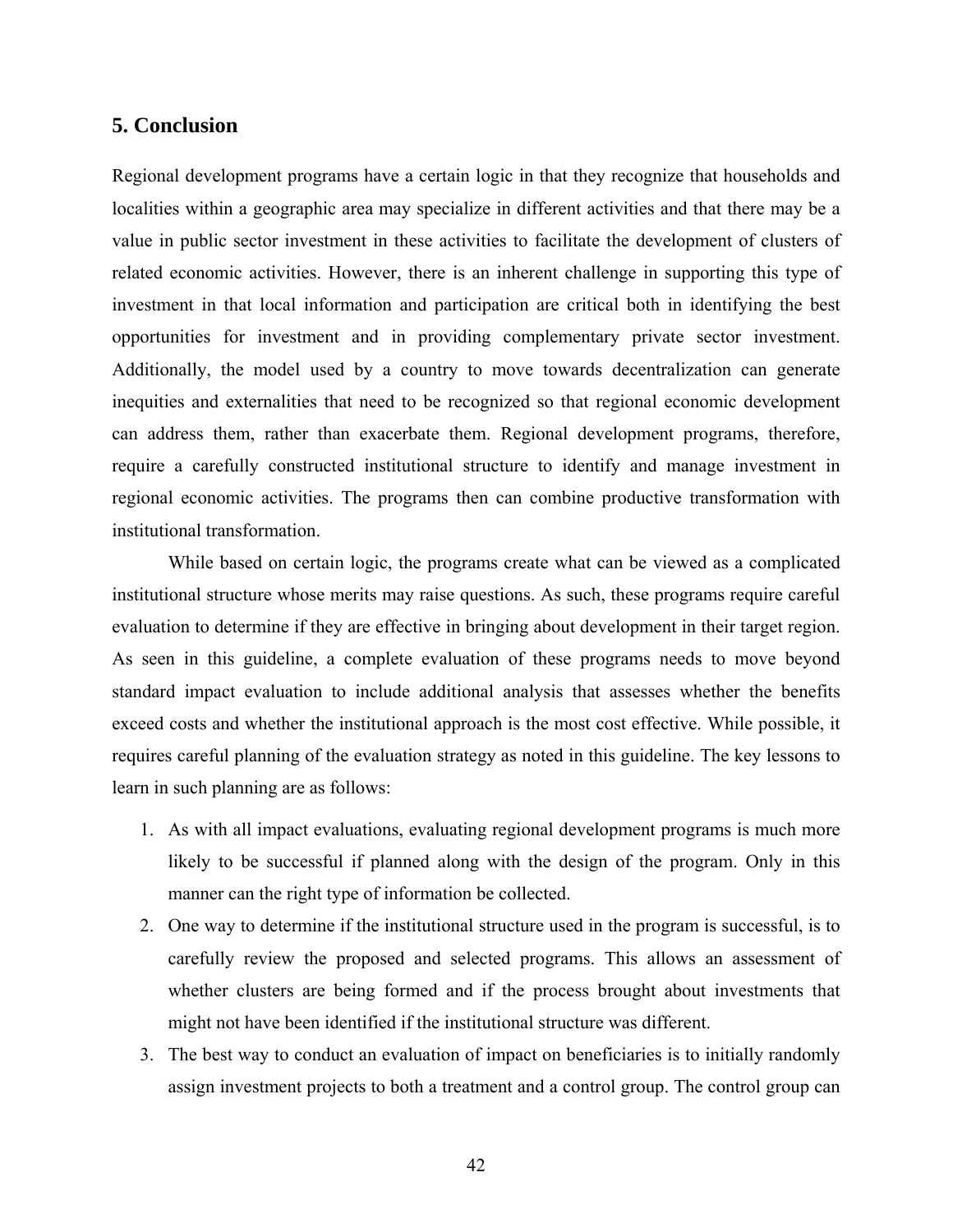receive the investment later in the program, but in the meantime can act as a reasonable counterfactual to show what would have happened to the treatment group in the absence of the program. This allows an unbiased estimate of the impact of the program on the beneficiary population.

4. Beyond impact evaluation, for regional development programs it is critical to carefully consider whether the method of identifying the investment projects was the best possible approach. This requires conducting cost-benefit analysis or cost-effectiveness analysis and considering alternative institutional structure. If included as part of the program design, the more likely this is to prove a valuable exercise, since it is likely to lead to better information being collected.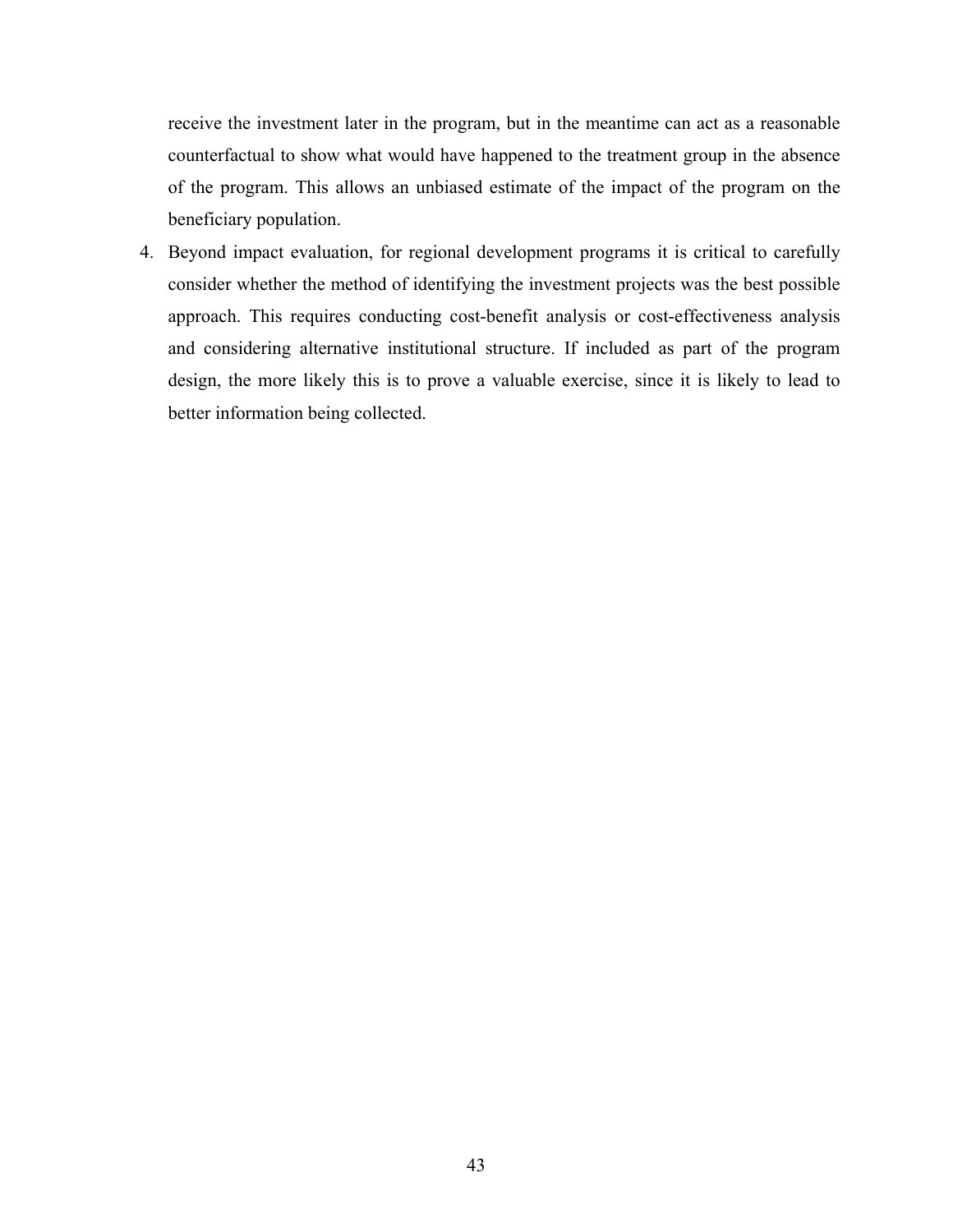#### **References**

- Angelucci, Manuela and Vincenzo Di Maro. 2010. "Program Evaluation and Spillover Effects". *Impact-Evaluation Guidelines. IDB-TN-136*, Strategy Development Division. Washington, DC, United States: Inter-American Development Bank. http://www.iadb.org/document.cfm?id35173297
- Bird, R. 2003. "Taxation in Latin America: Reflections on Sustainability and the Balance between Equity and Efficiency". *International Tax Program Papers 0306*. Toronto. International Tax Program, Institute for International Business, Joseph L. Rotman School of Management: University of Toronto.
- Davis, B., P. Winters, G. Carletto, K. Covarrubias, E. Quiñones, A. Zezza, K. Stamoulis, C. Azzarri, and S. DiGiuseppe. 2010. "A Cross Country Comparison of Rural Income Generating Activities". *World Development* 38(1): 48-63.
- FAO. 1998. *The State of Food and Agriculture 1998: Rural Non-Farm Income in Developing Countries.* Food and Agriculture Organization of the United Nations. Rome: FAO
- Faguet, J., and F. Wietzke. 2006. "Social funds and decentralisation: optimal institutional design". *Public Administration and Development* 26(4): 303-315.
- Hospers G., and S. Beugelsdijk. 2002. "Regional Cluster Policy: Learning by Comparing". *Kyklos* 55:381-402.
- Koethenbuerger, M. 2008. "Revisiting the 'Decentralization Theorem'—On the role of externalities". *Journal of Urban Economics* 64(1): 116-122.
- Krugman, P. 1991. *Geography and Trade*. Cambridge, MA, United States: MIT Press.
- Oates, W. 1972. *Fiscal Federalism*. New York, United States: Harcourt Brace Jovanovich.
- Oates, W. 2007. "On the Theory and Practice of Fiscal Decentralization". *CREI Working Paper no. 1/2007*. Rome: Centro di Ricerca Interdipartimentale di Economia delle Istituzioni.
- Porter, M. 1998. *On Competition*. Cambridge, MA, United States: Harvard University Press.